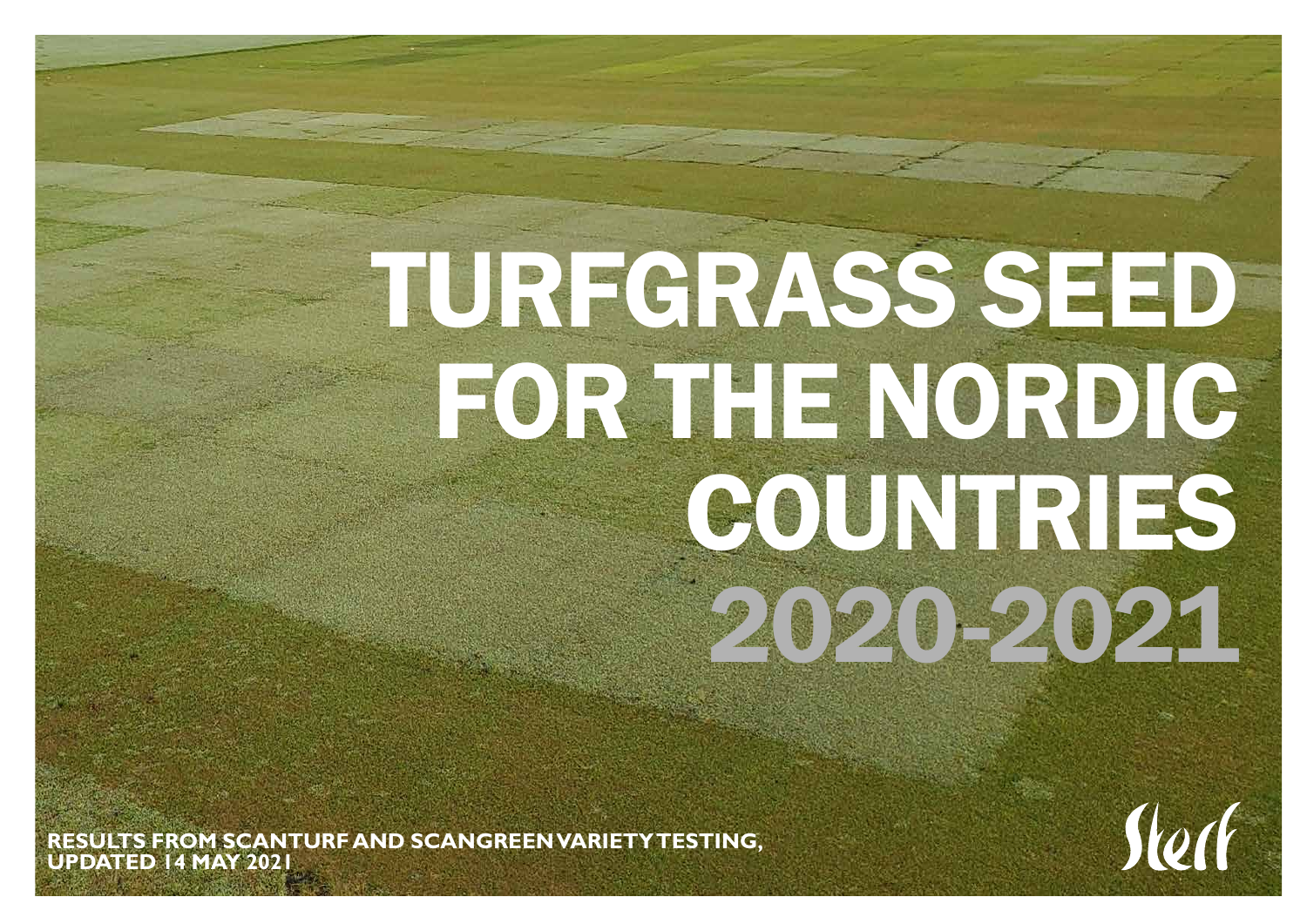# **INTRODUCTION TO SCANGREEN AND SCANTURF**

Evaluation of turfgrass varieties for lawns has long traditions in the Nordic countries, but the testing was reduced or discontinued around the turn of the millennium as governmental agencies pulled out and would no longer fund this activity.

In response to this, SCANGREEN, variety testing for golf greens mown at 3-5 mm, was initiated and funded by the Scandinavian Turfgrass and Environment Research Foundation (STERF) in 2003. Two year later, the turfgrass seed industry started SCANTURF, a joint Nordic evaluation program for turf mown at 10-40 mm, including trials with football-type wear.

Except for a change to cylinder mowers with a maximum mowing height of 20 mm in all SCANTURF trials without wear in 2011, maintenance and observations in SCANTURF and SCANGREEN have mostly been the same since the programs started 14-16 years ago.

The evaluation period remains three years in both programs. However, the number of test sites has been increased in the STERFfunded SCANGREEN, but reduced in SCANTURF. In the beginning, both programs separated the Nordic counties into a northern (mostly continental) zone and

a southern (mostly coastal) zone, the main difference being the risk for winter injury. This is still maintained in SCANGREEN which has two test sites in each zone (Figure 1).

From 2011, SCANTURF recognizes the Nordic countries as one climatic zone with three test sites altogether as the Scandinavian turfgrass seed market is considered too small to split into two zones. For this reason, this booklet contains two SCAN-GREEN lists, but only one SCANTURF list per species.

Both programs are coordinated by the NIBIO Turfgrass Research Group, Norway. Depending on the number of entries from plant breeders/seed companies, new SCAN-TURF trials are normally started every second year (2015, 2017, 2019, 2021 etc.) and new SCANGREEN trials every fourth year (2015, 2019, 2023 etc.).



**Figure 1:** Map of the Nordic countries showing test sites in SCANGREEN and SCANTURF trials. Red line indicates a rough distinction between the northern and southern climatic zone used by SCANGREEN.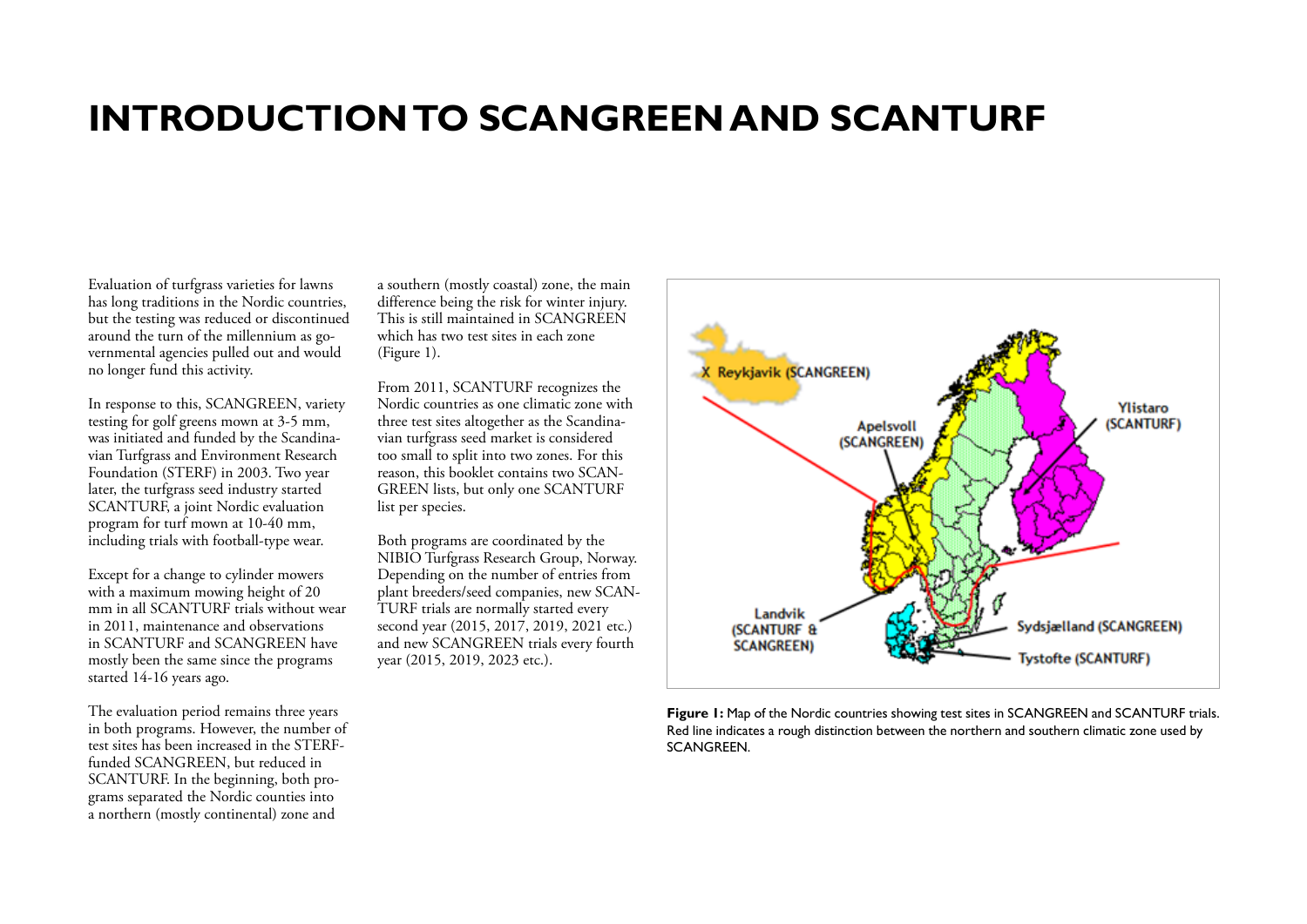# **HOW TO USE THE LISTS**

This booklet is about turfgrass varieties, not turfgrass species. Each table must therefore be regarded separately, with no direct comparison between different species or areas of use. Readers not familiar with species' characteristics and areas of use should read 'The Grass Guide 2015', which is available at www.sterf.org.

The SCANTURF tables not only include varieties that have been tested since the program started in 2005, but also varieties that are still on the market after being tested in the former national programs or at Östra Ljungby Naturbruksgymnasium in Southern Sweden from 2005 to 2008. Results were collated in a common list by calculating performance relative to control varieties (=index 100) which were mostly the same in the different programs and test rounds. Mean values were presented in the case of conflicting results among the former programs. Empty cells in the tables reflect that all characters were not assessed in all programs. Varieties that have been withdrawn or are no longer on the market in 2019 have been omitted from the tables.

Both SCANTURF and SCANGREEN tables contain one main section and one section for new varieties that are still in the ongoing trials and for which results are therefore preliminary and more uncertain.

The tables in this booklet are also available at www.scanturf.org. The advantage of the web versions is that users can sort the varieties for the character that they find most important for their particular area of use, e.g. wear tolerance for *Lolium perenne*  or disease resistance in *Agrostis stolonifera*.

In this booklet, varieties have been ranked firstly according to decreasing general impression, secondly according to decreasing density, thirdly according to decreasing winter hardiness and fourthly according to increasing growth rate.

#### *Readers should keep in mind that the varieties on the top of the lists may not be the best for every use.*

#### **Variety owners / representatives**

Variety owners or representatives in the Nordic countries are indicated in the tables and contact information is given on the last page of this variety guide. In some case, representatives vary among the Nordic countries. Many variety owners or representatives have a number of distributors, of which a complete list is beyond the scope of this variety guide. The tables indicate which varieties are commercially available in 2021, and users looking for seed of a particular variety can therefore contact the variety owner or representative in the respective country to find the nearest distributor.

#### **Explanation of characters**

**• General impression.** General impression is a summary of all other characters and reflects the overall visual merit of the variety in lawns not particularly exposed to wear. In the SCANTURF lists general impression is presented both as an overall mean for all trials using mowing heights in the range 10-40 mm, and as a mean for trials practicing mowing heights from 10 to 20 mm (short-cut lawn). The ranking scale is always 1-9, where 9 is the best turf.

- **• Wear tolerance** reflects turfgrass ground coverage and overall appearance after intense use of footballtype wear machines in separate trials mowed at 30 mm. Wear tolerance is only evaluated in *Lolium perenne* and *Poa pratensis*. The ranking scale is 1-9, where 9 is the most wear-tolerant turf.
- **• Density** reflects the number of tillers per area unit. The ranking scale is 1-9, where 9 is the densest turf (highest tiller number).
- **• Leaf fineness** reflects leaf width, in other words the coarseness of the turf. The ranking scale is 1-9, where 9 is the finest leaves.
- **• Summer color** indicates the darkness of the green color for unstressed and undiseased turf during the growing season. The ranking scale is 1-9, where 9 is the darkest turf.
- **• Winter color** (dormancy color) describes freshness (greenness) vs. fadedness (brownness) of the turf when it is not growing, i.e. during the winter season. The ranking scale is 1-9, where 9 most freshly green and 1 is completely brown / wilted.
- **• Winter hardiness** includes tolerance to all kinds of winter damage whether caused by freezing temperature, prolonged snow cover, desiccation, water, ice, or winter diseases. The ranking scale is 1-9, where 9 is the most winter-hardy turf.
- **• Resistance to specific diseases**. The tables sometimes include resistance to specific diseases. The ranking scale is always 1-9, where higher numbers indicate better resistance. Because symp-

toms of disease are not always diagnosed or it can be difficult to identify the primary infection, SCANGREEN tables always include an overall ranking of resistance to all diseases occurring **during the growing season**, such as microdochium patch (*Microdochium nivale* developing without snow cover), red thread (*Laetisaria fuciformis*), rust (*Puccinia* and *Uromyces* sp.), leaf spots (*Drechslera* sp.) and take-all (*Gaeumannomyces graminis*). Resistance to winter diseases such as gray snow mold (*Typhula incarnata*) and pink snow mold (*Microdochium nivale* developing under snow cover) are not included in this overall character for in-season diseases, but part of the winter hardiness character; sometimes they are also specified separately.

**Relative growth rate** is based on measurements of turf grass height or rate of leaf extension, thus reflecting mowing requirements. Growth rate is presented as a number relative to a control variety which was set to 100.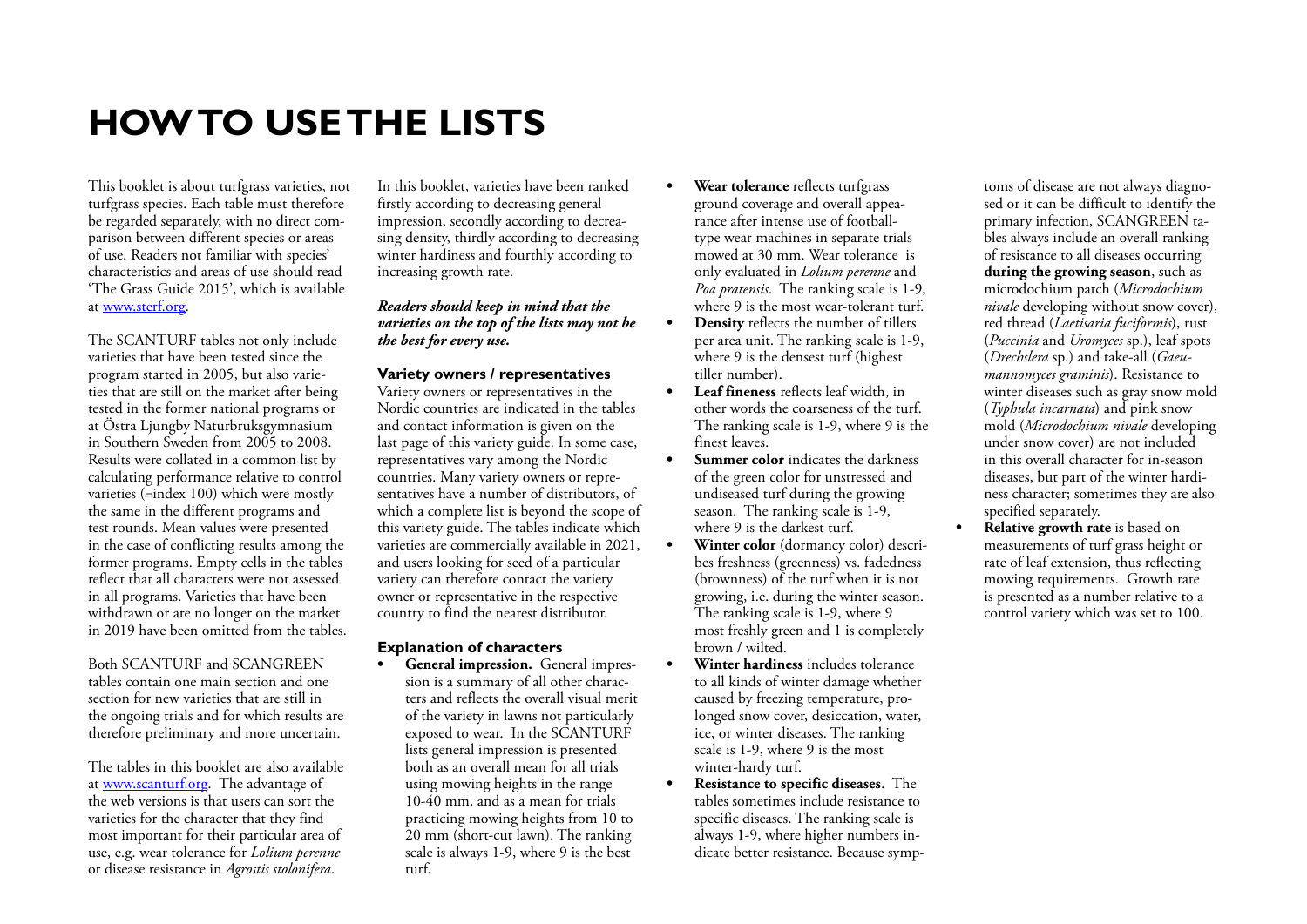# **SECTION I: SCANTURF**

Varieties for lawn and sports turf mown at 10-40 mm

| Variety            | lawn, mowing<br>height mm<br>10-40 10-20 | General<br>impression | Wear<br>tolerance,<br>recr. lawn<br>/ football<br>pitch* | Recovery,<br>recr.<br>lawn /<br>football<br>pitch * | Den-<br>sity | Leaf<br>fine-<br>ness | Color | Winter<br>color | Winter<br>hardi-<br>ness | Resist-<br>ance to<br>grey<br>snow<br>mold | Resist-<br>ance to<br>micro-<br>dochium<br>patch | Resist-<br>ance<br>to rust | Resist-<br>ance to<br>Drecslera<br>leaf spot | Resist-<br>ance<br>to red<br>thread | Resist-<br>ance<br>to<br>\$ spot | Relative<br>growth<br>rate | Owner /<br>representative        | Seed<br>avail-<br>able in<br>2021 | Testing programme /<br>period                                                                                                          |
|--------------------|------------------------------------------|-----------------------|----------------------------------------------------------|-----------------------------------------------------|--------------|-----------------------|-------|-----------------|--------------------------|--------------------------------------------|--------------------------------------------------|----------------------------|----------------------------------------------|-------------------------------------|----------------------------------|----------------------------|----------------------------------|-----------------------------------|----------------------------------------------------------------------------------------------------------------------------------------|
| Becca              | 6.1                                      | 6,1                   | 5.2                                                      | 2.8                                                 | 6,2          | 5,6                   | 6.0   | 5,0             | 8.0                      |                                            | 6.0                                              | 4.6                        |                                              | 5,0                                 | $\blacksquare$                   | 95                         | <b>DLF</b>                       | no                                | <b>SCANTURF 2015-2018</b>                                                                                                              |
| <b>Julius</b>      | 6,0                                      |                       | 5,8                                                      | $\blacksquare$                                      | 6,2          | 4,3                   | 6.0   | 4,3             | 7.4                      |                                            | $\overline{\phantom{a}}$                         | 4,0                        | $\blacksquare$                               | $\blacksquare$                      | $\overline{\phantom{a}}$         | 90                         | <b>DLF</b>                       | yes                               | Finland 1995-2002, Norway<br>2003-06, Sweden 2002-05                                                                                   |
| Limousine          | 6.0                                      | 6,0                   | 5.6                                                      | 4.0                                                 | 6.1          | 5,4                   | 6.0   | 4.9             | 8.0                      | 7.0                                        | 6.0                                              | 4.0                        | 5,5                                          | 5,0                                 | 5,0                              | 96                         | <b>DSV</b>                       | yes                               | Norway, 1990-93, 1995-98,<br>1998-01, SCANTURF 2005-<br>08. 2007-10. SCANTURF<br>south 2011-14, SCANTURF<br>2013-16, Ø.Ljungby 2005-08 |
| <b>Traction</b>    | 6,0                                      | 6,0                   | 5,4                                                      | 7,2                                                 | 6,1          | 5,7                   | 6,0   | 4,9             | 8,0                      | $\overline{a}$                             | 6.0                                              | 4,4                        |                                              | 5,0                                 | $\mathbf{r}$                     | 96                         | Everris                          | yes                               | <b>SCANTURF 2015-2018</b>                                                                                                              |
| Dakisha            | 5,9                                      | 5,9                   | 5,5                                                      | 4,4                                                 | 4,9          | 4,5                   | 6,0   | 4,8             | 7,6                      |                                            | 6.0                                              | 4,5                        |                                              | 4,7                                 |                                  | 97                         | <b>DLF</b>                       | yes                               | <b>SCANTURF 2015-2018</b>                                                                                                              |
| Markus             | 5,8                                      | 5,8                   | 5,5                                                      | $\blacksquare$                                      | 5,6          | 4,5                   | 6,0   | 5,4             | 8.0                      |                                            | 5.7                                              | 7,9                        |                                              | $\blacksquare$                      | $\sim$                           | 101                        | <b>DSV</b>                       | yes                               | <b>SCANTURF 2013-2016</b>                                                                                                              |
| Yvette             | 5,7                                      | 5,6                   | 5,7                                                      | $\blacksquare$                                      | 5,7          | 5,2                   | 6.1   | 5,2             | 7,8                      | 6,3                                        | 5.6                                              | 4,0                        | 5,4                                          | $\overline{\phantom{a}}$            | $\overline{\phantom{a}}$         | 95                         | <b>DLF</b>                       | yes                               | Norway 2003-2006,<br>Ø. Ljungby 2005-08,<br>SCANTURF south 2011-14                                                                     |
| Sombrero           | 5,5                                      | 5,5                   | 5,6                                                      | $\overline{a}$                                      | 5,2          | 4,8                   | 6.1   | 4,5             | 7,8                      | $\overline{\phantom{a}}$                   | 5,9                                              | 3,7                        |                                              | $\overline{\phantom{a}}$            | $\sim$                           | 105                        | <b>DLF</b>                       | yes                               | <b>SCANTURF 2013-2016</b>                                                                                                              |
| <b>Baranello</b>   | 5,4                                      | 5,4                   | 5,1                                                      | $\blacksquare$                                      | 5,1          | 4,3                   | 6,7   | 5,8             | 7,9                      |                                            | 5,9                                              | 8,0                        |                                              | $\sim$                              | $\sim$                           | 105                        | Barenbrug                        | no                                | <b>SCANTURF 2013-2016</b>                                                                                                              |
| Comet<br>(SR 2284) | 5,2                                      | 5,2                   | 4,5                                                      | $\blacksquare$                                      | 5,1          | $\blacksquare$        |       |                 |                          |                                            |                                                  |                            |                                              | $\overline{a}$                      | $\blacksquare$                   | $\blacksquare$             | Berner /<br>Scandinavian<br>Seed | no                                | Ø. Ljungby 2006-08                                                                                                                     |
| Conni              | 5.1                                      | 5,1                   | 4,7                                                      | 3.8                                                 | 4,9          | 4,6                   | 6.0   | 4,6             | 7.6                      | 6.4                                        | 5.5                                              | 4.3                        | 6.1                                          | 4,5                                 | 5,5                              | 101                        | <b>DLF</b>                       | yes                               | <b>SCANTURF 2005-08.</b><br>2007-10, SCANTURF south<br>2011-14. SCANTURF 2013-<br>16, Ø. Ljungby 2005-08                               |
| Miracle            | 5.1                                      | 5,0                   | 3,1                                                      | $\blacksquare$                                      | 4.7          | 4,4                   | 6.8   | 5,6             | 7,8                      | 6,4                                        | 5.8                                              | 5.0                        | 6.0                                          | $\sim$                              | $\blacksquare$                   | 93                         | <b>DLF</b>                       | yes                               | Norway 1990-93,<br>Ø. Ljungby 2006-08,<br>SCANTURF south 2011-14                                                                       |

#### a) Smooth meadow grass / Kentucky bluegrass (*Poa pratensis*)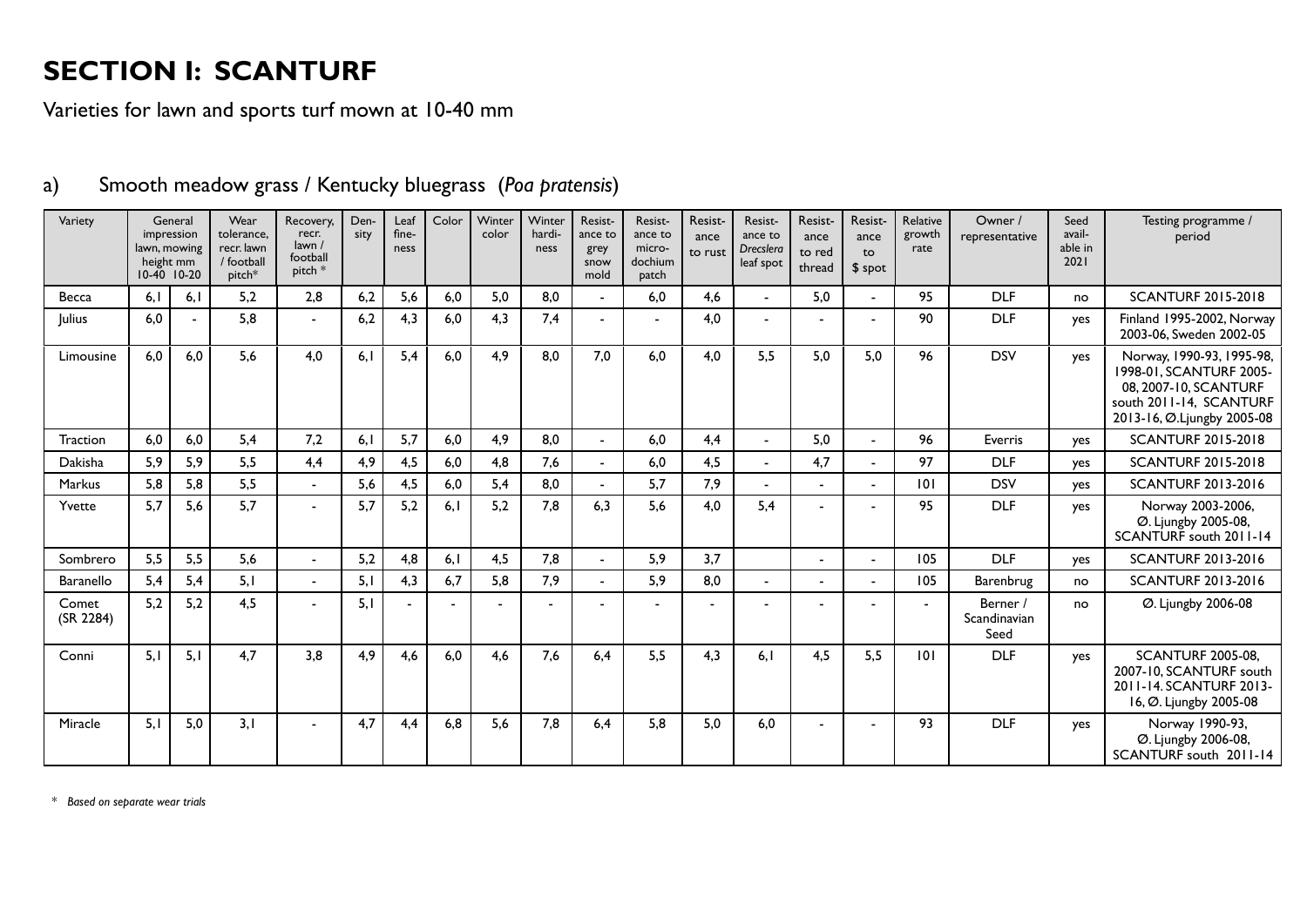| Variety                 | impression<br>lawn, mowing<br>height mm<br>$10-40$ $10-20$ | General        | Wear<br>tolerance,<br>recr. lawn<br>/ football<br>pitch* | Recovery,<br>recr.<br>lawn/<br>football<br>pitch * | Den-<br>sity | Leaf<br>fine-<br>ness | Color          | Winter<br>color | Winter<br>hardi-<br>ness | Resist-<br>ance to<br>grey<br>snow<br>mold | Resist-<br>ance to<br>micro-<br>dochium<br>patch | Resist-<br>ance<br>to rust | Resist-<br>ance to<br>Drecslera<br>leaf spot | Resist-<br>ance<br>to red<br>thread | Resist-<br>ance<br>to<br>\$ spot | Relative<br>growth<br>rate | Owner /<br>representative                  | Seed<br>avail-<br>able in<br>2021 | Testing programme /<br>period        |
|-------------------------|------------------------------------------------------------|----------------|----------------------------------------------------------|----------------------------------------------------|--------------|-----------------------|----------------|-----------------|--------------------------|--------------------------------------------|--------------------------------------------------|----------------------------|----------------------------------------------|-------------------------------------|----------------------------------|----------------------------|--------------------------------------------|-----------------------------------|--------------------------------------|
| <b>Baronial</b>         | 4,7                                                        | ٠              | $\blacksquare$                                           | $\blacksquare$                                     | 4,2          | 4,5                   | 6,0            | 4,8             | 8,0                      |                                            | $\blacksquare$                                   | $\blacksquare$             |                                              | $\blacksquare$                      | $\blacksquare$                   | 115                        | Barenbrug                                  | yes                               | Norway 2003-06                       |
| Opal                    | 4,5                                                        | 3,6            | $\overline{a}$                                           | $\blacksquare$                                     | 4,4          | 4,2                   | 6,3            | 3,9             | 7.5                      | $\overline{\phantom{0}}$                   | 7,0                                              | $\overline{\phantom{a}}$   |                                              | $\overline{\phantom{a}}$            | $\blacksquare$                   | 106                        | Lantmännen<br>Ek. För.                     | yes                               | Norway 1985-89, 1995-98              |
| Baron                   | 4,3                                                        | 3,9            | $\blacksquare$                                           | $\blacksquare$                                     | 4,1          | 3,6                   | 5,8            | 3,9             | 7,4                      | $\sim$                                     | 4,0                                              | $\blacksquare$             |                                              | $\sim$                              | $\sim$                           | 109                        | Barenbrug                                  | yes                               | Norway 1995-98, Finland<br>1995-2002 |
| Evora                   | 3,9                                                        | $\blacksquare$ | $\blacksquare$                                           | $\overline{\phantom{a}}$                           | 3,7          | $\blacksquare$        | $\blacksquare$ | $\blacksquare$  | 6,2                      | $\blacksquare$                             | $\blacksquare$                                   | $\overline{\phantom{a}}$   | $\blacksquare$                               | $\overline{\phantom{a}}$            | $\overline{\phantom{a}}$         | $\blacksquare$             | <b>DLF</b>                                 | yes                               | Finland 1995-02,<br>Sweden 2002-05   |
|                         |                                                            |                |                                                          |                                                    |              |                       |                |                 |                          |                                            |                                                  |                            |                                              |                                     |                                  |                            |                                            |                                   |                                      |
| <b>New</b><br>varieties |                                                            |                |                                                          |                                                    |              |                       |                |                 |                          |                                            |                                                  |                            |                                              |                                     |                                  |                            |                                            |                                   |                                      |
| <b>Barserati</b>        | 5,7                                                        | 5,7            | $\blacksquare$                                           | $\blacksquare$                                     | 6,2          | 4,4                   | 5,9            | 4,2             | 4,9                      | $\sim$                                     | 6,3                                              | 4,3                        | $\sim$                                       | 4,5                                 | 4,5                              | 105                        | Barenbrug                                  | yes                               | <b>SCANTURF 2019-2022</b>            |
| Anisha                  | 5,6                                                        | 5,6            | 5,1                                                      | 1,9                                                | 5,2          | 4,8                   | 6,2            | 4,4             | 4,9                      |                                            | 4,2                                              | 4,3                        |                                              | 4,5                                 | 4,8                              | 109                        | <b>DLF</b>                                 | yes                               | <b>SCANTURF 2019-2022</b>            |
| Hilda                   | 5,0                                                        | 5,0            | 4,9                                                      | 2,6                                                | 6,2          | 4,4                   | 6,7            | 5,4             | 4,3                      |                                            | 5,5                                              | 4,1                        |                                              | 4,5                                 | 5,5                              | 116                        | Scandinavian<br>Seeds                      | yes                               | <b>SCANTURF 2019-2022</b>            |
| Bluechip                | 5,0                                                        | 5,0            | 5,0                                                      | 2,5                                                | 5,8          | 3,6                   | 6.0            | 4,2             | 4,9                      | $\sim$                                     | 5,4                                              | 4,2                        | $\sim$                                       | 4,5                                 | 5,5                              | 102                        | Scandinavian<br>Seeds                      | no                                | <b>SCANTURF 2019-2022</b>            |
| Strenuus                | 4,9                                                        | 4,9            | $\blacksquare$                                           | $\blacksquare$                                     | 6.0          | 4,2                   | 6.0            | 4,4             | 4,9                      | $\blacksquare$                             | 5,5                                              | 4,3                        | $\sim$                                       | 4,5                                 | 5,0                              | 106                        | Landmark<br><b>Turf and Native</b><br>Seed | yes                               | <b>SCANTURF 2019-2022</b>            |
| Phily                   | 4,8                                                        | 4,8            | 5,2                                                      | 2,0                                                | 5.1          | 3,8                   | 6,7            | 4,2             | 4,3                      |                                            | 5,4                                              | 4,1                        | $\sim$                                       | 4,5                                 | 5,8                              | 112                        | Scandinavian<br>Seeds                      | no                                | <b>SCANTURF 2019-2022</b>            |
| Geisha                  | 4,6                                                        | 4,6            | $\blacksquare$                                           | $\overline{\phantom{a}}$                           | 5,0          | 3,9                   | 6,0            | 4,2             | 4,9                      | $\sim$                                     | 4,2                                              | 4,1                        | $\sim$                                       | 4,5                                 | 4,5                              | 112                        | <b>DLF</b>                                 | yes                               | <b>SCANTURF 2019-2022</b>            |
| Jackpot                 | 4,5                                                        | 4,5            | 4,8                                                      | 3,2                                                | 5,4          | 4,5                   | 6,1            | 4,9             | 4,3                      |                                            | 5,5                                              | 4,2                        |                                              | 4,5                                 | 5,8                              | 109                        | Scandinavian<br>Seeds                      | yes                               | <b>SCANTURF 2019-2022</b>            |
| Impact                  | 4.4                                                        | 4,4            | 4,8                                                      | 2,8                                                | 4.6          | 3,9                   | 7,5            | 4,5             | 4,9                      | $\overline{\phantom{a}}$                   | 5,2                                              | 4,0                        | $\blacksquare$                               | 4,5                                 | 5,4                              | 118                        | Scandinavian<br>Seeds                      | yes                               | <b>SCANTURF 2019-2022</b>            |
| Liberator               | 4,3                                                        | 4,3            | 4,6                                                      | 3,2                                                | 4,6          | 4,3                   | 7,6            | 4,6             | 4,2                      |                                            | 5,8                                              | 3,9                        |                                              | 4,4                                 | 5,5                              | 103                        | Scandinavian<br>Seeds                      | yes                               | <b>SCANTURF 2019-2022</b>            |

#### Smooth meadow grass / Kentucky bluegrass (continued)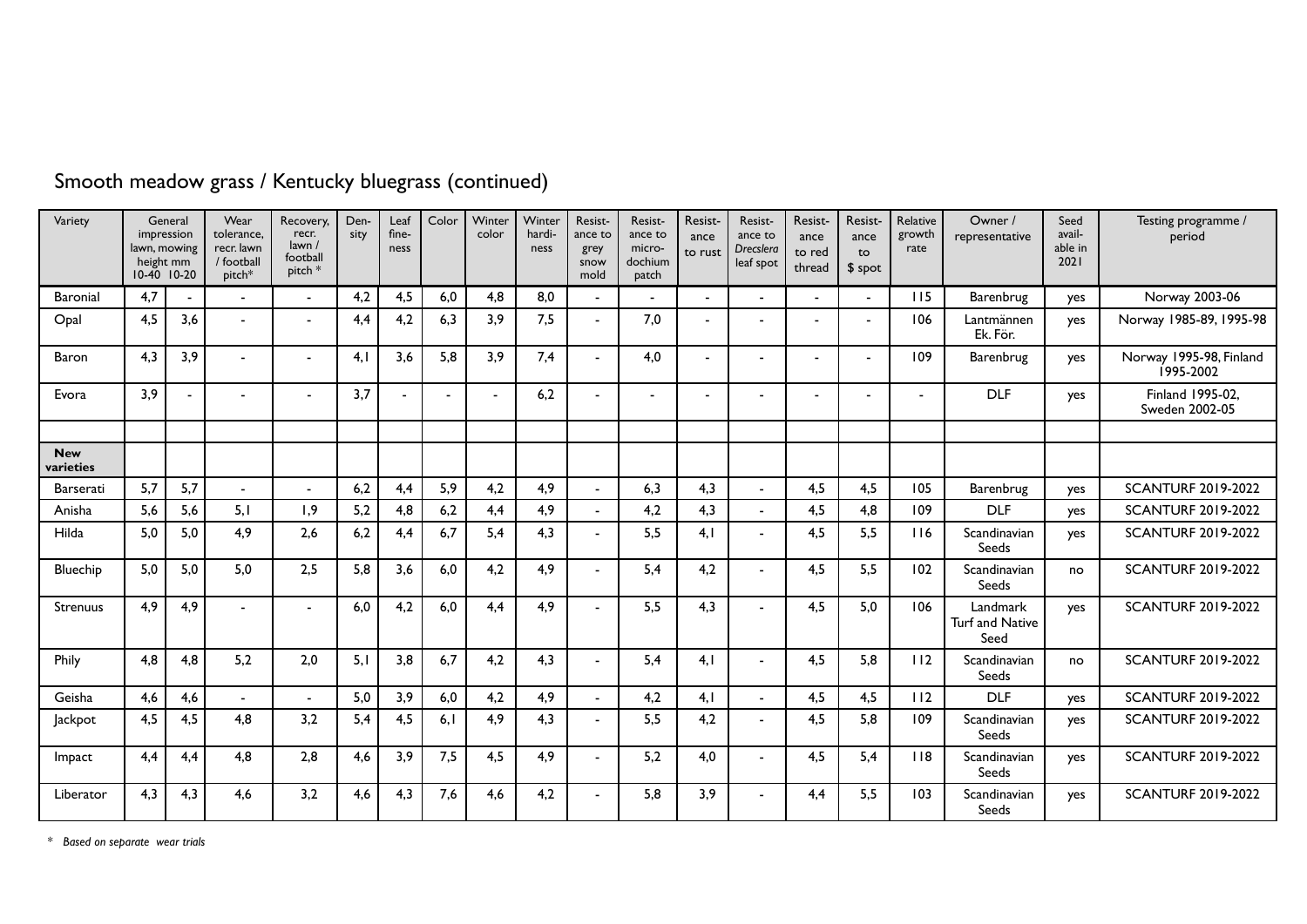#### b) Perennial ryegrass (*Lolium perenne*)

| Variety         | impression<br>lawn, mowing<br>height mm<br>$10-40$ $10-20$ | General | Wear<br>tolerance.<br>recr. lawn<br>football<br>pitch* | Recovery,<br>recr. lawn<br>football<br>pitch* | Den-<br>sity | Leaf<br>fine-<br>ness | Color | Winter<br>color | Winter<br>hardi-<br>ness | Resist-<br>ance to<br>grey<br>snow<br>mold | Resist-<br>ance to<br>micro-<br>dochium<br>patch | Resist-<br>ance to<br>rust | Resist-<br>ance to<br>Drecslera<br>leaf spot | Resist-<br>ance<br>to red<br>thread | Relative<br>growth<br>rate | Owner /<br>representative | Seed<br>avail-<br>able in<br>2021 | Testing programme /<br>period                                                                               |
|-----------------|------------------------------------------------------------|---------|--------------------------------------------------------|-----------------------------------------------|--------------|-----------------------|-------|-----------------|--------------------------|--------------------------------------------|--------------------------------------------------|----------------------------|----------------------------------------------|-------------------------------------|----------------------------|---------------------------|-----------------------------------|-------------------------------------------------------------------------------------------------------------|
| Eventus         | 6.3                                                        | 6,3     | 6.9                                                    | 4.0                                           | 6.4          | 6,2                   | 4,8   | 5,7             | 5,2                      | 5.0                                        | 5.0                                              | 4.9                        |                                              | 3,4                                 | 98                         | <b>DSV</b>                | yes                               | <b>SCANTURF 2017-2020</b>                                                                                   |
| Tetrastar (4x)  | 6,3                                                        | 6,3     | $\blacksquare$                                         |                                               | 6,3          | 5,2                   | 6,8   | 6,8             | 5,1                      |                                            | 5,2                                              | 5,0                        | $\sim$                                       | 3,3                                 | 112                        | <b>DLF</b>                | yes                               | <b>SCANTURF 2015-2018</b>                                                                                   |
| Mandalay        | 6,1                                                        | 6,1     | $\blacksquare$                                         |                                               | 6,3          | 5,5                   | 4,7   | 5.7             | 4,9                      | 3.3                                        | 5,1                                              | 5,1                        | $\sim$                                       | 3,9                                 | 96                         | <b>DLF</b>                | no                                | <b>SCANTURF 2017-2020</b>                                                                                   |
| Monroe          | 6,1                                                        | 6,1     | 7,2                                                    | 3.1                                           | 6,2          | 5,7                   | 5,3   | 6.0             | 4,8                      |                                            | 4.8                                              | 4,9                        |                                              | 3,3                                 | 100                        | <b>DLF</b>                | yes                               | <b>SCANTURF 2015-2018</b>                                                                                   |
| Annecy          | 6.1                                                        | 6.1     | 7,3                                                    | 3,5                                           | 5,9          | 6.0                   | 4,8   | 5,4             | 5,0                      |                                            | 5,1                                              | 5,0                        | $\mathbf{r}$                                 | 3,3                                 | 95                         | <b>DLF</b>                | yes                               | <b>SCANTURF 2015-2018</b>                                                                                   |
| Fabian (4x)     | 6,1                                                        | 6.1     | 6,2                                                    |                                               | 6,0          | 5,2                   | 5,8   | 6.1             | 5,5                      |                                            | 5,2                                              |                            | 5,0                                          | 3,5                                 | 101                        | <b>DLF</b>                | yes                               | <b>SCANTURF 2013-16</b>                                                                                     |
| Clementine      | 6,1                                                        | 6.1     |                                                        |                                               | 6.4          | 6.1                   | 4.7   | 5.7             | 5,0                      | 5.0                                        | 5,1                                              | 2.5                        |                                              | 3,5                                 | 100                        | <b>DLF</b>                | yes                               | SCANTURF south 2011-<br>2014                                                                                |
| Greenway        | 6,0                                                        | $\sim$  | 6,8                                                    |                                               | 5,9          | 5,5                   | 5,4   | 5,5             |                          |                                            | $\sim$                                           |                            | $\blacksquare$                               | $\sim$                              | 100                        | <b>DLF</b>                | yes                               | Denmark 2001-04                                                                                             |
| Bargold         | 6,0                                                        | 6,0     | 6,6                                                    | 5,6                                           | 6,3          | 6,0                   | 4,8   | 5,6             | 4,9                      | 4,5                                        | 5,0                                              | 5,0                        | 6,0                                          | 3,5                                 | 100                        | Barenbrug                 | yes                               | SCANTURF 2005-08, 2007-<br>10. SCANTURF south 2011-<br>2014, SCANTURF 2013-16, Ø.<br><b>Ljungby 2005-08</b> |
| Eurocordus      | 5,9                                                        | 5.9     | 7,1                                                    |                                               | 6,1          | 5.7                   | 4,7   | 5.2             | 4,9                      | $\blacksquare$                             | 5,1                                              |                            | 5.7                                          | 3,3                                 | 107                        | <b>DSV</b>                | yes                               | <b>SCANTURF 2013-16</b>                                                                                     |
| Columbine       | 5,7                                                        | 5.7     | 6,9                                                    |                                               | 6,2          | 5.7                   | 4,8   | 5,5             | 4,9                      |                                            | 5,1                                              |                            | 6.0                                          | 3,5                                 | 103                        | <b>DLF</b>                | yes                               | <b>SCANTURF 2013-16</b>                                                                                     |
| <b>Vesuvius</b> | 5,7                                                        | 5,7     | 7,1                                                    | 4.3                                           | 5,8          | 5.4                   | 4,7   | 5,3             | 4,9                      | 3,3                                        | 4,9                                              | 5.0                        | 5,8                                          | 3,4                                 | 110                        | <b>DSV</b>                | yes                               | <b>SCANTURF 2005-08.</b><br>SCANTURF south 2011-<br>2014, SCANTURF 2013-16,<br>Ø.Ljungby 2005-08            |
| Greensky        | 5,7                                                        | 5,4     | 7.0                                                    |                                               | 5,5          | 5,3                   | 4,9   | 5.1             | 4,7                      |                                            | 5,1                                              |                            | $\blacksquare$                               | $\sim$                              | 102                        | <b>DLF</b>                | yes                               | <b>SCANTURF 2007-10</b>                                                                                     |
| Double (4x)     | 5,6                                                        | 5,6     | $\blacksquare$                                         |                                               | 5,5          | 4,5                   | 6,1   | 6.0             | 5,8                      | 6,2                                        | 5,0                                              | 4,5                        |                                              | 4,6                                 | 2                          | <b>DLF</b>                | yes                               | SCANTURF south 2011-<br>2014                                                                                |
| Jubilee EG      | 5,5                                                        | 5,5     | 6,4                                                    |                                               | 6,1          | 5,5                   | 5,4   | 5,3             | 4,8                      |                                            | 4,7                                              |                            | 6.0                                          | 3,4                                 | 101                        | <b>DSV</b>                | yes                               | <b>SCANTURF 2013-16</b>                                                                                     |
| Zurich          | 5,4                                                        | 5,4     | 7,4                                                    | 3,6                                           | 5,7          | 4,9                   | 4,9   | 5,7             | 4,9                      | 5,0                                        | 4,6                                              | 5,1                        |                                              | 3,7                                 | 96                         | Semillas Fito             | yes                               | <b>SCANTURF 2017-2020</b>                                                                                   |
| Dickens         | 5,3                                                        | 5,4     | 7,6                                                    | $\sim$                                        | 5,7          | 5,2                   | 4,7   | 5,3             | 4,6                      | $\blacksquare$                             | 5,6                                              |                            | $\blacksquare$                               | $\mathbf{r}$                        | 117                        | <b>DLF</b>                | yes                               | <b>SCANTURF 2007-10</b>                                                                                     |
| <b>Bareuro</b>  | 5,3                                                        | 5,3     |                                                        |                                               | 6,0          | 5,2                   | 4,1   | 5.5             | 4,7                      |                                            | $\blacksquare$                                   |                            |                                              | 3,5                                 | 110                        | Barenbrug                 | yes                               | Norway 1999-2001,<br>SCANTURF 2005-08                                                                       |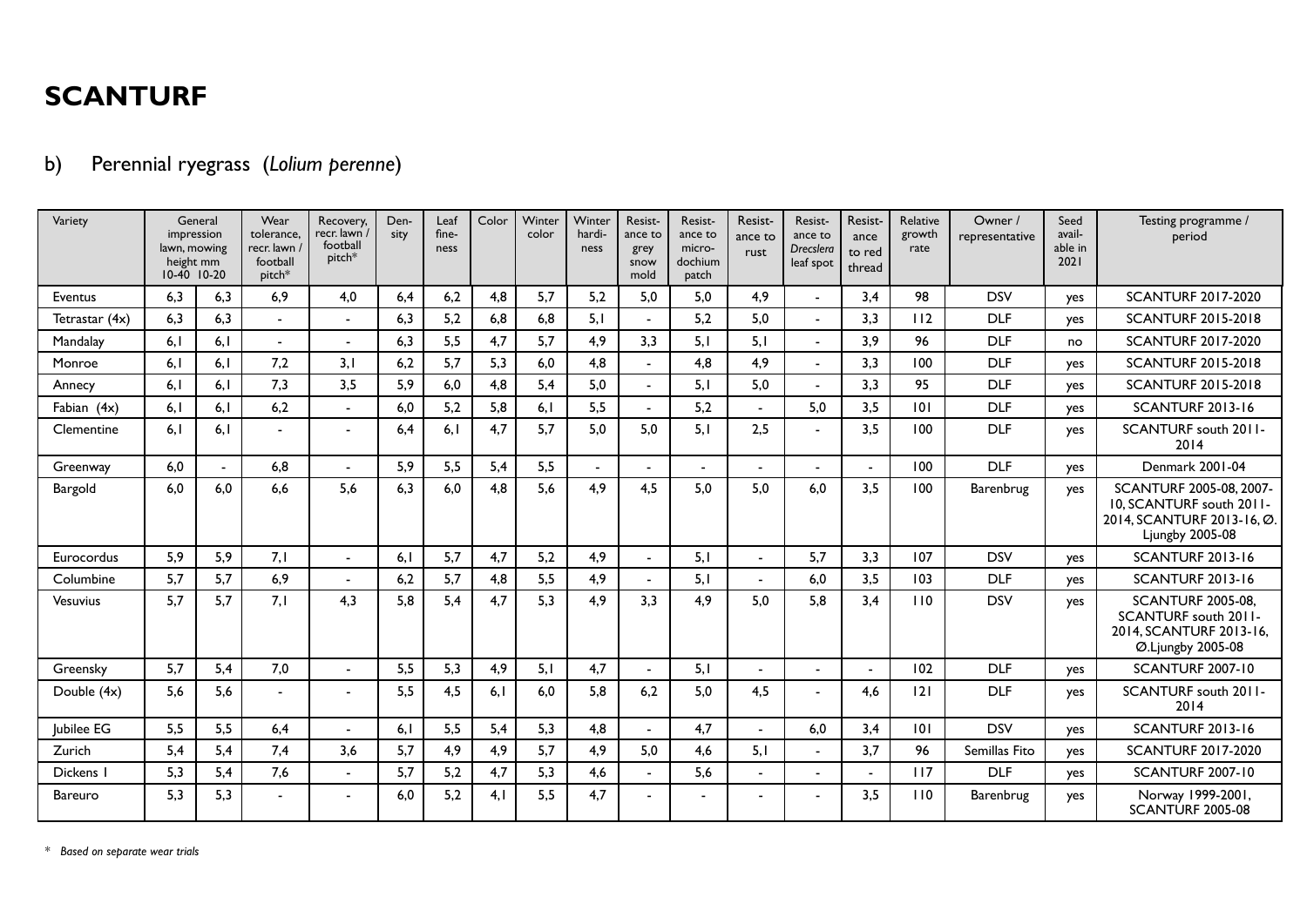| Variety                   | impression<br>lawn, mowing<br>height mm<br>10-40 10-20 | General        | Wear<br>tolerance.<br>recr. lawn<br>football<br>pitch* | Recovery.<br>recr. lawn<br>football<br>pitch* | Den-<br>sity | Leaf<br>fine-<br>ness | Color | Winter<br>color | Winter<br>hardi-<br>ness | Resist-<br>ance to<br>grey<br>snow<br>mold | Resist-<br>ance to<br>micro-<br>dochium<br>patch | Resist-<br>ance to<br>rust | Resist-<br>ance to<br><b>Drecslera</b><br>leaf spot | Resist-<br>ance<br>to red<br>thread | Relative<br>growth<br>rate | Owner /<br>representative | Seed<br>avail-<br>able in<br>2021 | Testing programme /<br>period |
|---------------------------|--------------------------------------------------------|----------------|--------------------------------------------------------|-----------------------------------------------|--------------|-----------------------|-------|-----------------|--------------------------|--------------------------------------------|--------------------------------------------------|----------------------------|-----------------------------------------------------|-------------------------------------|----------------------------|---------------------------|-----------------------------------|-------------------------------|
| Promotor                  | 5.3                                                    | 5,3            | 7.3                                                    | $\overline{a}$                                | 5.8          | 5,2                   | 5.1   | 5,3             | 5.0                      |                                            | 5.2                                              |                            |                                                     | $\sim$                              | 98                         | <b>DSV</b>                | yes                               | <b>SCANTURF 2007-10</b>       |
| Turfsun                   | 5,2                                                    | 5,2            | $\blacksquare$                                         | $\blacksquare$                                | 5,6          | 4,4                   | 5,4   | 5.1             | 4,9                      | 3,0                                        | 4,6                                              | 4,8                        |                                                     | 3,5                                 | 97                         | <b>DSV</b>                | yes                               | <b>SCANTURF 2017-2020</b>     |
| <b>SW Corvus</b>          | 5,1                                                    | $\blacksquare$ | $\overline{\phantom{0}}$                               |                                               | 5,1          | 4.6                   | 4.3   | 5.5             | 4,5                      |                                            | $\blacksquare$                                   |                            |                                                     | $\blacksquare$                      | 125                        | Lantmännen<br>Ek. För.    | yes                               | Norway 2003-06                |
| Esquire                   | 5.1                                                    | 4.8            | $\overline{\phantom{a}}$                               | $\blacksquare$                                | 5.3          | 4.8                   | 6.6   | 5,9             | 4.8                      |                                            | 4.4                                              | $\overline{\phantom{a}}$   |                                                     | 4.3                                 | 112                        | <b>DLF</b>                | yes                               | SCANTURF 2005-08              |
| Platinum                  | 4,9                                                    |                | $\overline{\phantom{a}}$                               |                                               | 5,0          | 4,8                   | 5,3   | 5,8             | 4,1                      |                                            | $\blacksquare$                                   |                            |                                                     | $\blacksquare$                      | 90                         | <b>DLF</b>                | yes                               | Norway 2003-06                |
|                           |                                                        |                |                                                        |                                               |              |                       |       |                 |                          |                                            |                                                  |                            |                                                     |                                     |                            |                           |                                   |                               |
| New varieties             |                                                        |                |                                                        |                                               |              |                       |       |                 |                          |                                            |                                                  |                            |                                                     |                                     |                            |                           |                                   |                               |
| LMG LGD-<br>3911 (Mumbai) | 6.0                                                    | 6.0            | 8.0                                                    | 2.3                                           | 6.7          | 6.3                   | 4.6   | 5,2             | 4,9                      | $\overline{\phantom{0}}$                   | $\blacksquare$                                   |                            |                                                     | 2,5                                 | 89                         | <b>DLF</b>                | no                                | <b>SCANTURF 2019-2022</b>     |
| Angelina                  | 6.0                                                    | 6.0            | $\blacksquare$                                         |                                               | 6.2          | 5.9                   | 4,8   | 5.7             | 4,9                      | $\blacksquare$                             | $\blacksquare$                                   |                            |                                                     | 3.4                                 | 91                         | <b>DLF</b>                | yes                               | <b>SCANTURF 2019-2022</b>     |
| <b>Beckham</b>            | 5.7                                                    | 5,7            | 7,0                                                    | 5.4                                           | 5,8          | 5,6                   | 3,7   | 5,1             | 5,0                      |                                            |                                                  |                            |                                                     | 3,5                                 | 100                        | <b>DSV</b>                | yes                               | <b>SCANTURF 2019-2022</b>     |
| Sirtaky                   | 5,6                                                    | 5,6            | 6.7                                                    | 6.1                                           | 5,4          | 4,0                   | 4,2   | 5,9             | 4,8                      |                                            |                                                  |                            |                                                     | 3.4                                 | 91                         | Scand. Seeds              | yes                               | <b>SCANTURF 2019-2022</b>     |
| <b>Strauss</b>            | 5,5                                                    | 5,5            | 7,4                                                    | 2,1                                           | 6.1          | 5,7                   | 4,7   | 5,8             | 4,8                      |                                            | ۰                                                |                            |                                                     | 3,5                                 | 95                         | Scand. Seeds              | no                                | <b>SCANTURF 2019-2022</b>     |
| Baradona                  | 5,4                                                    | 5,4            |                                                        |                                               | 6,1          | 5,9                   | 5,2   | 5,0             | 4,9                      |                                            | $\blacksquare$                                   |                            |                                                     | 3,4                                 | 100                        | Barenbrug                 | yes                               | <b>SCANTURF 2019-2022</b>     |
| Corsica                   | 5,1                                                    | 5,1            | 7,4                                                    | 2,2                                           | 5,1          | 4,0                   | 5,8   | 6,3             | 4,5                      | $\overline{a}$                             | $\blacksquare$                                   |                            |                                                     | 3,5                                 | 99                         | Scand. Seeds              | yes                               | <b>SCANTURF 2019-2022</b>     |
| Adagio                    | 5,0                                                    | 5,0            | 6,9                                                    | 4,5                                           | 5,4          | 5,6                   | 5,6   | 6,1             | 4,5                      |                                            | $\blacksquare$                                   |                            |                                                     | 3,5                                 | 114                        | Scand. Seeds              | yes                               | <b>SCANTURF 2019-2022</b>     |
| Confidence                | 5,0                                                    | 5,0            | 6.8                                                    | 5.3                                           | 5,3          | 4.4                   | 5,7   | 6,2             | 4,9                      |                                            | $\blacksquare$                                   |                            |                                                     | 3,4                                 | 85                         | Scand. Seeds              | yes                               | <b>SCANTURF 2019-2022</b>     |
| Firebird                  | 4.9                                                    | 4,9            | 6.8                                                    | 2,7                                           | 5,4          | 5.4                   | 5,5   | 6.0             | 4,5                      | $\overline{a}$                             | $\blacksquare$                                   |                            |                                                     | $\overline{2}$                      | 93                         | Scand. Seeds              | yes                               | <b>SCANTURF 2019-2022</b>     |
| Allie                     | 4,9                                                    | 4,9            | 7,3                                                    | 4,9                                           | 5,2          | 4,4                   | 5,2   | 6,4             | 4,8                      | $\overline{\phantom{0}}$                   | $\overline{\phantom{a}}$                         |                            | $\sim$                                              | 3,5                                 | 100                        | Scand. Seeds              | yes                               | <b>SCANTURF 2019-2022</b>     |
| Top Gun                   | 4,8                                                    | 4,8            | 6,0                                                    | 7,4                                           | 4,2          | 3,1                   | 3,9   | 5,9             | 4,9                      | $\overline{\phantom{0}}$                   | $\blacksquare$                                   |                            |                                                     | 3,3                                 | 119                        | Scand. Seeds              | no                                | <b>SCANTURF 2019-2022</b>     |
| Double Time<br>(4n)       | 3,6                                                    | 3,6            | 5,3                                                    | 8,2                                           | 3,0          | 2,0                   | 6,5   | 6.1             | 4,9                      | $\blacksquare$                             | $\overline{\phantom{0}}$                         | $\blacksquare$             |                                                     | 3,3                                 | 86                         | Scand. Seeds              | yes                               | <b>SCANTURF 2019-2022</b>     |

#### Perennial ryegrass (continued)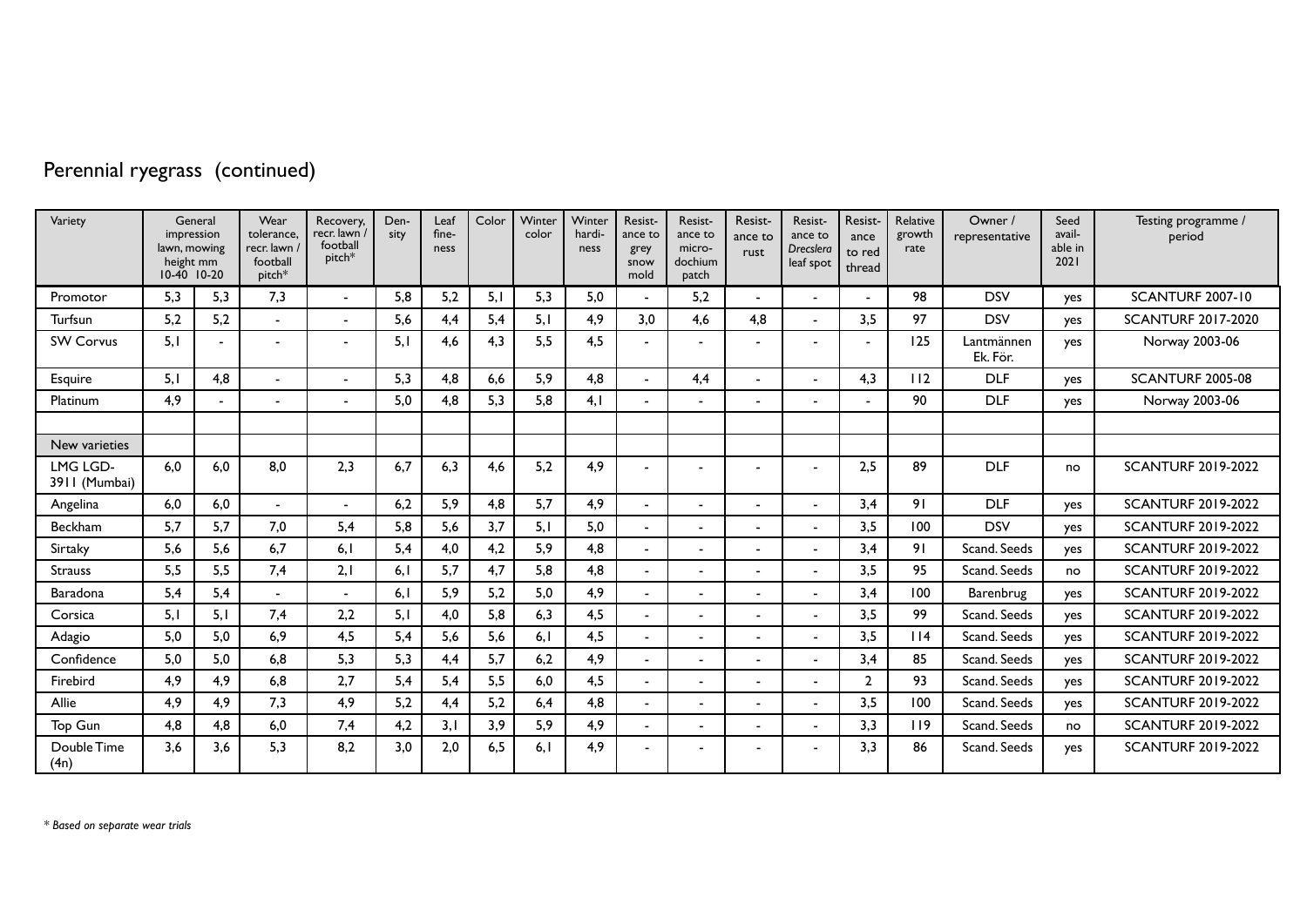#### c) Chewings fescue (*Festuca rubra* ssp. *commutata*)

| Variety          | lawn, mowing<br>height mm | General<br>impression<br>10-40 10-20 | Den-<br>sity | Leaf<br>fine-<br>ness | Color | Winter<br>color | Winter<br>hardi-<br>ness | Resist-<br>ance to<br>grey<br>snow<br>mold | Resist-<br>ance to<br>micro-<br>dochium<br>patch | Resist-<br>ance to<br>rust | Resist-<br>ance to<br><b>Drecslera</b><br>leaf spot | Resist-<br>ance<br>to red<br>thread | Relative<br>growth<br>rate | Owner / representative | Seed<br>avail-<br>able in<br>2021 | Testing programme /<br>period                                                                             |
|------------------|---------------------------|--------------------------------------|--------------|-----------------------|-------|-----------------|--------------------------|--------------------------------------------|--------------------------------------------------|----------------------------|-----------------------------------------------------|-------------------------------------|----------------------------|------------------------|-----------------------------------|-----------------------------------------------------------------------------------------------------------|
| Lystig           | 6,6                       | 6,4                                  | 7,0          | 7,5                   | 6,1   | 5,7             | 6,0                      |                                            | 5,8                                              |                            |                                                     | 4,9                                 | 98                         | Graminor               | yes                               | <b>SCANTURF 2015-2018</b>                                                                                 |
| Greensleeves     | 6,6                       | 6,1                                  | 7,0          | 7,5                   | 6,5   | 6.4             | 5,7                      | $\overline{a}$                             | 4,8                                              |                            |                                                     | 3,8                                 | 94                         | <b>DLF</b>             | yes                               | SCANTURF 2005-08                                                                                          |
| Musica           | 6,5                       | 6,3                                  | 7,1          | 7,4                   | 6,3   | 6,6             | 5,6                      | $\overline{a}$                             | 6,0                                              |                            | 6,0                                                 | 5,7                                 | 99                         | Barenbrug              | yes                               | Ø.Ljungby 2005-2008,<br>SCANTURF south 2010-14,<br><b>SCANTURF 2013-16</b>                                |
| Wagner           | 6,5                       | 6,1                                  | 7,0          | 7,5                   | 7,4   | 6,2             | 6,6                      | $\blacksquare$                             | 6,3                                              |                            |                                                     | 6,2                                 | 107                        | <b>DLF</b>             | yes                               | <b>SCANTURF 2005-08</b>                                                                                   |
| <b>Barlineus</b> | 6,4                       | 6,3                                  | 7,2          | 7,7                   | 6,3   | 5,9             | 5,6                      |                                            | 6,1                                              |                            | 6.0                                                 | 5,1                                 | 91                         | Barenbrug              | yes                               | SCANTURF 2007-10, 2013-<br>16                                                                             |
| Greenmile        | 6,4                       | 6,2                                  | 7,1          | 7,4                   | 6,3   | 6,7             | 5,6                      | $\sim$                                     | 6,0                                              | $\overline{a}$             | 5,9                                                 | 5,4                                 | 100                        | <b>DLF</b>             | yes                               | <b>SCANTURF 2013-2016</b>                                                                                 |
| <b>Siskin</b>    | 6,3                       | 6,1                                  | 7,0          | 7,3                   | 6,6   | 6,8             | 5,4                      | $\overline{a}$                             | 6,1                                              |                            |                                                     | 5,9                                 | 93                         | <b>DLF</b>             | yes                               | <b>SCANTURF 2017-2020</b>                                                                                 |
| <b>Bargreen</b>  | 6,3                       | 6,3                                  | 6,9          | 7,5                   | 6,3   | 6,2             | 5,7                      |                                            | 3,2                                              |                            |                                                     | 6,7                                 | 101                        | Barenbrug              | yes                               | Sweden 2002-05,<br>SCANTURF 2005-08                                                                       |
| Humboldt         | 6,3                       | 6,1                                  | 7,1          | 7,5                   | 6,3   | 6,5             | 5,3                      | $\blacksquare$                             | 5.6                                              |                            | 5,9                                                 | 6,1                                 | 93                         | <b>DLF</b>             | yes                               | <b>SCANTURF 2013-2016</b>                                                                                 |
| <b>Bardiva</b>   | 6,3                       | 6,0                                  | 6,8          | 7,6                   | 6,5   | 6,2             | 5,5                      |                                            | 3,3                                              |                            | $\blacksquare$                                      | 5.3                                 | 95                         | Barenbrug              | yes                               | <b>SCANTURF 2005-08</b>                                                                                   |
| Blenheim         | 6,1                       | $\blacksquare$                       | 6,4          | 7,7                   | 6,5   | 5,7             | 6,1                      | $\blacksquare$                             | $\overline{a}$                                   |                            | $\blacksquare$                                      |                                     | 99                         | <b>DLF</b>             | no                                | Norway 2003-06                                                                                            |
| Capriccio        | 6,1                       | 5,7                                  | 6.9          | 7,5                   | 6,2   | 6,5             | 6.3                      |                                            | 4.8                                              |                            |                                                     | 6.4                                 | 94                         | <b>DLF</b>             | yes                               | <b>SCANTURF 2005-08</b>                                                                                   |
| Annalena         | 6,1                       | 5,9                                  | 6,9          | 7.1                   | 6,9   | 6,2             | 5,4                      | $\blacksquare$                             | 5,9                                              |                            | $\blacksquare$                                      | 4,7                                 | 92                         | <b>DSV</b>             | yes                               | <b>SCANTURF 2017-2020</b>                                                                                 |
| <b>Rubicus</b>   | 6,0                       | 6,0                                  | 6,5          | 7,0                   | 7,4   | 6,2             | 5,4                      | $\blacksquare$                             | 5,5                                              |                            | $\blacksquare$                                      | 5,0                                 | 98                         | Everris                | yes                               | <b>SCANTURF 2015-2018</b>                                                                                 |
| Calliope         | 6,0                       | 5,7                                  | 6,5          | 7,5                   | 6,1   | 5,5             | 5,2                      | 6,5                                        | 5,7                                              | 5,0                        | 5,9                                                 | 4,4                                 | 97                         | <b>DLF</b>             | yes                               | Finland 1995-02, Sweden<br>2002-05, Norway 2003-06,<br>SCANTURF south 2010-14,<br><b>SCANTURF 2013-16</b> |
| Joanna           | 5,9                       | 6,0                                  | 6,5          | 7,1                   | 7,3   | 6,2             | 5.3                      | $\blacksquare$                             | 6.1                                              |                            | $\blacksquare$                                      | 5,2                                 | 98                         | <b>DSV</b>             | yes                               | <b>SCANTURF 2015-2018</b>                                                                                 |
| Linda            | 5,9                       | 5,5                                  | 6,6          | 7,4                   | 6,0   | 5,8             | 6,2                      | $\blacksquare$                             | 6,4                                              |                            | $\overline{\phantom{a}}$                            | 4,5                                 | 104                        | Graminor               | yes                               | Norway 2003-06,<br>SCANTURF south 2007-10                                                                 |
| SW Cygnus        | 5,7                       | $\overline{a}$                       | 5,4          | 7,6                   | 6,3   | 5,5             | 6,5                      | $\blacksquare$                             |                                                  |                            |                                                     | $\blacksquare$                      | 104                        | Lantmännen Ek. För.    | yes                               | Norway 2003-06                                                                                            |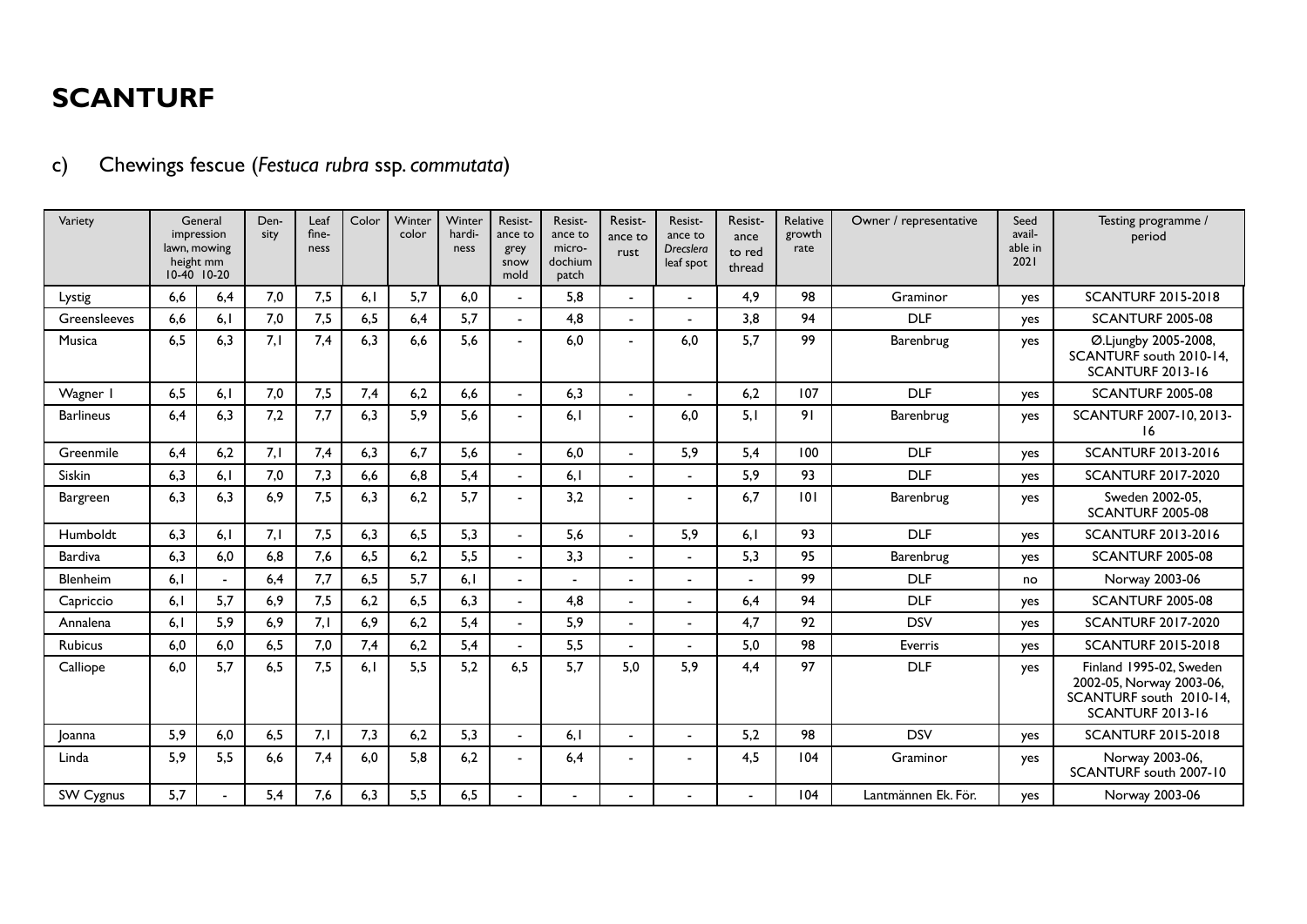#### c) Chewings fescue (continued)

| Variety              |     | General<br>impression<br>lawn, mowing<br>height mm<br>$10-40$ $10-20$ | Den-<br>sity | Leaf<br>fine-<br>ness | Color | Winter<br>color | Winter<br>hardi-<br>ness | Resist-<br>ance to<br>grey<br>snow<br>mold | Resist-<br>ance to<br>micro-<br>dochium<br>patch | Resist-<br>ance to<br>rust | Resist-<br>ance to<br>Drecslera<br>leaf spot | Resist-<br>ance<br>to red<br>thread | Relative<br>growth<br>rate | Owner / representative | Seed<br>avail-<br>able in<br>2021 | Testing programme /<br>period                                                           |
|----------------------|-----|-----------------------------------------------------------------------|--------------|-----------------------|-------|-----------------|--------------------------|--------------------------------------------|--------------------------------------------------|----------------------------|----------------------------------------------|-------------------------------------|----------------------------|------------------------|-----------------------------------|-----------------------------------------------------------------------------------------|
| Wilma                | 5.6 | 4,8                                                                   | 5.8          | 6.9                   | 6,5   | 5.8             | 5.9                      |                                            | 4.9                                              | $\overline{\phantom{a}}$   | $\overline{\phantom{0}}$                     | 3,5                                 | 118                        | Lantmännen Ek. För.    | yes                               | Norway 1990-93, 1995-98,<br>1999-01, Sweden 2002-05,<br>SCANTURF 2005-08 and<br>2007-10 |
| Casanova             | 5.1 | ۰                                                                     | 5.4          | 7,5                   | 6,3   | 5,7             | 6.0                      |                                            | $\overline{\phantom{0}}$                         | $\overline{\phantom{0}}$   | $\overline{\phantom{a}}$                     |                                     | 125                        | <b>DLF</b>             | yes                               | Sweden 2002-05,<br>Norway 2003-06                                                       |
|                      |     |                                                                       |              |                       |       |                 |                          |                                            |                                                  |                            |                                              |                                     |                            |                        |                                   |                                                                                         |
| <b>New varieties</b> |     |                                                                       |              |                       |       |                 |                          |                                            |                                                  |                            |                                              |                                     |                            |                        |                                   |                                                                                         |
| Lykke                | 6,3 | 6,0                                                                   | 6,8          | 7,5                   | 6,7   | 6,1             | 5.7                      |                                            | 6,4                                              | $\overline{\phantom{a}}$   | $\blacksquare$                               | 5.8                                 | 98                         | Graminor               | no                                | <b>SCANTURF 2019-2022</b>                                                               |
| LøRc0010             | 6,2 | 5.9                                                                   | 6,5          | 7.4                   | 6.9   | 5,6             | 5.7                      |                                            | 5.7                                              | $\overline{\phantom{a}}$   | $\blacksquare$                               | 5.7                                 | 110                        | Graminor               | no                                | <b>SCANTURF 2019-2022</b>                                                               |
| Compass II           | 6,1 | 5,8                                                                   | 6,2          | 7,0                   | 7,4   | 6,1             | 5.1                      | $\overline{\phantom{a}}$                   | 5,7                                              | $\overline{\phantom{0}}$   | $\sim$                                       | 5.7                                 | 104                        | Mountain View Seeds    | yes                               | <b>SCANTURF 2019-2022</b>                                                               |
| Kalle                | 5,9 | 5.6                                                                   | 6,0          | 7,3                   | 6,6   | 6,7             | 5,1                      | $\blacksquare$                             | 6,6                                              | $\overline{\phantom{a}}$   | $\sim$                                       | 5,8                                 | 0                          | Scandinavian Seeds     | yes                               | <b>SCANTURF 2019-2022</b>                                                               |
| Riparia              | 5,8 | 5,5                                                                   | 6.0          | 7.0                   | 7,4   | 6.1             | 5.6                      |                                            | 6.6                                              | $\overline{\phantom{a}}$   | $\overline{\phantom{0}}$                     | 4.3                                 | 98                         | <b>DLF</b>             | yes                               | <b>SCANTURF 2019-2022</b>                                                               |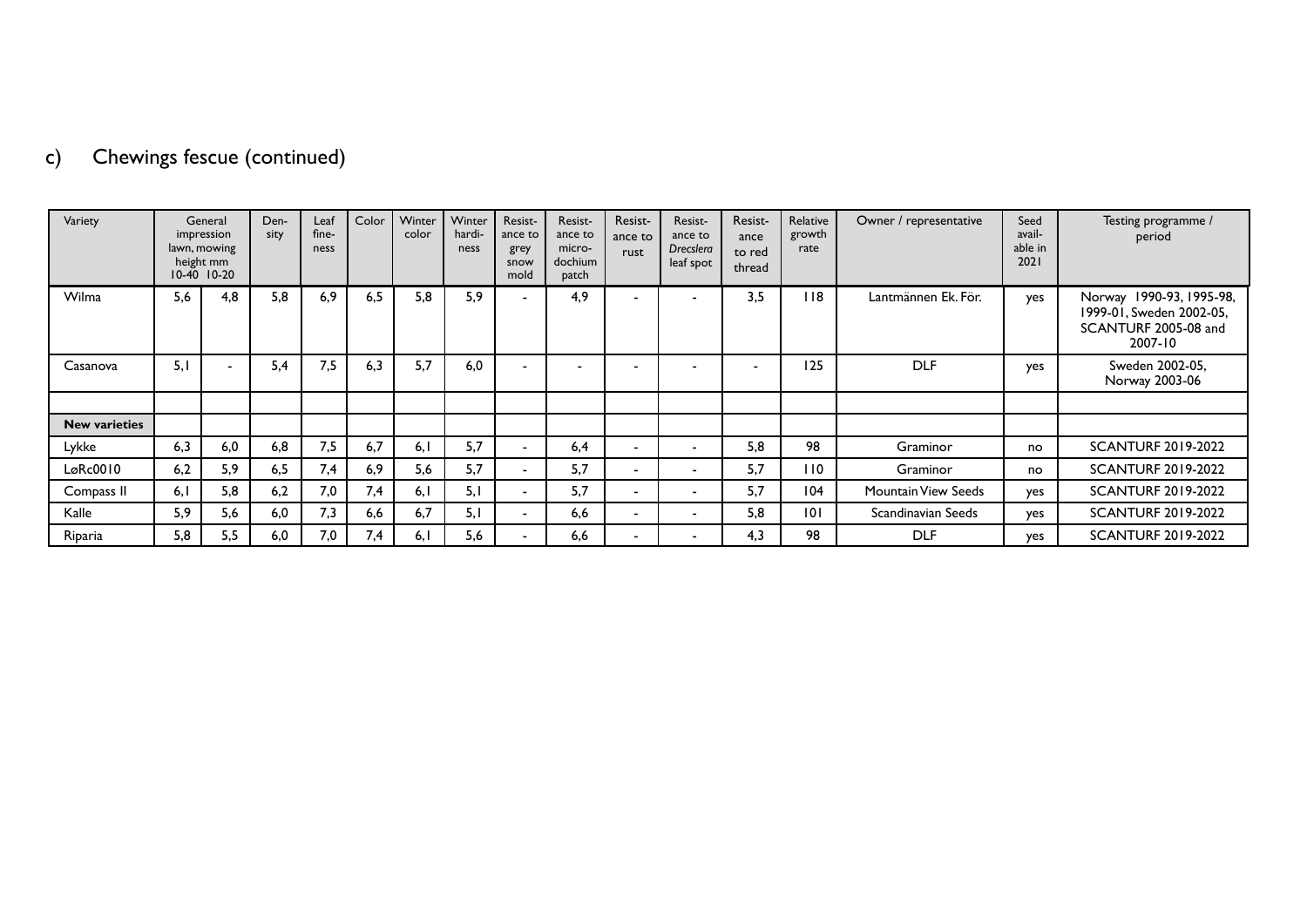d) Slender creeping red fescue (*Festuca rubra* ssp. *litoralis (trichophylla)*)

| Variety              | lawn, mowing<br>height mm<br>$10-40$ $10-20$ | General<br>impression | Den-<br>sity | Leaf<br>fine-<br>ness | Color                    | Winter<br>color          | Winter<br>hardi-<br>ness | Resist-<br>ance to<br>grey<br>snow<br>mold | Resist-<br>ance to<br>micro-<br>dochium<br>patch | Resist-<br>ance to<br>rust | Resist-<br>ance to<br><b>Drecslera</b><br>leaf spot | Resist-<br>ance<br>to red<br>thread | Relative<br>growth<br>rate | Owner / representative           | Seed<br>avail-<br>able in<br>2021 | Testing programme /<br>period                                                                                                                                |
|----------------------|----------------------------------------------|-----------------------|--------------|-----------------------|--------------------------|--------------------------|--------------------------|--------------------------------------------|--------------------------------------------------|----------------------------|-----------------------------------------------------|-------------------------------------|----------------------------|----------------------------------|-----------------------------------|--------------------------------------------------------------------------------------------------------------------------------------------------------------|
| Valdora              | 6,2                                          | 5,9                   | 6,9          | 7,3                   | 6,2                      | 5,8                      | 5,1                      |                                            | 3,4                                              | $\overline{a}$             | $\blacksquare$                                      | 4,3                                 | 122                        | <b>DLF</b>                       | yes                               | SCANTURF south 2007-10                                                                                                                                       |
| Baroyal              | 6,0                                          |                       | 6,5          |                       | 6,6                      |                          | 6,0                      |                                            |                                                  | $\blacksquare$             | $\blacksquare$                                      | $\blacksquare$                      | 95                         | Barenbrug                        | yes                               | <b>Finland 1995-02</b>                                                                                                                                       |
| Cezanne              | 5,9                                          | 5,8                   | 6,8          | 7,3                   | 6,1                      | 6,7                      | 5,0                      | $\blacksquare$                             | 5,3                                              | $\blacksquare$             | 5,0                                                 | 5,1                                 | 97                         | <b>DLF</b>                       | yes                               | Sweden 2002-05, Denmark,<br>2004-2007, Ø.Ljungby 2005-<br>2008, SCANTURF 2013-16                                                                             |
| Pinafore             | 5,9                                          | 5,8                   | 6,6          | 7,3                   | 6.6                      | 6,7                      | 5,3                      | ٠                                          | 3,8                                              | $\blacksquare$             | $\overline{a}$                                      | 4,2                                 | 112                        | <b>DLF</b>                       | yes                               | <b>SCANTURF 2017-2020</b>                                                                                                                                    |
| Archibal             | 5,8                                          | 5,7                   | 6,8          | 7,3                   | 6,3                      | 6,8                      | 5,0                      |                                            | 3,4                                              |                            |                                                     | 4,2                                 | 97                         | <b>DLF</b>                       | yes                               | <b>SCANTURF 2017-2020</b>                                                                                                                                    |
| Cathrine             | 5,8                                          | 5,7                   | 6,7          | 7,2                   | 6,9                      | 6.1                      | 5,3                      |                                            | 3,5                                              |                            | $\blacksquare$                                      | 3,9                                 | 109                        | <b>DSV</b>                       | yes                               | <b>SCANTURF 2017-2020</b>                                                                                                                                    |
| Beudin               | 5,7                                          | 5,9                   | 6,6          | 7,3                   | 6,5                      | 6,7                      | 4,6                      | 3,9                                        | 3,5                                              | 4,2                        | $\sim$                                              | 6.6                                 | 105                        | <b>DLF</b>                       | yes                               | SCANTURF south 2011-14                                                                                                                                       |
| Barcrown             | 5,5                                          | 5,6                   | 6.5          | 7,3                   | 6,0                      | 6,2                      | 4.4                      | 3.5                                        | 3,5                                              | 5.0                        | 5,0                                                 | 6.6                                 | 100                        | Barenbrug                        | yes                               | Sweden 1986-89, 1996-99,<br>2002-05, Denmark 1989-93,<br>SCANTURF 2005-08, 2007-<br>10, SCANTURF south 2011-<br>14. SCANTURF 2013-16.<br>Ø.Ljungby 2005-2008 |
| Borluna              | 5,5                                          | 5,5                   | 6.2          |                       |                          |                          |                          |                                            | $\overline{\phantom{0}}$                         |                            | $\blacksquare$                                      | ۰                                   |                            | Saatzucht Steinach /<br>Germinal | yes                               | Ø.Ljungby 2005-2008                                                                                                                                          |
| Reggae               | 5,5                                          | 5,5                   | 6,2          | $\overline{a}$        | $\overline{\phantom{a}}$ | $\overline{\phantom{a}}$ |                          | $\blacksquare$                             | $\overline{a}$                                   | $\blacksquare$             | $\blacksquare$                                      | $\blacksquare$                      | $\blacksquare$             | Barenbrug                        | yes                               | Ø.Ljungby 2005-2008                                                                                                                                          |
| Sprinkler            | 5,3                                          | 5,3                   | 6,2          | 7,1                   | 6,3                      | 5,9                      | 5,0                      |                                            | 5.0                                              |                            | $\overline{a}$                                      | 3,7                                 | 110                        | Barenbrug                        | yes                               | <b>SCANTURF 2015-2018</b>                                                                                                                                    |
| Smirna               | 5,0                                          | $\blacksquare$        | 6.0          | 6.8                   | $\blacksquare$           | 6.0                      | 5,5                      | $\blacksquare$                             | $\blacksquare$                                   | $\blacksquare$             | $\overline{\phantom{a}}$                            | $\overline{\phantom{a}}$            | 110                        | <b>DLF</b>                       | yes                               | Sweden 1992-95.<br>Denmark 1997-99                                                                                                                           |
|                      |                                              |                       |              |                       |                          |                          |                          |                                            |                                                  |                            |                                                     |                                     |                            |                                  |                                   |                                                                                                                                                              |
| <b>New varieties</b> |                                              |                       |              |                       |                          |                          |                          |                                            |                                                  |                            |                                                     |                                     |                            |                                  |                                   |                                                                                                                                                              |
| DLF FRT-4582         | 6,1                                          | 5,8                   | 6,5          | 7,1                   | 6,1                      | 7,0                      | 5,5                      | $\blacksquare$                             | 5,1                                              | $\blacksquare$             | $\blacksquare$                                      | 4,8                                 | 84                         | <b>DLF</b>                       | no                                | <b>SCANTURF 2019-2022</b>                                                                                                                                    |
| SeaMist              | 6,0                                          | 5,9                   | 6,5          | 7,1                   | 6,2                      | 5,0                      | 5,5                      |                                            | 5,1                                              | $\blacksquare$             | $\blacksquare$                                      | 4,8                                 | 96                         | <b>Mountain View Seeds</b>       | yes                               | <b>SCANTURF 2019-2022</b>                                                                                                                                    |
| Joppa                | 5,2                                          | 5,1                   | 5,6          | 5,9                   | 7,1                      | 5.2                      | 5,5                      |                                            | 5,5                                              |                            |                                                     | 4,2                                 | 88                         | Scandinavian Seeds               | yes                               | <b>SCANTURF 2019-2022</b>                                                                                                                                    |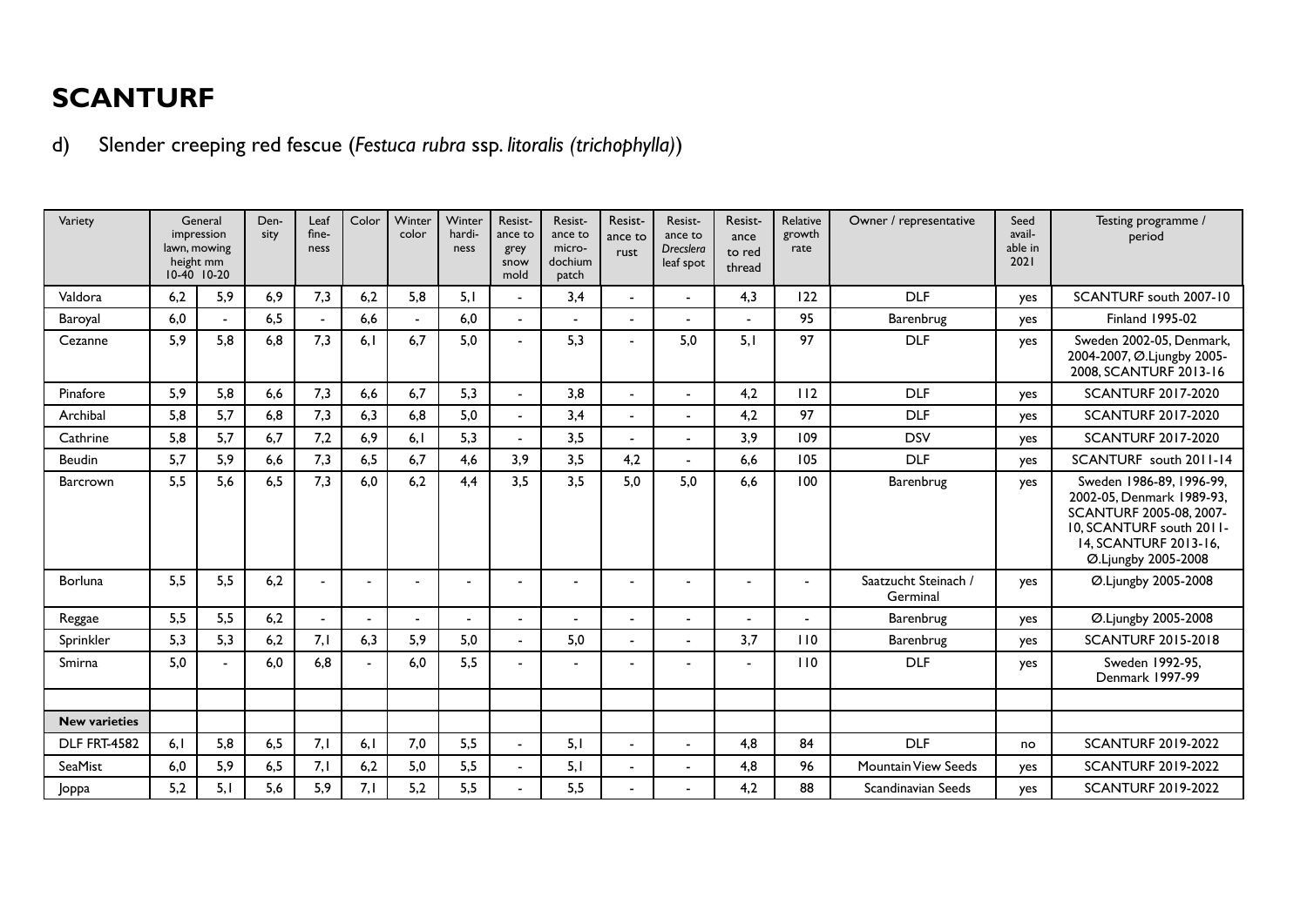#### e) Strong creeping red fescue (*Festuca rubra* ssp. *rubra*)

| Variety    | lawn, mowing<br>height mm<br>$10-40$ $10-20$ | General<br>impression    | Den-<br>sity   | Leaf<br>fine-<br>ness | Color                    | Winter<br>color          | Winter<br>hardi-<br>ness | Resist-<br>ance to<br>grey<br>snow<br>mold | Resist-<br>ance to<br>micro-<br>dochium<br>patch | Resist-<br>ance to<br>rust | Resist-<br>ance to<br><b>Drecslera</b><br>leaf spot | Resist-<br>ance<br>to red<br>thread | Relative<br>growth<br>rate | Owner / representative           | Seed<br>avail-<br>able in<br>2021 | Testing programme /<br>period                                                     |
|------------|----------------------------------------------|--------------------------|----------------|-----------------------|--------------------------|--------------------------|--------------------------|--------------------------------------------|--------------------------------------------------|----------------------------|-----------------------------------------------------|-------------------------------------|----------------------------|----------------------------------|-----------------------------------|-----------------------------------------------------------------------------------|
| Hastings   | 6,3                                          | 5,8                      | 6.1            | 6.6                   | 5,0                      | 4.8                      | 5,1                      |                                            | 5.2                                              |                            |                                                     | 5.0                                 | 95                         | <b>DLF</b>                       | yes                               | <b>SCANTURF 2017-2020</b>                                                         |
| Heidrun    | 6,3                                          | 5,8                      | 5,9            | 6,2                   | 6,7                      | 5,0                      | 5,3                      | 4,7                                        | 5,0                                              | 4,4                        |                                                     | 5.0                                 | 101                        | <b>DLF</b>                       | yes                               | SCANTURF south 2011-14                                                            |
| Rossinante | 6,1                                          | 5,6                      | 6,1            | 6,5                   | 6,4                      | 4,8                      | 5,1                      | 4,0                                        | 5.0                                              | 5.0                        | 5.0                                                 | 5,0                                 | 95                         | <b>DLF</b>                       | yes                               | Denmark 2004-07,<br>SCANTURF south 2011-14,<br><b>SCANTURF 2013-16</b>            |
| Frigg      | 6,1                                          | 5,0                      | 5.4            | 6,5                   | 6,2                      | 2.9                      | 6.6                      | $\blacksquare$                             | 5,2                                              | $\sim$                     | 5.1                                                 | 5.2                                 | 109                        | Graminor                         | yes                               | Norway 1995-98,<br>SCANTURF north 2005-08<br>and 2007-10, SCANTURF<br>$2013 - 16$ |
| Mellori    | 5,9                                          | 5,4                      | 5,2            | 6,4                   | 7,0                      | 4,7                      | 5.0                      | $\sim$                                     | 5,2                                              | $\overline{\phantom{a}}$   |                                                     | 5,2                                 | 104                        | <b>DSV</b>                       | yes                               | <b>SCANTURF 2017-2020</b>                                                         |
| Barjessica | 5,8                                          | 5,4                      | 5,9            | 6,3                   | 6                        | 4,6                      | 4,9                      | $\sim$                                     | 5,2                                              | $\sim$                     | 5,0                                                 | 5,1                                 | 95                         | Barenbrug                        | yes                               | <b>SCANTURF 2013-16</b>                                                           |
| Merveille  | 5,7                                          | 5,3                      | 5,4            | 6,4                   | 7,3                      | 5,0                      | 5,1                      |                                            | 5,1                                              | $\overline{\phantom{a}}$   |                                                     | 5,1                                 | 92                         | Landmark Turf<br>and Native Seed | yes                               | <b>SCANTURF 2017-2020</b>                                                         |
| Ryder      | 5,5                                          | $\sim$                   | 5,2            | 6.4                   | $\overline{\phantom{0}}$ | 4,6                      |                          | $\sim$                                     | $\blacksquare$                                   | $\blacksquare$             |                                                     | $\blacksquare$                      | 100                        | <b>DSV</b>                       | yes                               | <b>Denmark 2004-07</b>                                                            |
| Camilla    | 5,4                                          | $\overline{\phantom{a}}$ |                |                       | $\overline{a}$           | $\overline{\phantom{0}}$ | 5,8                      | $\sim$                                     | $\blacksquare$                                   | $\blacksquare$             |                                                     |                                     | 98                         | <b>DSV</b>                       | yes                               | <b>Finland 1995-02</b>                                                            |
| Corail     | 5,4                                          | $\blacksquare$           | $\blacksquare$ |                       | $\blacksquare$           | $\blacksquare$           | 5,6                      | $\sim$                                     | $\blacksquare$                                   | $\blacksquare$             | $\sim$                                              |                                     | 97                         | <b>DLF</b>                       | yes                               | Finland 1995-02                                                                   |
| Herald     | 5,4                                          | $\blacksquare$           | 5,1            | 6,7                   | 6,1                      | 5,0                      | 5,5                      | $\sim$                                     | $\blacksquare$                                   | $\blacksquare$             |                                                     |                                     | 112                        | <b>DLF</b>                       | no                                | Norway 1990-93, Finland<br>1995-02                                                |
| Maxima     | 5,2                                          | $\overline{\phantom{a}}$ | 4,7            | 6,2                   | 6,5                      | 5,1                      | 5,5                      | $\blacksquare$                             | $\overline{\phantom{0}}$                         | $\overline{\phantom{a}}$   |                                                     | $\overline{\phantom{0}}$            | 104                        | <b>DLF</b>                       | yes                               | Norway 2003-06, Denmark<br>2004-07                                                |
| Polka      | 4,7                                          | 4,7                      | 5,1            |                       |                          |                          |                          |                                            |                                                  |                            |                                                     |                                     |                            | Barenbrug                        | no                                | Ø.Ljungby 2005-2008                                                               |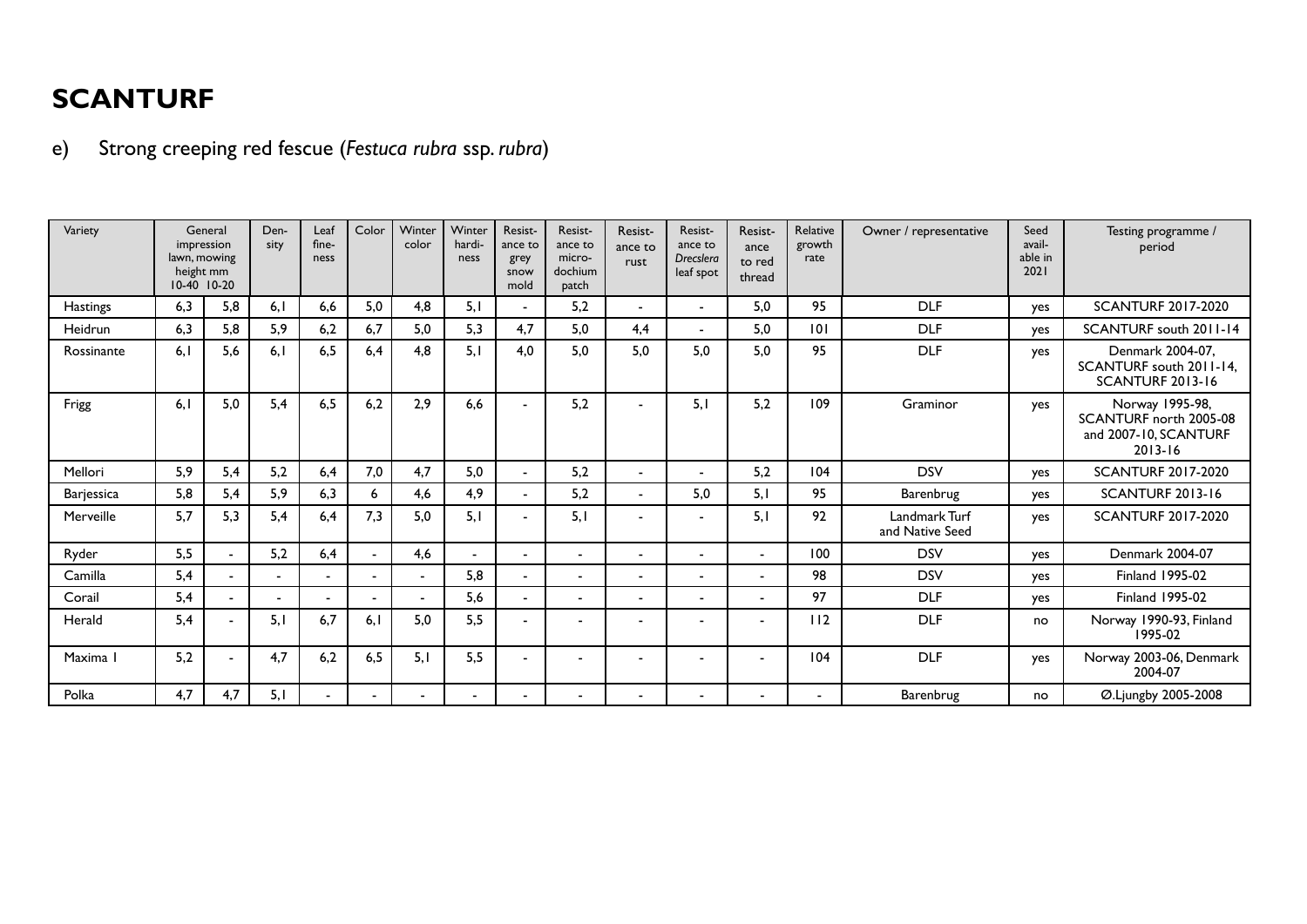#### f) Hard fescue (*Festuca trachyphyla*)

| Variety       |     | General impression<br>lawn, mowing height<br>$10-40$ mm $10-20$ mm | Den-<br>sity | Leaf<br>fine-<br>ness | Color | Winter<br>color | Winter<br>hardi-<br>ness | Resist-<br>ance<br>to red<br>thread | Relative<br>growth<br>rate | Resistance<br>to<br>microdochium<br>patch | Owner / representative           | Seed<br>avail-<br>able in<br>2021 | Testing programme /<br>period |
|---------------|-----|--------------------------------------------------------------------|--------------|-----------------------|-------|-----------------|--------------------------|-------------------------------------|----------------------------|-------------------------------------------|----------------------------------|-----------------------------------|-------------------------------|
| Shaun/Minimus | 5.8 | 5,8                                                                | 5.7          | 7.2                   | 7.0   | 5.7             | 5.0                      | 5.0                                 | 100                        | 5,2                                       | Landmark Turf<br>and Native Seed | yes                               | <b>SCANTURF 2017-2020</b>     |
| Dumas i       | 5,5 | 5,5                                                                | 5,5          | 7,0                   |       | 5,3             | 5,0                      | 5,0                                 | Ш                          | 5,6                                       | <b>DLF</b>                       | yes                               | <b>SCANTURF 2017-2020</b>     |
| Crystal       | 5,3 | 5,3                                                                | 5,0          |                       | 7.4   | 5,6             | 5,5                      | 5,5                                 | 100                        | 5,5                                       | <b>DLF</b>                       | yes                               | <b>SCANTURF 2017-2020</b>     |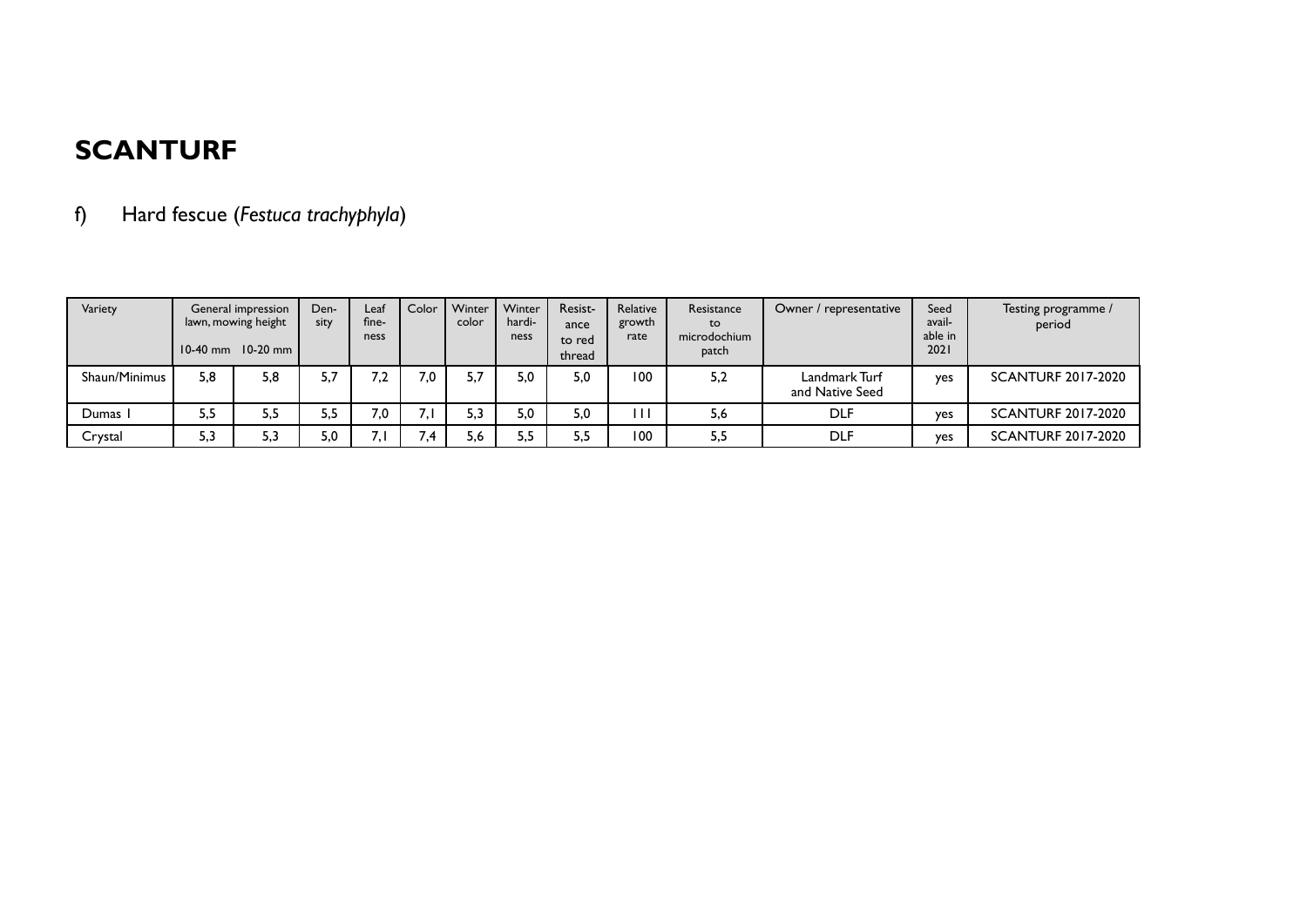| Variety         | lawn, mowing height | General impression<br>$10-40$ mm $10-20$ mm | Den-<br>sity | Leaf<br>fine-<br>ness | Color | Winter<br>color | Winter<br>hardi-<br>ness | Resist-<br>ance to<br>micro-<br>dochium<br>patch | Relative<br>growth<br>rate | Owner /<br>representative | Seed<br>avail-<br>able in<br>2021 | Testing programme /<br>period                        |
|-----------------|---------------------|---------------------------------------------|--------------|-----------------------|-------|-----------------|--------------------------|--------------------------------------------------|----------------------------|---------------------------|-----------------------------------|------------------------------------------------------|
| Leirin          | 6,6                 | 6.2                                         | 7,3          | 6.0                   | 6,0   | 3,2             | 6,7                      | 5,0                                              | I 18                       | Graminor                  | yes                               | SCANTURF north 2005-08,<br>Norway 1995-98            |
| <b>Nor</b>      | 6,4                 | 5.2                                         | 6.5          | 5.8                   | 6,2   | 3.3             | 7,0                      | 6.0                                              | 115                        | Graminor                  | yes                               | SCANTURF north 2005-08,<br>Norway 2003-2006, 1999-02 |
| Jorvik          | 5,8                 |                                             | 6.8          | 6,4                   | 6,0   | 4,8             | 5,0                      |                                                  | 98                         | <b>DLF</b>                | yes                               | Norway 2002-06                                       |
| <b>Barking</b>  | 5,6                 | 6.2                                         | 6.5          | 6,4                   | 5,9   | 5,1             | 4.0                      |                                                  | 95                         | Barenbrug                 | yes                               | Norway 1999-02                                       |
| Highland bent * | 4,9                 |                                             | 4,8          |                       | 5,0   |                 | 4,0                      |                                                  | 105                        | <b>DLF</b>                | yes                               | Norway 1981-85                                       |

g) Browntop bent / colonial bentgrass (*Agrostis capillaris*)

 *\* Agrostis castellana*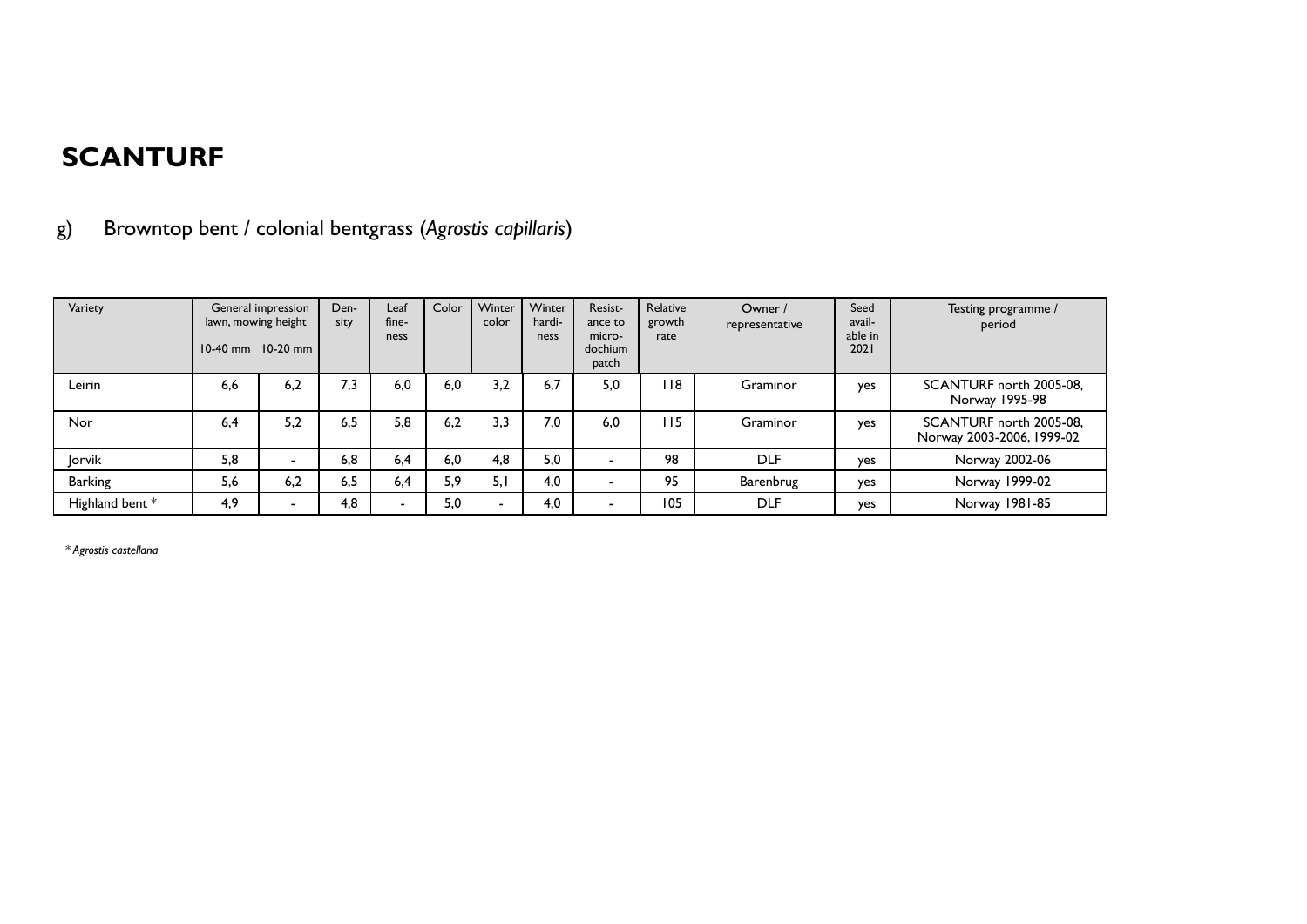# **SECTION II: SCANGREEN, SOUTH**

Varieties for greens mowed at 3-5 mm in Denmark and coastal areas of Southern Norway and Southern Sweden

#### a) Velvet bentgrass (*Agrostis canina*)

| Variety              | General<br>impression | Den-<br>sity | Leaf<br>fine-<br>ness | Color | Winter<br>color | Winter<br>hardi-<br>ness | Resistance<br>to pink snow<br>mold in<br>spring | Overall<br>resistance<br>to in-season<br>diseases | Resistance<br>to in-season<br>M.nivale | Resist-<br>ance to<br>red<br>thread | Relative<br>growth<br>rate | Owner /<br>representative<br>SE/DK/NO | Seed<br>available<br>in 2021 | Testing period(s)                |
|----------------------|-----------------------|--------------|-----------------------|-------|-----------------|--------------------------|-------------------------------------------------|---------------------------------------------------|----------------------------------------|-------------------------------------|----------------------------|---------------------------------------|------------------------------|----------------------------------|
| Villa I              | 6,5                   | 7,5          | 6,5                   | 5,0   | 6,5             | 6,3                      | 5,5                                             | 5,5                                               | 5,5                                    | 6,0                                 | 100                        | <b>DLF</b>                            | yes                          | 2003-06, 2007-10,<br>$2011 - 14$ |
| Avalon               | 6,3                   | 7,1          | 5.9                   | 5,7   |                 | 6.0                      |                                                 | 5,4                                               |                                        | ۰                                   | 100                        | Berner /SW<br>Horto /PGM /            | no                           | 2003-06                          |
| Legendary            | 6,2                   | 7,5          | 6.6                   | 5.0   | 6,5             | 6,2                      | -                                               | 5,4                                               |                                        | $\overline{\phantom{0}}$            | 100                        | <b>DLF</b>                            | yes                          | 2007-10                          |
| Vitagreen            | 6,2                   | 7,4          | 6,4                   | 5,7   | 6,5             | 6.4                      | 5.4                                             | 5,4                                               | 5,6                                    | 5,8                                 | 89                         | <b>Pick Seed</b>                      | no                           | $2011 - 14$                      |
| Vesper               | 5,9                   | 7,6          | 6,5                   | 6,2   | 8.1             | 6.6                      |                                                 | 5,4                                               | $\blacksquare$                         | $\overline{\phantom{a}}$            | 100                        | Berner /SW<br>Horto /                 | no                           | 2007-10                          |
|                      |                       |              |                       |       |                 |                          |                                                 |                                                   |                                        |                                     |                            |                                       |                              |                                  |
| <b>New varieties</b> |                       |              |                       |       |                 |                          |                                                 |                                                   |                                        |                                     |                            |                                       |                              |                                  |
| Nordlys              | 5,1                   | 5,4          |                       | 4,5   | 4.4             | 4.8                      | 4,2                                             | 7,5                                               | 8.0                                    | 6,0                                 | 140                        | Graminor                              | no                           | 2019-2022                        |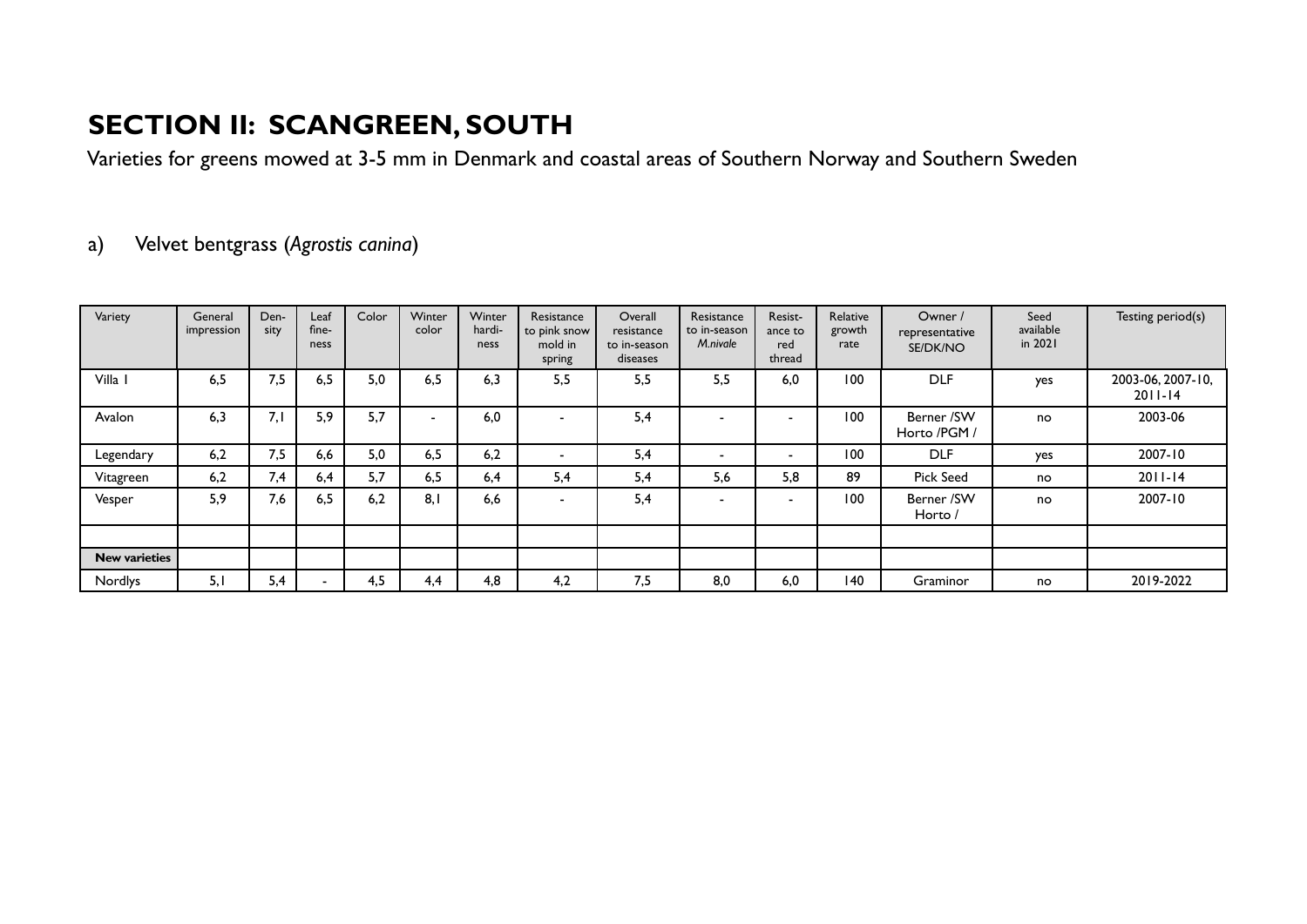b) Colonial bentgrass = browntop (*Agrostis capillaris*)

| Variety                | General<br>impression | Den-<br>sity | Leaf<br>fine-<br>ness | Color | Winter<br>color          | Winter<br>hardi-<br>ness | Resistance<br>to pink snow<br>mold in spring | Overall<br>resistance<br>to in-season<br>diseases | Resistance<br>to in-season<br>M.nivale | Resist-<br>ance to<br>red<br>thread | Relative<br>growth<br>rate | Owner /<br>representative<br>SE/NO/DK | Seed<br>available<br>in 2021 | Testing period(s)                                 |
|------------------------|-----------------------|--------------|-----------------------|-------|--------------------------|--------------------------|----------------------------------------------|---------------------------------------------------|----------------------------------------|-------------------------------------|----------------------------|---------------------------------------|------------------------------|---------------------------------------------------|
| Cleek                  | 6,6                   | 6,9          | 6,1                   | 5,4   | 5,9                      | 6,8                      | 5,7                                          | 5,6                                               | 5,6                                    | 5,3                                 | 106                        | <b>DLF</b>                            | yes                          | $2011 - 14$                                       |
| Greenspeed             | 6,5                   | 6,8          | 6,2                   | 4,7   | 6,4                      | 6,7                      | $\blacksquare$                               | 5,6                                               | $\blacksquare$                         | $\sim$                              | 95                         | <b>DLF</b>                            | yes                          | 2007-10                                           |
| Aberroyal              | 6,4                   | 6,6          | 5,8                   | 5,2   | 5,6                      | 6,6                      | $\overline{\phantom{0}}$                     | 5,7                                               | $\blacksquare$                         | $\overline{\phantom{0}}$            | 106                        | Scandinavian Seed                     | yes                          | 2007-10                                           |
| Puritan                | 6,0                   | 6,6          | 6,2                   | 5,8   | 4,8                      | 6,9                      | 5,5                                          | 5,3                                               | 5,3                                    | 5,1                                 | 94                         | <b>Pick Seed</b>                      | no                           | $2011 - 14$                                       |
| Heritage               | 5,6                   | 6.7          | 5,9                   | 5,4   | 5,1                      | 6,2                      | 5,2                                          | 5,5                                               | 5,5                                    | 5,0                                 | 0                          | Everris                               | yes                          | 2015-18, 2019-22                                  |
| Rhinegold              | 5,6                   | 6,6          | 5,9                   | 5,3   | 5,0                      | 6,7                      | 5,5                                          | 5,4                                               | 5,6                                    | 5,0                                 | 99                         | <b>DLF</b>                            | no                           | 2015-18                                           |
| Teetop                 | 5,5                   | 6,8          | 6,1                   | 5,1   | 5,4                      | 6,6                      | 5,5                                          | 5,4                                               | 5,5                                    | 5,0                                 | 117                        | <b>DLF</b>                            | no                           | 2015-18                                           |
| Jorvik                 | 5,5                   | 6,5          | 6,0                   | 5,6   | 5,0                      | 6,7                      | 5,5                                          | 5,4                                               | 5,5                                    | 5,0                                 | 100                        | <b>DLF</b>                            | yes                          | 2003-06, 2007-10,<br>2011-14, 2015-18,<br>2019-22 |
| <b>Barking</b>         | 5,3                   | 6,2          | 5,9                   | 5,3   | $\overline{\phantom{0}}$ | 6.7                      | $\sim$                                       | 5,3                                               | $\blacksquare$                         | $\sim$                              | 135                        | Barenbrug                             | yes                          | 2003-06                                           |
| Charles                | 5,2                   | 6,9          | 6,3                   | 4,9   | 5,2                      | 6,2                      | 5,2                                          | 5,3                                               | 5,4                                    | 5,0                                 | 85                         | Barenbrug                             | no                           | 2015-18                                           |
| Leirin                 | 4,7                   | 5,1          | 4,8                   | 5,1   | 2,4                      | 7,0                      | 5,9                                          | 5,4                                               | 5,4                                    | 5,1                                 | 3                          | Graminor                              | yes                          | 2003-06, 2007-10,<br>$2011 - 14$                  |
| Nor                    | 4.0                   | 4,3          | 4,0                   | 5,6   | $\blacksquare$           | 7,0                      | $\blacksquare$                               | 5,6                                               | $\blacksquare$                         | $\sim$                              | 122                        | Graminor                              | yes                          | 2003-06                                           |
|                        |                       |              |                       |       |                          |                          |                                              |                                                   |                                        |                                     |                            |                                       |                              |                                                   |
| <b>New varieties</b>   |                       |              |                       |       |                          |                          |                                              |                                                   |                                        |                                     |                            |                                       |                              |                                                   |
| Musket<br>(PPG-AT 104) | 5.9                   | 6,9          | $\sim$                | 5,3   | 5,0                      | 6,2                      | 5,2                                          | 5,5                                               | 5,5                                    | 5,0                                 | 93                         | Mountain View<br><b>Seeds</b>         | yes                          | 2019-22                                           |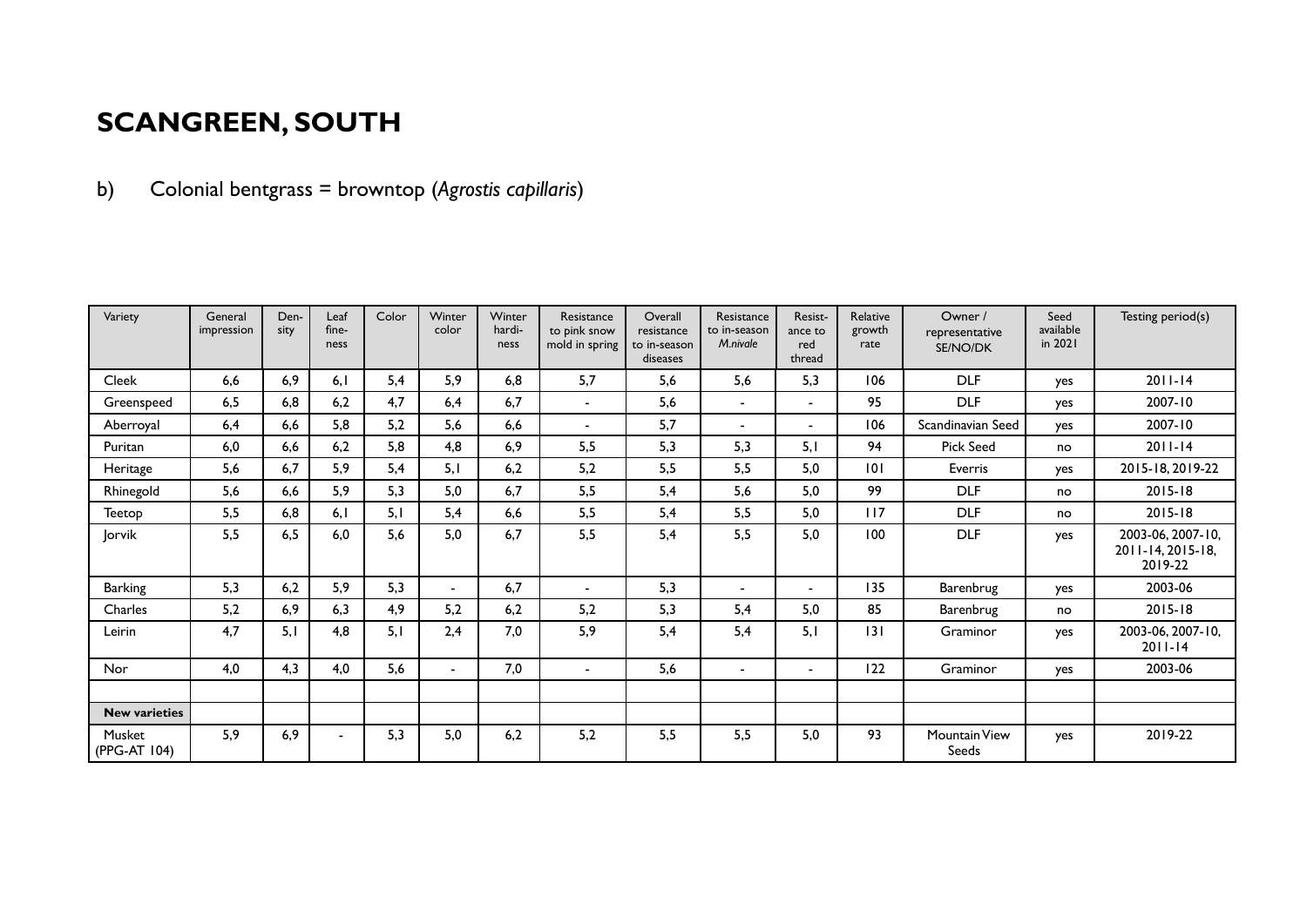#### c) Creeping bentgrass (*Agrostis stolonifera*)

| Variety                    | Gen.<br>impres-<br>sion | Den-<br>sity | Leaf<br>fine-<br>ness | Color | Winter<br>color | Winter<br>hardi-<br>ness | Resist. to<br>pink<br>snow mold<br>in spring | Resist. to<br>gray snow<br>mold in<br>spring | Overall<br>resistance<br>to in-season<br>diseases | Resistance<br>to in-season<br>M.nivale | Resist-<br>ance to<br>red<br>thread | Resist.<br>to take-<br>all<br>patch | Relative<br>growth<br>rate | Owner /<br>representative<br>SE/NO/DK | Seed<br>available<br>in 2021 | <b>Testing</b><br>period(s)                                     |
|----------------------------|-------------------------|--------------|-----------------------|-------|-----------------|--------------------------|----------------------------------------------|----------------------------------------------|---------------------------------------------------|----------------------------------------|-------------------------------------|-------------------------------------|----------------------------|---------------------------------------|------------------------------|-----------------------------------------------------------------|
| Luminary                   | 6,2                     | 7,3          | 5,9                   | 6,0   | 5,3             | 6,5                      | 5,8                                          | 6,0                                          | 6,5                                               | 6,0                                    | 6.0                                 | 6.0                                 | 97                         | Landmark Turf &<br><b>Native Seed</b> | yes                          | $2015 - 18$<br>2019-22                                          |
| Riptide                    | 6,2                     | 7,3          | 6.1                   | 5,8   | 5,2             | 6.6                      | 6,0                                          | 6,0                                          | 6,5                                               | 6.0                                    | 6,0                                 | 6.0                                 | 103                        | Everris                               | yes                          | $2015 - 18$<br>2019-22                                          |
| Flagstick                  | 6,2                     | 7,2          | 6.0                   | 6,0   | 5.1             | 6,5                      | 6,0                                          | 6,0                                          | 6,5                                               | 6.0                                    | 6.0                                 | 6.0                                 | 97                         | <b>DLF</b>                            | no                           | 2015-18                                                         |
| Pure<br><b>Distinction</b> | 6,2                     | 7,5          | 6,2                   | 5,1   | 5,2             | 6,4                      | 5,7                                          | 6,0                                          | 6,4                                               | 6,0                                    | 6,0                                 | 5,9                                 | 93                         | Svensk Jordelit                       | yes                          | $2015 - 18.$<br>2019-22                                         |
| Independence               | 6.0                     | 7,0          | 6,0                   | 6,0   | 5,0             | 6.7                      | 6.0                                          | 6,0                                          | 6,5                                               | 6.0                                    | 6.0                                 | 6.0                                 | 100                        | <b>DLF</b>                            | yes                          | 2003-06,<br>2007-10,<br>$2011 - 14$ ,<br>$2015 - 18$<br>2019-22 |
| OO <sub>7</sub>            | 6,1                     | 7,1          | 5,9                   | 6,0   | 5,1             | 6,7                      | 6,1                                          | 5,6                                          | 6,6                                               | 5,8                                    | 6,0                                 | $\blacksquare$                      | 108                        | Barenbrug/SW<br>Horto/PGM             | yes                          | $2011 - 14.$<br>2019-22                                         |
| Ignite                     | 6.0                     | 7,0          | 6.0                   | 6,1   | 5,0             | 6.1                      | 6.0                                          | 6,0                                          | 6,5                                               | 6.0                                    | 6.0                                 | 6.0                                 | 106                        | Barenbrug                             | yes                          | $2015 - 18$                                                     |
| Declaration                | 6,0                     | 6,9          | 6,4                   | 5,4   | 5,7             | 7,2                      | $\blacksquare$                               | $\blacksquare$                               | 6,5                                               | $\blacksquare$                         | $\overline{\phantom{a}}$            | $\blacksquare$                      | 100                        | Barenbrug                             | yes                          | 2007-10                                                         |
| Runner                     | 5.9                     | 7,0          | 6.2                   | 5,5   | 4.9             | 6,0                      |                                              | $\blacksquare$                               | 6,5                                               | $\overline{\phantom{a}}$               | $\overline{a}$                      | $\blacksquare$                      | 100                        | <b>DLF</b>                            | no                           | 2007-10                                                         |
| <b>Tiger Shark</b>         | 5,8                     | 7,1          | 6.1                   | 5,8   | 5,2             | 6,4                      | 5,7                                          | 5,7                                          | 6,4                                               | 6.0                                    | 6,0                                 | $\overline{a}$                      | 104                        | Barenbrug                             | yes                          | $2011 - 14$                                                     |
| <b>Crystal Blue</b>        | 5,7                     | 7,0          | 5,9                   | 6,1   | 5,4             | 6,3                      | 5,9                                          | 6,0                                          | 6,5                                               | 6,0                                    | 6,0                                 | 6,0                                 | 108                        | Svensk Jordelit<br>(Sweden, Norway)   | yes                          | 2015-18                                                         |
| Focus                      | 5,7                     | 6,8          | 5,8                   | 6,0   | 4,5             | 6,7                      | 6,0                                          | 5,8                                          | 6,3                                               | 6.0                                    | 5,6                                 | $\overline{a}$                      | 98                         | <b>Pick Seed</b>                      | no.                          | $2011 - 14$                                                     |
| Cobra Nova                 | 5,7                     | 6,8          | 6,0                   | 6,3   | 5,3             | 6,3                      | 5,8                                          | 5,1                                          | 6,4                                               | 6,1                                    | 5,8                                 | $\blacksquare$                      | 114                        | <b>DLF</b>                            | yes                          | $2011 - 14$                                                     |
| Memorial                   | 5,5                     | 6,6          | 5,6                   | 5,9   | 4,9             | 6,3                      | 5,9                                          | 6,0                                          | 6,5                                               | 6.0                                    | 6,0                                 | 6.0                                 | 2                          | <b>Everris</b>                        | yes                          | 2015-18                                                         |
| MacKenzie                  | 5,5                     | 6,4          | 6,1                   | 5,4   | 4,2             | 6,9                      | $\blacksquare$                               | $\blacksquare$                               | 6,5                                               | $\blacksquare$                         | $\blacksquare$                      | $\blacksquare$                      | 100                        | DSV / SW Horto                        | yes                          | 2007-10                                                         |
| $CY-2$                     | 5,5                     | 6,1          | 5,6                   | 5,1   | 5,1             | 6,5                      |                                              | $\blacksquare$                               | 6,4                                               |                                        |                                     |                                     | 100                        | <b>DLF</b>                            | yes                          | 2007-10                                                         |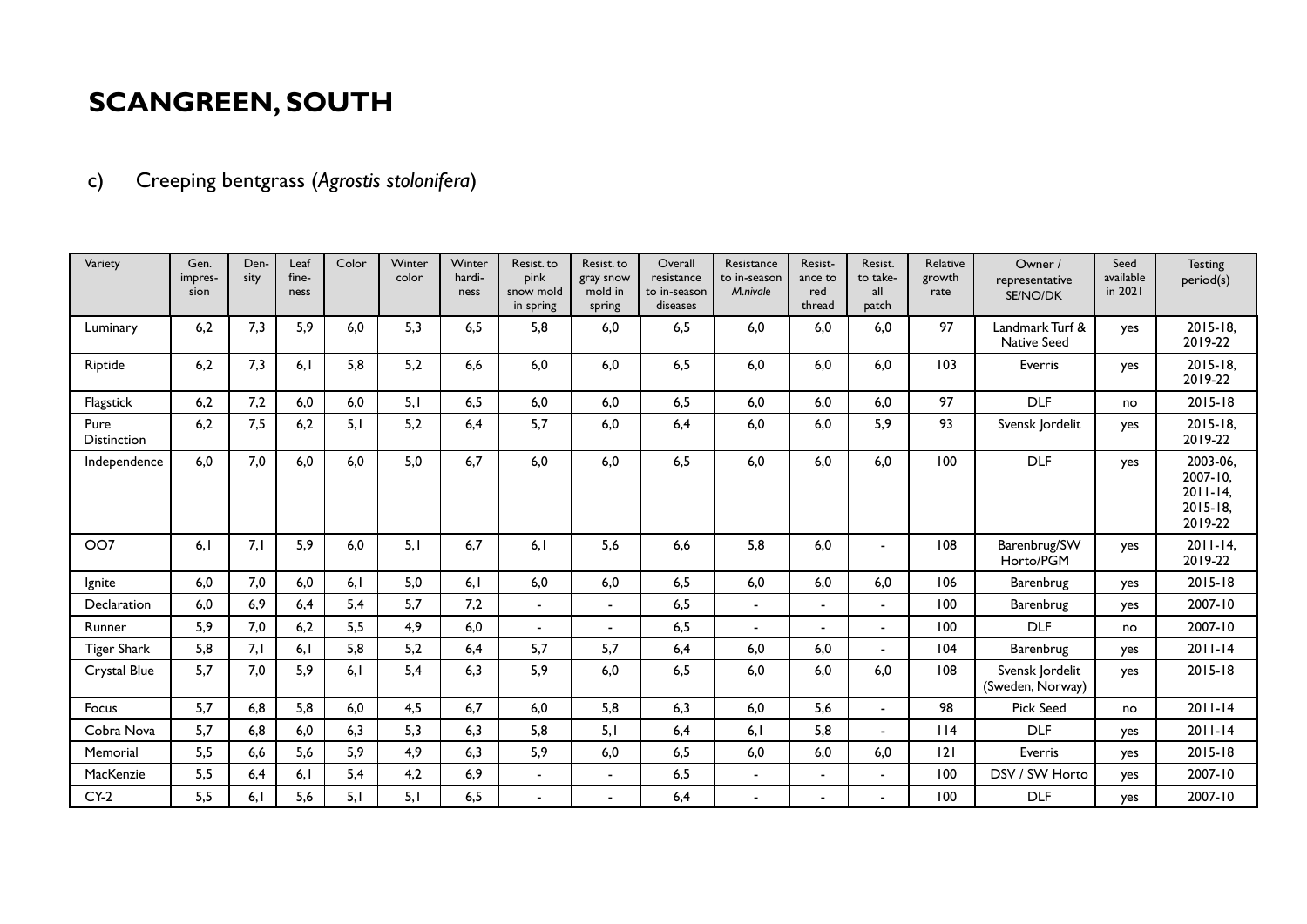| $\mathsf{c})$ | Creeping bentgrass (continued) |
|---------------|--------------------------------|
|---------------|--------------------------------|

| Variety              | Gen.<br>impres-<br>sion | Den-<br>sity | Leaf<br>fine-<br>ness    | Color | Winter<br>color | Winter<br>hardi-<br>ness | Resist. to<br>pink<br>snow mold<br>in spring | Resist. to<br>gray snow<br>mold in<br>spring | Overall<br>resistance<br>to in-season<br>diseases | Resistance<br>to in-season<br>M.nivale | Resist-<br>ance to<br>red<br>thread | Resist.<br>to take-<br>all<br>patch | Relative<br>growth<br>rate | Owner /<br>representative<br>SE/NO/DK | Seed<br>available<br>in 2021 | <b>Testing</b><br>period(s) |
|----------------------|-------------------------|--------------|--------------------------|-------|-----------------|--------------------------|----------------------------------------------|----------------------------------------------|---------------------------------------------------|----------------------------------------|-------------------------------------|-------------------------------------|----------------------------|---------------------------------------|------------------------------|-----------------------------|
| Penn G-2             | 5,4                     | 6,2          | 5.1                      | 5,7   | $\blacksquare$  | 6,1                      | $\overline{\phantom{0}}$                     | $\overline{\phantom{a}}$                     | 6,4                                               | $\blacksquare$                         | $\blacksquare$                      | $\blacksquare$                      | 150                        | Tempoverde                            | no                           | 2003-06                     |
| Teeone (T1)          | 5,3                     | 6,4          | 5,7                      | 6,1   | 5.0             | 6,4                      | 6.0                                          | 4,5                                          | 6,3                                               | 6.0                                    | 5,8                                 | $\blacksquare$                      | 112                        | Barenbrug                             | no                           | $2011 - 14$                 |
| Penn G-6             | 5,3                     | 6,2          | 5,3                      | 5,7   |                 | 6,0                      | $\overline{\phantom{0}}$                     | Ξ.                                           | 6,4                                               | $\overline{\phantom{0}}$               | $\blacksquare$                      | $\sim$                              | 125                        | Tempoverde                            | no                           | 2003-06                     |
| L93                  | 5,1                     | 5,9          | 4,8                      | 5,7   | 3,6             | 6,8                      | $\overline{\phantom{a}}$                     | $\overline{\phantom{a}}$                     | 6,5                                               | $\overline{\phantom{0}}$               | ٠                                   | $\blacksquare$                      | 119                        | Barenbrug                             | yes                          | 2003-06,<br>2007-10         |
|                      |                         |              |                          |       |                 |                          |                                              |                                              |                                                   |                                        |                                     |                                     |                            |                                       |                              |                             |
|                      |                         |              |                          |       |                 |                          |                                              |                                              |                                                   |                                        |                                     |                                     |                            |                                       |                              |                             |
| <b>New varieties</b> |                         |              |                          |       |                 |                          |                                              |                                              |                                                   |                                        |                                     |                                     |                            |                                       |                              |                             |
| Matchplay            | 6,5                     | 7,3          | ٠                        | 5,8   | 5,5             | 6,6                      | 6,0                                          | $\blacksquare$                               | 6,6                                               | 6,0                                    | 6,0                                 | 6,0                                 | 98                         | Landmark Seeds                        |                              | 2019-22                     |
| $L-93$ $XD$          | 6,3                     | 7,2          |                          | 5,8   | 5,6             | 6,6                      | 6,0                                          | $\blacksquare$                               | 6,5                                               | 6,0                                    | 6,0                                 | 6.0                                 | 90                         | Barenbrug                             |                              | 2019-22                     |
| Ardent               | 6,3                     | 7,4          | $\overline{\phantom{0}}$ | 6,4   | 6,0             | 6,6                      | 6,0                                          | $\blacksquare$                               | 6,6                                               | 6,0                                    | 6,0                                 | 6,0                                 | 91                         | Scandinavian<br>Seeds                 |                              | 2019-22                     |
| Macdonald            | 6,3                     | 7,3          | $\blacksquare$           | 5,7   | 5.4             | 6,5                      | 5,9                                          | $\blacksquare$                               | 6,6                                               | 6.0                                    | 6,0                                 | 5.9                                 | 97                         | <b>DLF</b> Seeds                      |                              | 2019-22                     |
| 777<br>Tripleseven   | 6,3                     | 7,2          |                          | 5,9   | 5.4             | 6,4                      | 5,8                                          | ۰.                                           | 6,6                                               | 6,0                                    | 6.0                                 | 6.0                                 | 97                         | <b>DLF</b> Seeds                      |                              | 2019-22                     |
| DC I                 | 6,1                     | 7,2          | $\overline{\phantom{0}}$ | 5,9   | 5,3             | 6,3                      | 5,6                                          | Ξ.                                           | 6,5                                               | 6,0                                    | 6,0                                 | 6.0                                 | 98                         | ICL / Everris                         |                              | 2019-22                     |
| Tour Pro             | 6,1                     | 7,4          | $\overline{\phantom{0}}$ | 5,9   | 5,2             | 6.4                      | 5,8                                          | $\blacksquare$                               | 6,5                                               | 6.0                                    | 6.0                                 | 5.9                                 | 104                        | Semillas Fito                         |                              | 2019-22                     |
| Valderrama           | 6,0                     | 7.1          |                          | 5,9   | 5,2             | 6,3                      | 5,5                                          | $\blacksquare$                               | 6,5                                               | 6,0                                    | 6,0                                 | 6.0                                 | 105                        | Semillas Fito                         |                              | 2019-22                     |
| <b>Pure Select</b>   | 6,0                     | 7,3          |                          | 5,7   | 4,7             | 6,1                      | 5,3                                          | $\blacksquare$                               | 6,4                                               | 6,0                                    | 6,0                                 | 6.0                                 | 99                         | Svensk Jordelit                       |                              | 2019-22                     |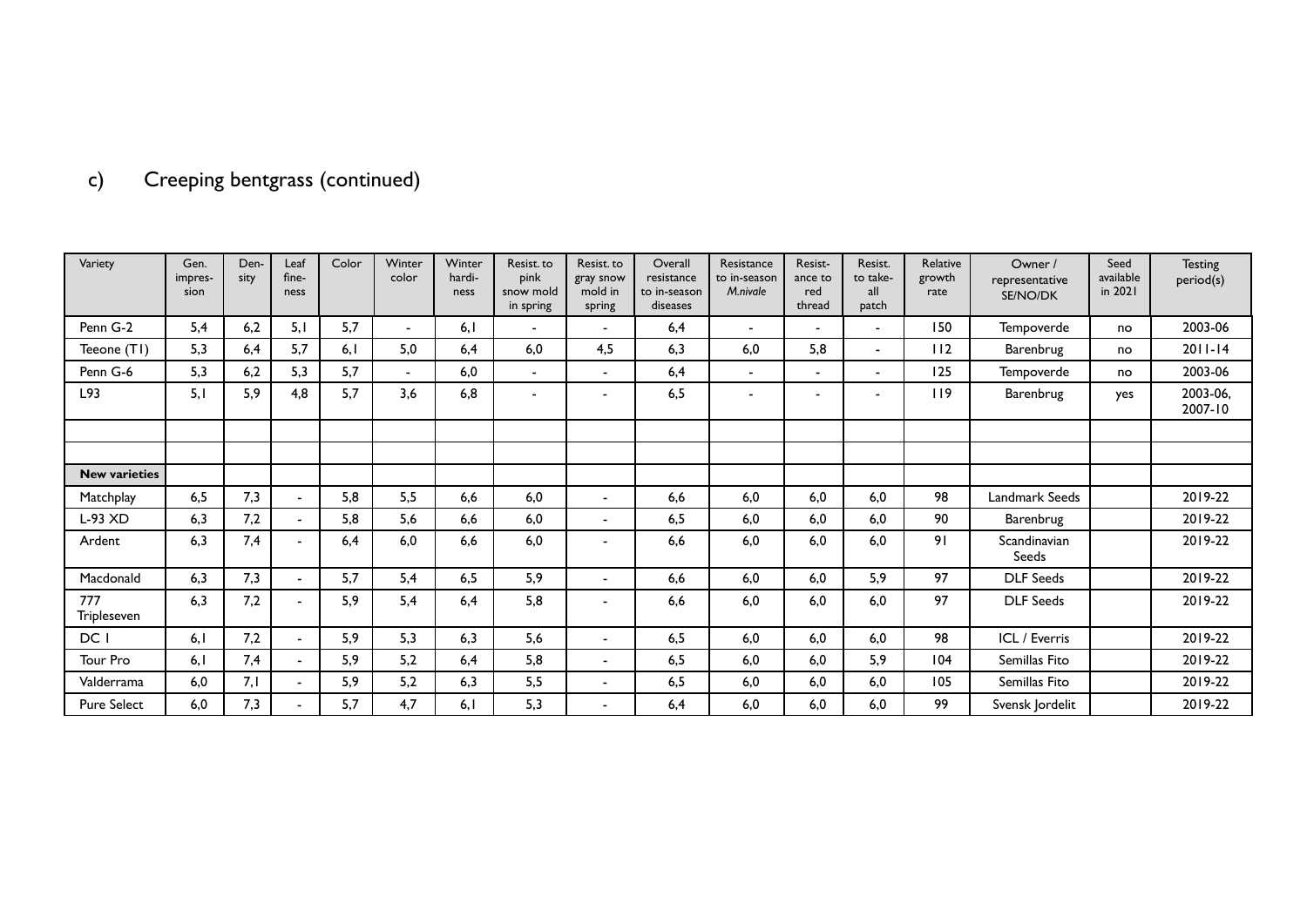#### d) Chewings fescue (*Festuca rubra* ssp. *commutata*)

| Variety          | General<br>impres-<br>sion | Den-<br>sity | Leaf<br>fineness | Color | Winter<br>color          | Winter<br>hardi-<br>ness | Resistance<br>to pink<br>snow mold<br>in spring | Overall<br>resistance<br>to in-<br>season<br>diseases | Resistance<br>to in-season<br>M.nivale | Resist-<br>ance to<br>red<br>thread | Relative<br>growth<br>rate | Owner /<br>representative<br>SE/DK/NO | Seed<br>available<br>in 2021 | Testing period(s)                     |
|------------------|----------------------------|--------------|------------------|-------|--------------------------|--------------------------|-------------------------------------------------|-------------------------------------------------------|----------------------------------------|-------------------------------------|----------------------------|---------------------------------------|------------------------------|---------------------------------------|
| <b>Barlineus</b> | 7.0                        | 7.2          | 7.1              | 5,4   | 5.6                      | 6.9                      | 6.1                                             | 6.1                                                   | 6.6                                    | 6.1                                 | 93                         | Barenbrug                             | yes                          | 2011-14.2019-22                       |
| <b>Caldris</b>   | 6,9                        | 7.2          | 7,2              | 5,0   | 6,0                      | 6.7                      | 5.9                                             | 5.9                                                   | 6,4                                    | 6,1                                 | 103                        | <b>DLF</b>                            | yes                          | $2011 - 14$                           |
| Musica           | 6,8                        | 7,0          | 7,1              | 5,4   | 5,9                      | 6,8                      | 6,0                                             | 6,0                                                   | 6,5                                    | 6.0                                 | 100                        | Barenbrug                             | yes                          | 2007-10, 2011-14,<br>2015-18, 2019-22 |
| LøRc0010         | 6,8                        | 6,9          | 7,0              | 5,6   | 4,9                      | 6,8                      | 6,0                                             | 6,0                                                   | 6,5                                    | 5.9                                 | 95                         | Graminor                              | no                           | $2011 - 14$                           |
| Bargreen II      | 6,7                        | 7,0          | 7,0              | 5,5   | 5,1                      | 6,7                      | 6.0                                             | 6.0                                                   | 6.5                                    | 6.0                                 | 101                        | Barenbrug                             | yes                          | $2011 - 14$                           |
| Valetta          | 6.7                        | 6,8          | 7,0              | 6,3   | 5,8                      | 6.9                      | 6,0                                             | 6,1                                                   | 6,6                                    | 6.1                                 | 88                         | <b>DLF</b>                            | no                           | $2011 - 14$                           |
| Lykke            | 6,6                        | 6,8          | 7,0              | 5,5   | 5,2                      | 6,9                      | 6.1                                             | 6,0                                                   | 6.6                                    | 6.0                                 | 106                        | Graminor                              | no                           | 2011-14, 2019-22                      |
| <b>Nikky</b>     | 6,6                        | 6,8          | 7,0              | 6,6   | 5,0                      | 6,4                      | 5,8                                             | 5,9                                                   | 6,3                                    | 5,9                                 | 88                         | <b>DLF</b>                            | yes                          | $2011 - 14$                           |
| <b>Barchip</b>   | 6,5                        | 6,8          | 7,1              | 6,0   | 5,8                      | 6,7                      | 5,9                                             | 6,0                                                   | 6,5                                    | 6.0                                 | 90                         | Barenbrug                             | yes                          | 2015-18                               |
| Humboldt         | 6,5                        | 6,4          | 7,1              | 5,7   | 5,9                      | 6,8                      | 6,0                                             | 5,9                                                   | 6,4                                    | 6.0                                 | 84                         | <b>DLF</b>                            | yes                          | 2015-18                               |
| Wagner I         | 6,3                        | 6,5          | 6,9              | 6,0   | 5,9                      | 6,8                      | 6,0                                             | 6,0                                                   | 6,5                                    | 6.0                                 | 94                         | <b>DLF</b>                            | yes                          | 2015-18                               |
| Lystig           | 6,4                        | 6.8          | 7,0              | 5,5   | 5,3                      | 6,9                      | 6,1                                             | 6,0                                                   | 6.5                                    | 6.0                                 | 93                         | Graminor                              | no                           | 2011-14, 2019-22                      |
| Greensleeves     | 6,2                        | 6,3          | 7,0              | 5,9   | 5,4                      | 6,8                      | $\sim$                                          | 6,1                                                   | $\overline{a}$                         | $\sim$                              | 93                         | <b>DLF</b>                            | yes                          | 2007-10                               |
| Aureline         | 6.1                        | 6,4          | 7,1              | 5,5   | 5,5                      | 6,6                      | 5,9                                             | 5,9                                                   | 6.4                                    | 5,9                                 | 96                         | Barenbrug                             | no                           | 2015-18                               |
| Calliope         | 5,9                        | 6,4          |                  | 5,6   |                          | 6,7                      |                                                 | 5,9                                                   |                                        | $\overline{a}$                      | 93                         | <b>DLF</b>                            | yes                          | 2003-06                               |
| Linda            | 5,8                        | 5,8          | 6,8              | 5,5   | 4,2                      | 6,9                      | $\blacksquare$                                  | 6,1                                                   | $\overline{\phantom{a}}$               | $\overline{a}$                      | 93                         | Graminor                              | yes                          | 2007-10                               |
| <b>Bellaire</b>  | 5,7                        | 5,6          | $\sim$           | 6,7   | $\blacksquare$           | 5,7                      | $\blacksquare$                                  | 5,9                                                   | $\overline{\phantom{a}}$               | $\blacksquare$                      | 78                         | <b>DLF</b>                            | yes                          | 2003-06                               |
| <b>Bargreen</b>  | 5,6                        | 5,8          | $\sim$           | 5,6   | $\overline{\phantom{0}}$ | 6,8                      | $\blacksquare$                                  | 5,9                                                   | $\blacksquare$                         | $\blacksquare$                      | 93                         | Barenbrug                             | yes                          | 2003-06                               |
| SW Cygnus        | 5,0                        | 4,9          | $\blacksquare$   | 6,0   | $\overline{\phantom{0}}$ | 6,8                      |                                                 | 6,0                                                   | $\blacksquare$                         | $\blacksquare$                      | 159                        | Lantmännen Ek.<br>För                 | no                           | 2007-10                               |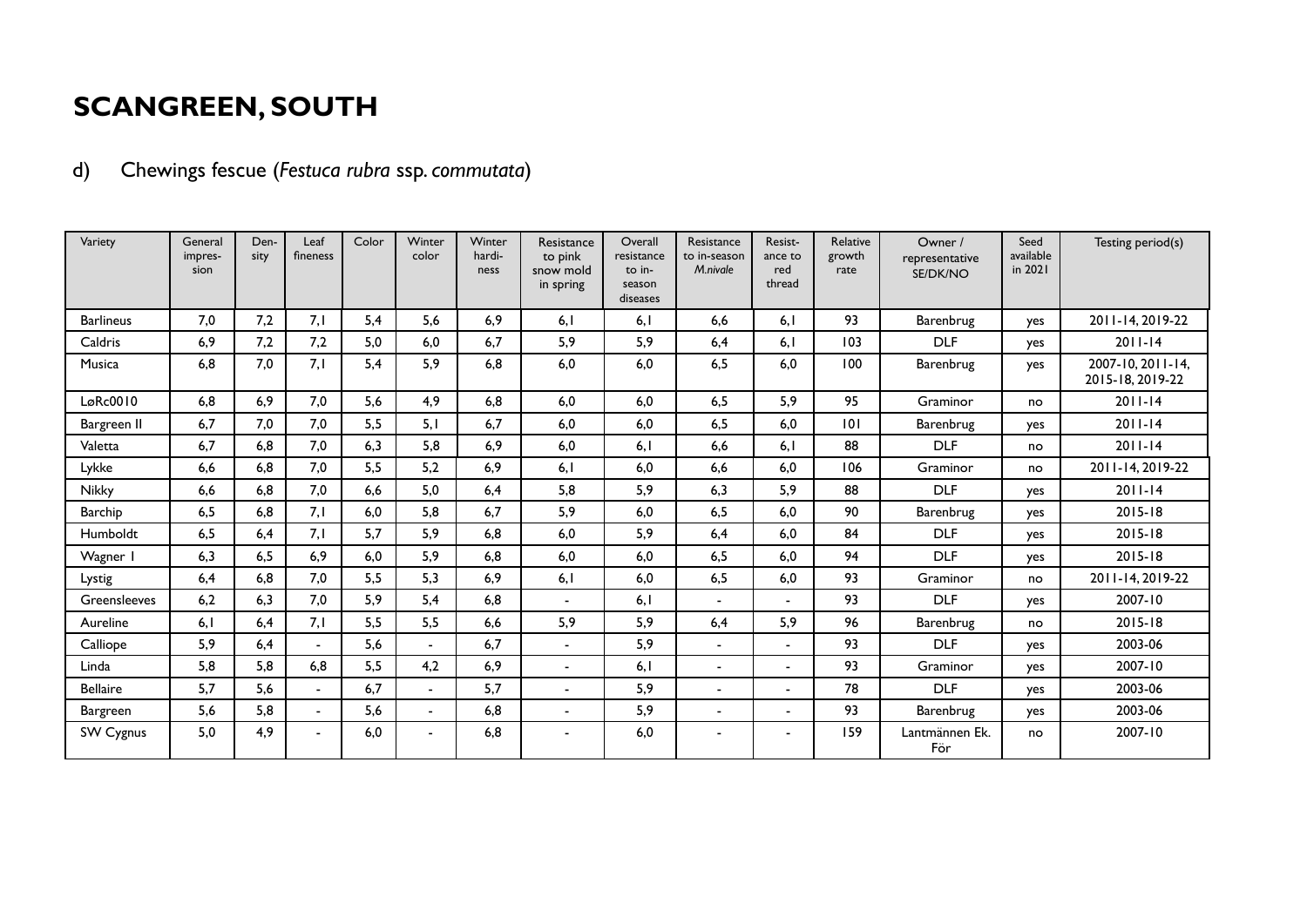#### d) Chewings fescue (continued)

| Variety              | General<br>impres-<br>sion | Den-<br>sity | Leaf<br>fineness         | Color | Winter<br>color | Winter<br>hardi-<br>ness | Resistance<br>to pink<br>snow mold<br>in spring | Overall<br>resistance<br>to in-<br>season<br>diseases | Resistance<br>to in-season<br>M.nivale | Resist-<br>ance to<br>red<br>thread | Relative<br>growth<br>rate | Owner /<br>representative<br>SE/DK/NO | Seed<br>available<br>in 2021 | Testing period(s) |
|----------------------|----------------------------|--------------|--------------------------|-------|-----------------|--------------------------|-------------------------------------------------|-------------------------------------------------------|----------------------------------------|-------------------------------------|----------------------------|---------------------------------------|------------------------------|-------------------|
|                      |                            |              |                          |       |                 |                          |                                                 |                                                       |                                        |                                     |                            |                                       |                              |                   |
| <b>New varieties</b> |                            |              |                          |       |                 |                          |                                                 |                                                       |                                        |                                     |                            |                                       |                              |                   |
| Orionette            | 7,0                        | 7,3          | $\blacksquare$           | 5,0   | 6,1             | 6,8                      | 6,0                                             | 6,0                                                   | 6,5                                    | 6,0                                 | 99                         | <b>DLF</b> Seeds                      |                              | 2019-22           |
| Euro Carina          | 7,0                        | 7,3          | $\blacksquare$           | 5,6   | 5,8             | 6,7                      | 5,9                                             | 6,0                                                   | 6,5                                    | 6,0                                 | 93                         | <b>DSV</b>                            |                              | 2019-22           |
| Gima                 | 7,0                        | 7,2          | $\overline{\phantom{a}}$ | 5,5   | 5,9             | 6,9                      | 6,1                                             | 6,0                                                   | 6,5                                    | 6,0                                 | 82                         | <b>DLF</b> Seeds                      |                              | 2019-22           |
| Torona               | 6,7                        | 7,2          | $\blacksquare$           | 5,4   | 6,2             | 6,9                      | 6,1                                             | 6,0                                                   | 6,5                                    | 6,0                                 | 88                         | <b>DLF</b> Seeds                      |                              | 2019-22           |
| LøRc0010             | 6,7                        | 6,9          | $\overline{a}$           | 5,4   | 4,8             | 6,8                      | 6,0                                             | 6,0                                                   | 6,5                                    | 6,0                                 | 84                         | Graminor                              |                              | 2019-22           |
| Firan                | 6,6                        | 6,9          | $\sim$                   | 5,4   | 6,0             | 6,8                      | 6,0                                             | 6,1                                                   | 6,5                                    | 6,0                                 | 93                         | <b>DLF</b> Seeds                      |                              | 2019-22           |
| PPG FRC 113          | 6,4                        | 6,8          | $\overline{a}$           | 5,7   | 5,2             | 6,8                      | 6,0                                             | 5,9                                                   | 6,5                                    | 5,9                                 | 93                         | Mountain View<br>Seeds                |                              | 2019-22           |
| Radar                | 6,3                        | 6,9          | $\overline{\phantom{a}}$ | 6,0   | 5,3             | 6,8                      | 6,0                                             | 5,9                                                   | 6,5                                    | 5,9                                 | 81                         | Mountain View<br>Seeds                |                              | 2019-22           |
| Kalle                | 6,3                        | 6,4          | $\overline{\phantom{a}}$ | 4,9   | 6,3             | 6,9                      | 6.1                                             | 6,0                                                   | 6,5                                    | 6.0                                 | 80                         | Scandinavian<br>Seeds                 |                              | 2019-22           |
| Dancing*             | 5,3                        | 5,8          | $\overline{\phantom{a}}$ | 5,8   | 5,9             | 7,0                      | 6,2                                             | 6,1                                                   | 6,5                                    | 6,0                                 | 82                         | Barenbrug                             |                              | 2019-22           |

\*Dancing first seed lot had poor germination and was reseeded fall 2019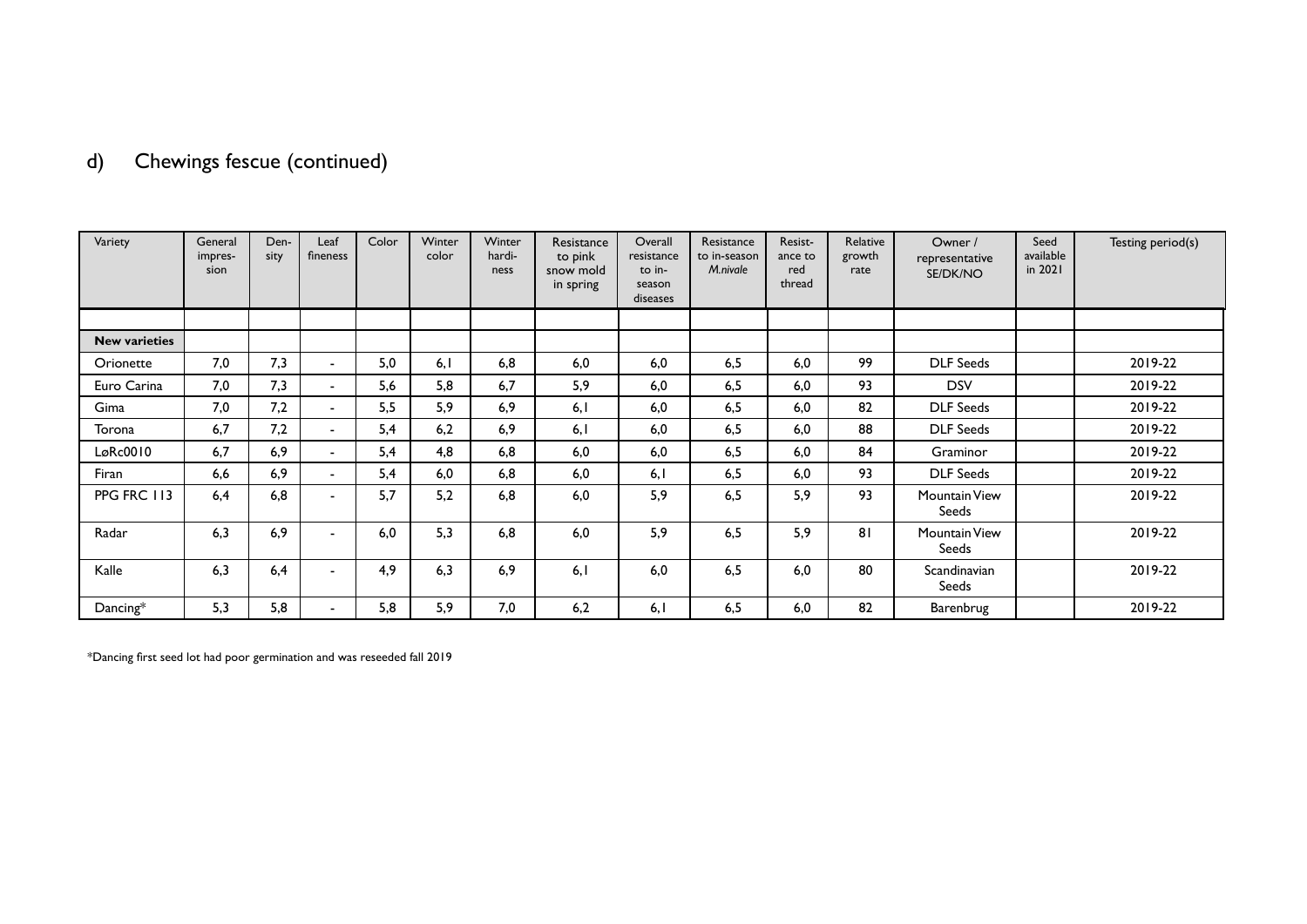| Variety                  | General<br>impression | Den-<br>sity | Leaf<br>fine<br>-ness    | Color | Winter<br>color | Winter<br>hardi-<br>ness | Resistance<br>to pink<br>snow mold<br>in spring | Overall<br>resistance<br>to in-season<br>diseases | Resistance<br>to in-season<br>M.nivale | Resist-<br>ance to<br>red<br>thread | Relative<br>growth<br>rate | Owner /<br>representative<br>SE/DK/NO | Seed<br>available<br>in 2021 | Testing period(s)                                 |
|--------------------------|-----------------------|--------------|--------------------------|-------|-----------------|--------------------------|-------------------------------------------------|---------------------------------------------------|----------------------------------------|-------------------------------------|----------------------------|---------------------------------------|------------------------------|---------------------------------------------------|
| Finesto                  | 6,1                   | 6,4          | 7,2                      | 5,4   | 5,0             | 6,3                      | 5,5                                             | 6,6                                               | 6,5                                    | $\blacksquare$                      | 127                        | <b>DSV</b>                            | yes                          | 2007-10, 2019-22                                  |
| Viktorka                 | 6,0                   | 6,3          | 7,3                      | 6.6   | 5.3             | 6.3                      |                                                 | 6,6                                               |                                        |                                     | 122                        | Barenbrug                             | yes                          | 2007-10                                           |
| Cezanne                  | 6,0                   | 6,0          | 7,0                      | 5,5   | 5,0             | 6,5                      | 5,5                                             | 6,5                                               | 6,5                                    | 6,5                                 | 100                        | <b>DLF</b>                            | yes                          | 2003-06, 2007-10,<br>2010-14, 2015-18,<br>2019-22 |
| Nigella                  | 5,9                   | 6,1          | 7,0                      | 5,8   | 5,2             | 6.6                      | 5,8                                             | 6,5                                               | 6.6                                    | 6,6                                 | 114                        | <b>DLF</b>                            | yes                          | $2011 - 14$                                       |
| Barcrown                 | 5,8                   | 6.1          | $\blacksquare$           | 5,3   |                 | 6,2                      |                                                 | 6,4                                               |                                        |                                     | 110                        | Barenbrug                             | yes                          | 2003-06                                           |
| Aporina                  | 5,8                   | 6,0          | 7,1                      | 5,4   | 5.1             | 6,5                      | 5,5                                             | 6,5                                               | 6,5                                    | 6,5                                 | 116                        | <b>DLF</b>                            | yes                          | 2015-18                                           |
| Baroyal                  | 5,8                   | 5,8          | $\sim$                   | 5,6   |                 | 6,7                      |                                                 | 6,6                                               |                                        |                                     | 120                        | Barenbrug                             | yes                          | 2003-06                                           |
| Mirador                  | 5,8                   | 5,8          | 7,2                      | 5,5   | 5,0             | 6,4                      | 5,4                                             | 6,5                                               | 6,5                                    | 6,5                                 | 107                        | Germinal                              | yes                          | 2015-18                                           |
| <b>Beudin</b>            | 5,7                   | 6,1          | 7,1                      | 5,0   | 5,1             | 5,9                      | 4,9                                             | 6,4                                               | 6,3                                    | 6,5                                 | 125                        | <b>DLF</b>                            | yes                          | $2011 - 14$                                       |
| Borluna                  | 5,6                   | 5,5          | 6,8                      | 6,0   | 4,9             | 6,5                      | 5,5                                             | 6,5                                               | 6,5                                    | 6,5                                 | 109                        | Saatzucht Steinach /<br>Germinal      | yes                          | $2015 - 18$                                       |
| Joppa                    | 5,1                   | 5,3          | 6,9                      | 5,3   | 4,0             | 6,3                      | 5,2                                             | 6,1                                               | 6,2                                    | 6,0                                 | 135                        | Scandinavian Seed                     | yes                          | $2011 - 14$                                       |
|                          |                       |              |                          |       |                 |                          |                                                 |                                                   |                                        |                                     |                            |                                       |                              |                                                   |
| <b>New varieties</b>     |                       |              |                          |       |                 |                          |                                                 |                                                   |                                        |                                     |                            |                                       |                              |                                                   |
| Absolom                  | 6,3                   | 5,9          | $\blacksquare$           | 5,6   | 4,4             | 6,1                      | 5,4                                             | 6,5                                               | 6,5                                    | 6,5                                 | 117                        | <b>DLF</b> Seeds                      |                              | 2019-22                                           |
| <b>DLF FRT-4575</b>      | 6,3                   | 6,0          | $\mathbf{r}$             | 5,9   | 4,5             | 6,2                      | 5,4                                             | 6,5                                               | 6,5                                    | 6,5                                 | 126                        | <b>DLF</b> Seeds                      |                              | 2019-22                                           |
| Sybille                  | 6,2                   | 5,8          | $\blacksquare$           | 5,6   | 4,4             | 6.4                      | 5,5                                             | 6,5                                               | 6,5                                    | 6,5                                 | 107                        | <b>DLF</b> Seeds                      |                              | 2019-22                                           |
| <b>Barswilcan</b>        | 6.0                   | 5,8          | $\blacksquare$           | 6.1   | 4.0             | 6.1                      | 5,4                                             | 6,5                                               | 6,5                                    | 6,5                                 | 105                        | Barenbrug                             |                              | 2019-22                                           |
| DLF FRT-4537             | 6,0                   | 6.0          | $\mathbf{r}$             | 6,1   | 4,5             | 6.5                      | 5,5                                             | 6,5                                               | 6,5                                    | 6,5                                 | 114                        | <b>DLF</b> Seeds                      |                              | 2019-22                                           |
| Charlotte                | 5.8                   | 5,8          | $\blacksquare$           | 6,0   | 4.0             | 6.1                      | 5,4                                             | 6,4                                               | 6,5                                    | 6,5                                 | 100                        | <b>DSV</b>                            |                              | 2019-22                                           |
| PPG FRT 101              | 5,6                   | 5,4          | $\blacksquare$           | 6,2   | 3,5             | 6,4                      | 5,5                                             | 6,4                                               | 6,5                                    | 6,4                                 | 140                        | Mountain View<br>Seeds                |                              | 2019-22                                           |
| <b>DLF FRT-4582</b>      | 5.5                   | 5,3          | $\blacksquare$           | 6,0   | 4,8             | 6.4                      | 5,5                                             | 6,5                                               | 6,5                                    | 6,4                                 | 112                        | <b>DLF</b> Seeds                      |                              | 2019-22                                           |
| <b>DLF FRR-</b><br>6039* | 5,2                   | 5,2          | $\overline{\phantom{a}}$ | 5,6   | 3,7             | 6,5                      | 5,5                                             | 6,3                                               | 6,5                                    | 6,4                                 | 127                        | <b>DLF</b> Seeds                      |                              | 2019-22                                           |

#### e) Slender creeping red fescue (*Festuca rubra* ssp. *litoralis (trichophylla*))

\* *Festuca rubra* ssp. *rubra*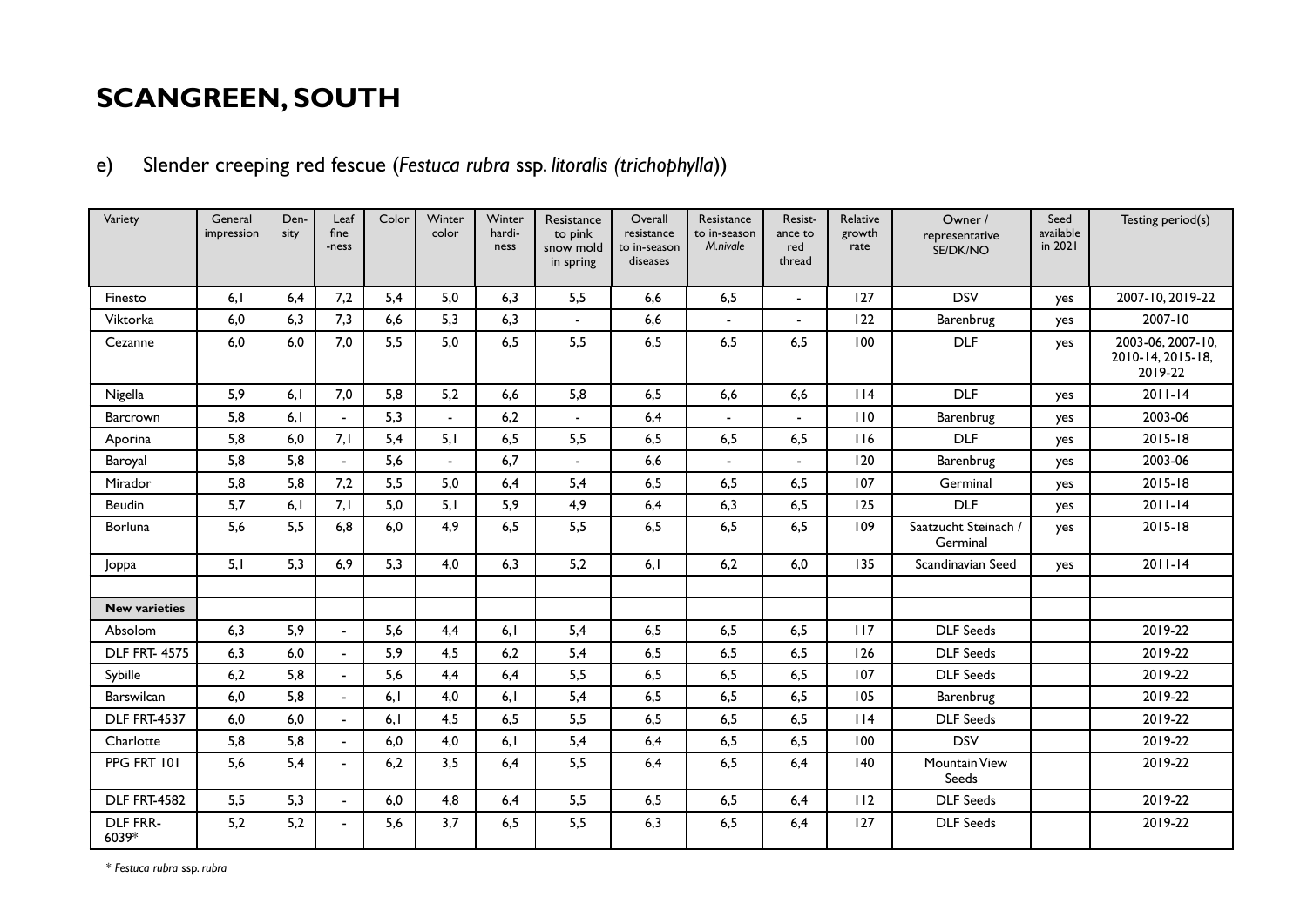#### f) Perennial ryegrass (*Lolium perenne*)

| Variety    | General<br>impression | Den-<br>sity | Leaf<br>fine<br>-ness | Color | Winter<br>color | Winter<br>hardi-<br>ness | Resistance<br>to pink<br>snow mold<br>in spring | Overall<br>resistance<br>to in-season<br>diseases | Resistance<br>to in-season<br>M.nivale | Resist-<br>ance to<br>red<br>thread | Relative<br>growth<br>rate | Owner /<br>representative<br>SE/DK/NO | Seed<br>available<br>in 2021 | Testing period(s)            |
|------------|-----------------------|--------------|-----------------------|-------|-----------------|--------------------------|-------------------------------------------------|---------------------------------------------------|----------------------------------------|-------------------------------------|----------------------------|---------------------------------------|------------------------------|------------------------------|
| Clementine | 5,1                   | 5,6          | 5. I                  | 5.1   | 4.8             | 4,6                      | 6,0                                             | 6,0                                               | 6,0                                    | 6.I                                 | 84                         | <b>DLF</b>                            | yes                          | 2015-18                      |
| Bargold    | 5. I                  | 5.           | 4,8                   | 5,5   | 4,8             | 4,5                      | 5,9                                             | 5,9                                               | 5,9                                    | 6,1                                 | 99                         | Barenbrug                             | yes                          | $2011 - 14$                  |
| Chardin    | 5,0                   | 5.0          | 5,0                   | 5,0   | 5,0             | 4,6                      | 6,0                                             | 6.0                                               | 6,0                                    | 6,0                                 | 100                        | <b>DLF</b>                            | yes                          | 2007-10, 2011-14,<br>2015-18 |
| Columbine  | 4,8                   | 4.9          | 4.5                   | 5.9   | 4,6             | 4.7                      | 6,1                                             | 6,0                                               | 6,0                                    | 6,0                                 | 110                        | <b>DLF</b>                            | yes                          | $2011 - 14$                  |
| Rinovo     | 4,4                   | 4.5          | 4.4                   | 6.9   | 4.8             | 4.6                      | 6,0                                             | 6,0                                               | 6.0                                    | 6,0                                 | 92                         | Semillas Fito                         | yes                          | 2015-18                      |
| Monroe     | 4,1                   | 4,5          | 4.4                   | 6.8   | 4.9             | 4,6                      | $\overline{\phantom{0}}$                        | 6,0                                               | $\overline{\phantom{a}}$               | $\overline{\phantom{0}}$            | 89                         | <b>DLF</b>                            | yes                          | 2007-10                      |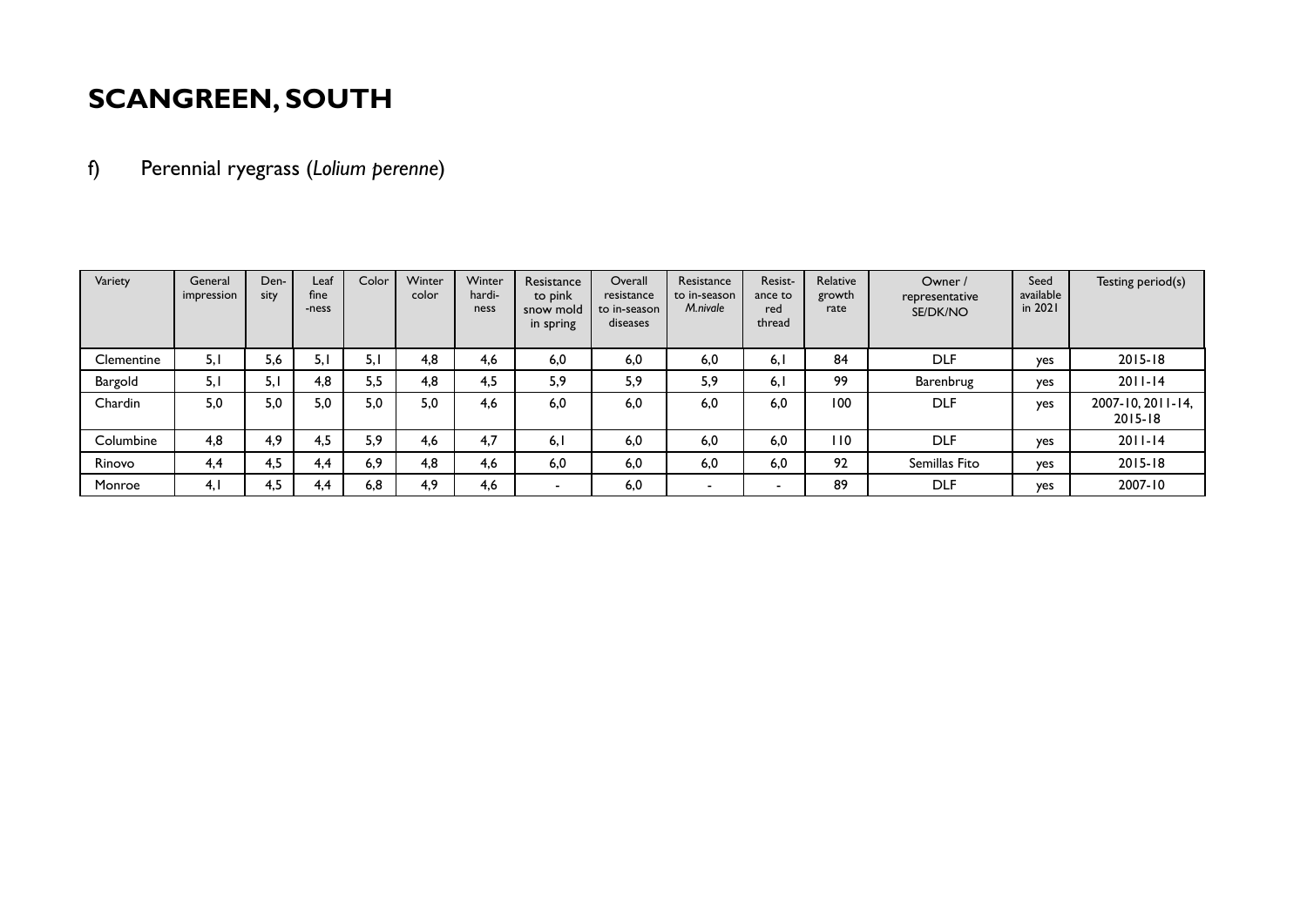g) Rough bluegrass (*Poa trivialis*) and prostrate bluegrass (*Poa supina)*

| Variety                           | General<br>impression | Den-<br>sity | Leaf<br>fine<br>-ness | Color | Winter<br>color | Winter<br>hardi-<br>ness | Overall<br>resistance<br>to in-season<br>diseases | Resist-<br>ance to<br>red thread | Relative<br>growth<br>rate | Owner /<br>representative<br>SE/DK/NO | Seed<br>available<br>in 2021 | Testing period(s) |
|-----------------------------------|-----------------------|--------------|-----------------------|-------|-----------------|--------------------------|---------------------------------------------------|----------------------------------|----------------------------|---------------------------------------|------------------------------|-------------------|
| Supranova<br>$($ Poa su $p$ . $)$ | 4,0                   | 5,5          | 3,2                   | 2,9   | 3,5             | 5.0                      | 6,0                                               | 5.9                              | 175                        | Eurogreen                             | yes                          | $2011 - 14$       |
| Sabrena I<br>(Poa triv.)          | 3,5                   | 5,3          | 5,2                   | 6,3   | 3,0             | 4.0                      | 6,0                                               | 6.0                              | 91                         | <b>DLF</b>                            | yes                          | 2015-18           |
| Qasar<br>(Poa triv.)              | 3,5                   | 5.0          | 5,0                   | 6.0   | 3,0             | 4.0                      | 6.0                                               | 6.0                              | 100                        | SW Horto / SW<br>Horto/PGM            | yes                          | 2007-10, 2015-18  |
| Winterway<br>(Poa triv.)          | 3,4                   | 5.0          | 4,9                   | 6.1   | 2.8             | 4.0                      | 6,0                                               | 6.0                              | 100                        | Semillas Fito                         | yes                          | 2015-18           |
| Dark Horse<br>(Poa triv.)         | 3.4                   | 4.9          | 5.2                   | 6.1   | 2.9             | 3.9                      | 6.0                                               | 6.0                              | 94                         | Berner /<br>Scandinavian Seed         | yes                          | 2011-14, 2015-18  |
| Race Horse<br>(Poa triv.)         | 3.4                   | 4.9          | 4.9                   | 5.9   | 3.5             | 4.0                      | 6.0                                               | $\overline{\phantom{0}}$         | 100                        | Scandinavian Seed                     | yes                          | 2007-10           |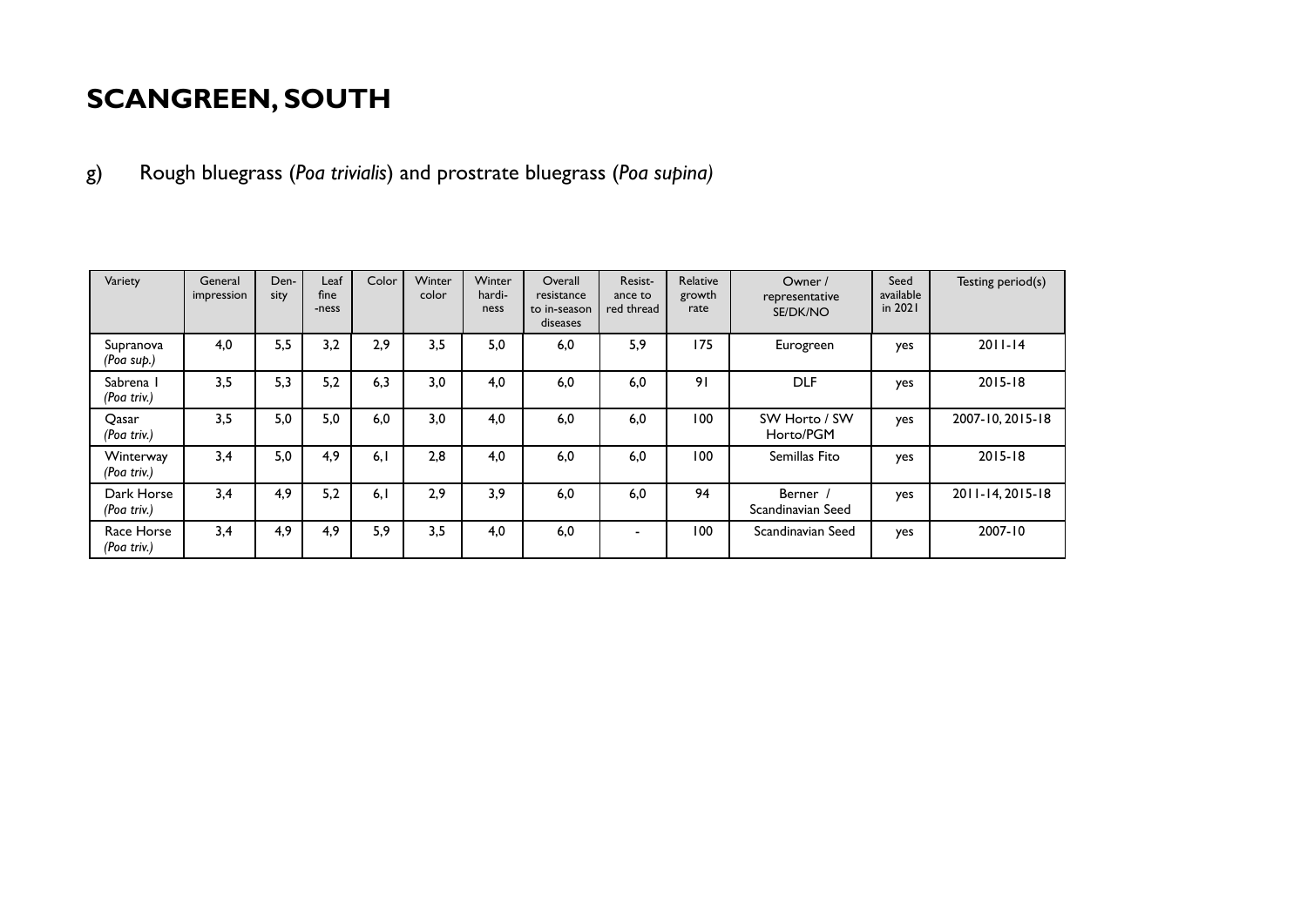# **SECTION III: SCANGREEN, NORTH**

Varieties for greens mowed at 3-5 mm in Iceland, Finland and northern and continental parts of Norway and Sweden

#### a) Velvet bentgrass (*Agrostis canina*)

| Variety              | General<br>impression | Den-<br>sity | Leaf<br>fine<br>-ness | Color  | Winter<br>color | Winter<br>hardi-<br>ness | Resistance<br>to pink<br>snow mold<br>in spring | Overall<br>resistance<br>to in-season<br>diseases | Resistance<br>to in-season<br>M.nivale | Relative<br>growth<br>rate | Owner /<br>representative<br><b>FIN/SE/NO/ICE</b> | Seed<br>available<br>in 2021 | Testing period(s)                     |
|----------------------|-----------------------|--------------|-----------------------|--------|-----------------|--------------------------|-------------------------------------------------|---------------------------------------------------|----------------------------------------|----------------------------|---------------------------------------------------|------------------------------|---------------------------------------|
| Villa I              | 6,5                   | 7,5          | 6,5                   | 5,0    | 6,5             | 5,5                      | 5,5                                             | 5,5                                               | 5.5                                    | 100                        | <b>DLF</b>                                        | yes                          | 2003-06, 2007-10,<br>2011-14, 2019-22 |
| Vesper               | 6,4                   | 7,4          | 6,5                   | 5.5    | 6.7             | 5.5                      | $\overline{\phantom{0}}$                        | 5,4                                               | $\overline{\phantom{a}}$               | 120                        | Berner/SW Horto                                   | no                           | 2007-10                               |
| Legendary            | 6,2                   | 7,5          | 6,6                   | 5.0    | 6,6             | 5,4                      | $\blacksquare$                                  | 5,5                                               | $\overline{\phantom{a}}$               | 100                        | <b>DLF</b>                                        | yes                          | 2007-10                               |
| Vitagreen            | 6,2                   | 7,3          | 6,5                   | 5,2    | 6,6             | 5,4                      | 5,7                                             | 5,5                                               | 5.6                                    | 86                         | Berner/Pick Seed/<br><b>Pick Seed</b>             | no                           | $2011 - 14$                           |
| Avalon               | 6.1                   | 7,2          | 6,5                   | 5,3    | $\blacksquare$  | 3,6                      | $\overline{\phantom{a}}$                        | 5,4                                               | $\overline{\phantom{0}}$               | 100                        | Berner/SW Horto /<br><b>PGM</b>                   | no                           | 2003-06                               |
|                      |                       |              |                       |        |                 |                          |                                                 |                                                   |                                        |                            |                                                   |                              |                                       |
| <b>New varieties</b> |                       |              |                       |        |                 |                          |                                                 |                                                   |                                        |                            |                                                   |                              |                                       |
| Nordlys              | 5,5                   | 6,4          |                       | $\sim$ | 5.4             | 5,5                      | $\overline{\phantom{a}}$                        | 5,5                                               | 5.6                                    | ۰.                         | Graminor                                          | no                           | 2019-22                               |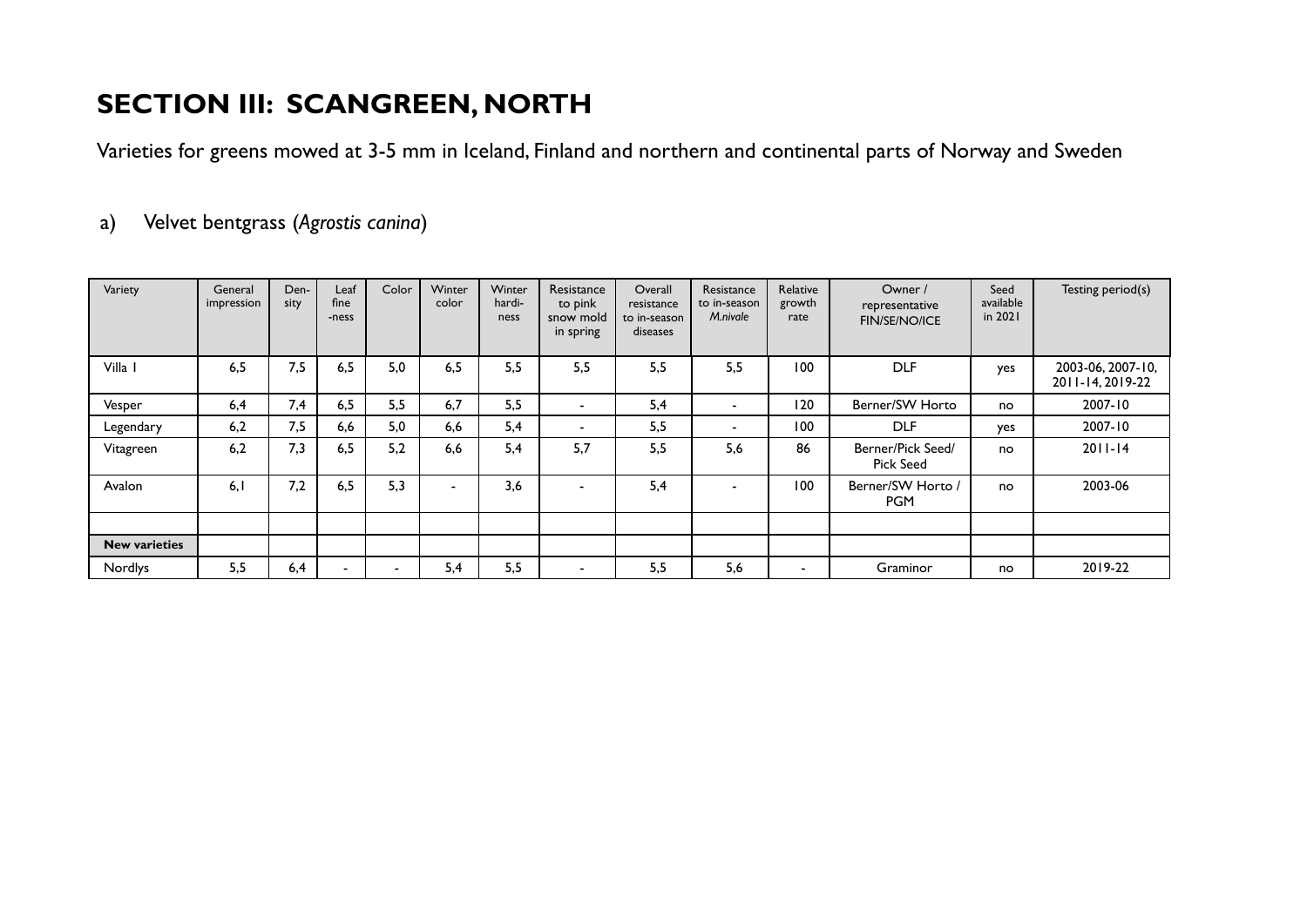#### b) Colonial bentgrass / browntop (*Agrostis capillaris)*

| Variety                | General<br>impression | Den-<br>sity | Leaf<br>fine<br>-ness    | Color | Winter<br>color | Winter<br>hardi-<br>ness | Resistance<br>to pink<br>snow mold<br>in spring | Overall<br>resistance<br>to in-season<br>diseases | Resistance<br>to in-season<br>M.nivale | Relative<br>growth<br>rate | Owner /<br>representative<br><b>FIN/SE/NO/ICE</b> | Seed<br>available<br>in 2021 | Testing period(s)                     |
|------------------------|-----------------------|--------------|--------------------------|-------|-----------------|--------------------------|-------------------------------------------------|---------------------------------------------------|----------------------------------------|----------------------------|---------------------------------------------------|------------------------------|---------------------------------------|
| Puritan                | 6,4                   | 7,0          | 6,3                      | 5,9   | 5,4             | 6,1                      | 5,3                                             | 5,4                                               | 5,4                                    | 88                         | Berner/Pick Seed/<br><b>Pick Seed</b>             | no                           | $2011 - 14$                           |
| Heritage               | 5,7                   | 6,5          | 6.0                      | 5,7   | 5.1             | 6.7                      | 5,5                                             | 5.2                                               | 5,3                                    | 100                        | <b>Everris</b>                                    | yes                          | 2015-18                               |
| Jorvik                 | 5,5                   | 6,5          | 6,0                      | 5,6   | 5.0             | 5,8                      | 5,3                                             | 5,3                                               | 5,3                                    | 100                        | <b>DLF</b>                                        | yes                          | 2003-06, 2007-10,<br>2011-14, 2015-18 |
| Teetop                 | 5,4                   | 6,5          | 6,0                      | 5,5   | 4,8             | 6,1                      | 5,5                                             | 5,3                                               | 5,3                                    | 122                        | <b>DLF</b>                                        | no                           | 2015-18                               |
| Rhinegold              | 5,4                   | 6,4          | 6,0                      | 5,6   | 4.7             | 6,2                      | 5,2                                             | 5,3                                               | 5,3                                    | 96                         | <b>DLF</b>                                        | no                           | 2015-18                               |
| Cleek                  | 5,2                   | 6,6          | 6,1                      | 5,6   | 4.9             | 6.0                      | 5,2                                             | 5,2                                               | 5,2                                    | 88                         | <b>DLF</b>                                        | yes                          | $2011 - 14$                           |
| Leirin                 | 5,2                   | 6,0          | 5,6                      | 5,4   | 4,0             | 6,5                      | 5,2                                             | 5,3                                               | 5,3                                    | $\mathbf{H}$               | Graminor                                          | yes                          | 2003-06, 2007-10,<br>$2011 - 14$      |
| <b>Nor</b>             | 5,2                   | 5,6          | 4,9                      | 5.9   | 3.0             | 6.7                      | $\blacksquare$                                  | 5,5                                               | $\blacksquare$                         | $\mathbf{H}$               | Graminor                                          | yes                          | 2003-06                               |
| <b>Barking</b>         | 5,1                   | 6,3          | 5,6                      | 5,2   | $\sim$          | 5,4                      | $\blacksquare$                                  | 5,3                                               | $\overline{\phantom{a}}$               | 105                        | Barenbrug                                         | yes                          | 2003-06                               |
| Aberroyal              | 4,9                   | 6.0          | 6,0                      | 5,5   | 5.0             | 5.0                      | $\overline{\phantom{a}}$                        | 5,3                                               |                                        | 100                        | Scandinavian Seed                                 | yes                          | 2007-10                               |
| Greenspeed             | 4,7                   | 6,1          | 6,1                      | 5,3   | 6,0             | 4,3                      | $\blacksquare$                                  | 5,2                                               | $\overline{\phantom{a}}$               | 95                         | <b>DLF</b>                                        | yes                          | 2007-10                               |
| Charles                | 3,5                   | $*$          | $*$                      | $*$   | $\ast$          | 4,1                      | $\ast$                                          | $\ast$                                            | $\ast$                                 | $\ast$                     | Barenbrug                                         | no                           | 2015-18                               |
|                        |                       |              |                          |       |                 |                          |                                                 |                                                   |                                        |                            |                                                   |                              |                                       |
| <b>New varieties</b>   |                       |              |                          |       |                 |                          |                                                 |                                                   |                                        |                            |                                                   |                              |                                       |
| Musket<br>(PPG-AT 104) | 5,4                   | 6,5          | $\overline{\phantom{a}}$ | 5,5   | 5               | 5,8                      | $\overline{\phantom{a}}$                        | 5,2                                               | 5,4                                    | $\blacksquare$             | Mountain View Seeds                               |                              | 2019-22                               |

\* Could not be evaluated due to abiotic winter damage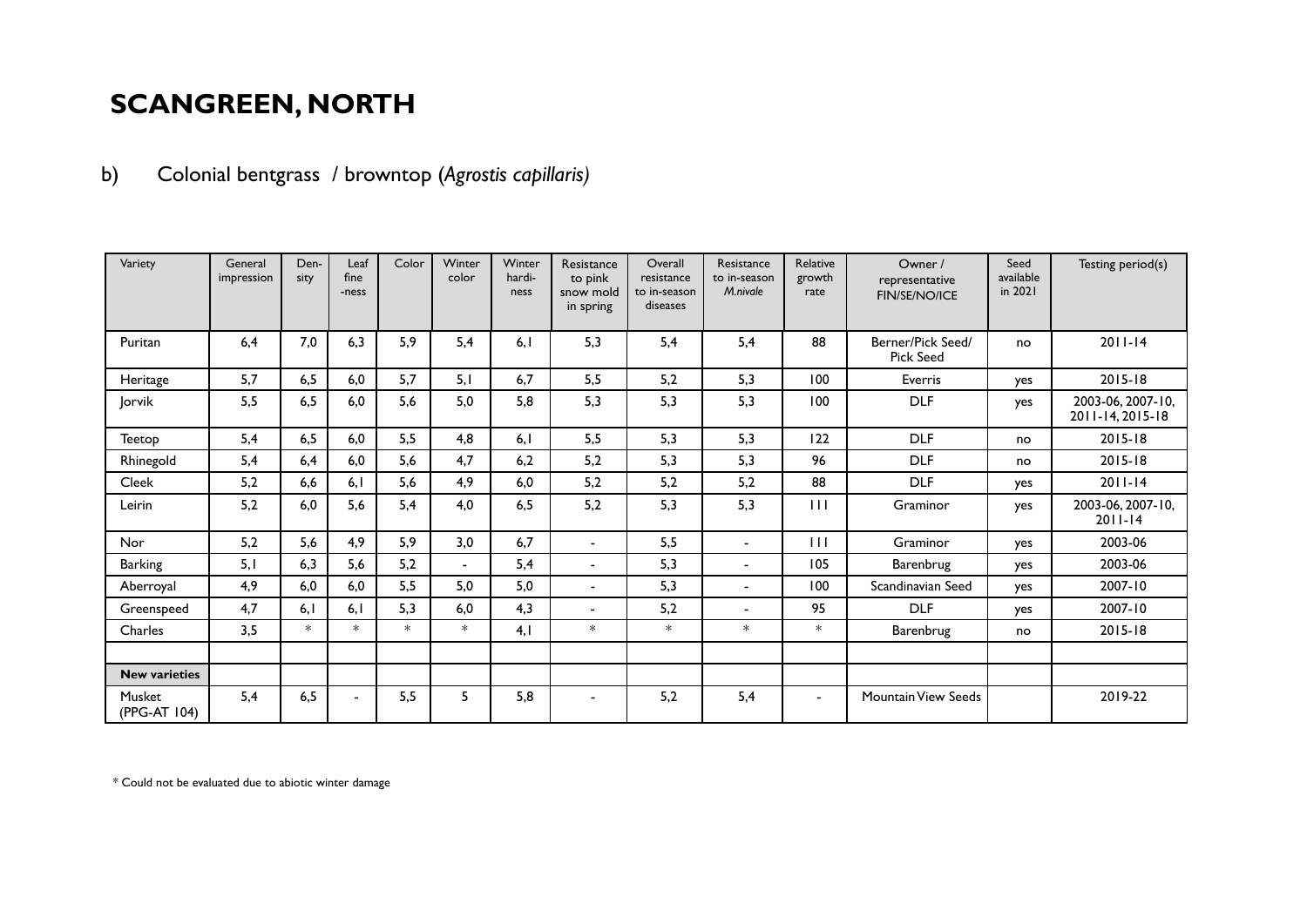#### c) Creeping bentgrass (*Agrostis stolonifera*)

| Variety            | General<br>impression | Den-<br>sity | Leaf<br>fine<br>-ness | Color | Winter<br>color | Winter<br>hardi-<br>ness | Resistance<br>to pink<br>snow mold<br>in spring | Overall<br>resistance<br>to in-season<br>diseases | Resistance<br>to in-season<br>M.nivale | Relative<br>growth<br>rate | Owner / representative<br><b>FIN/SE/NO/ICE</b>     | Seed<br>available<br>in 2021 | Testing period(s)                              |
|--------------------|-----------------------|--------------|-----------------------|-------|-----------------|--------------------------|-------------------------------------------------|---------------------------------------------------|----------------------------------------|----------------------------|----------------------------------------------------|------------------------------|------------------------------------------------|
| $CY-2$             | 6,2                   | 7.1          | 6.0                   | 6.1   | 5.2             | 4,5                      |                                                 | 5,4                                               |                                        | 100                        | <b>DLF</b>                                         | yes                          | 2007-10                                        |
| Luminary           | 6,3                   | 7,0          | 6,0                   | 5,8   | 4,7             | 4,9                      | 5,3                                             | 5,3                                               | 5,3                                    | 67                         | Landmark Turf & Native<br>Seed                     | yes                          | 2015-18, 2019-22                               |
| Riptide            | 6.3                   | 7,0          | 6,0                   | 5,8   | 5,0             | 4,8                      | 5,3                                             | 5,3                                               | 5,3                                    | 90                         | <b>Everris</b>                                     | yes                          | 2015-18.2019-22                                |
| Ignite             | 6,0                   | 7,0          | 6,0                   | 6,1   | 5.0             | 4.9                      | 5,3                                             | 5,3                                               | 5,3                                    | 94                         | Barenbrug                                          | yes                          | 2015-18                                        |
| Independence       | 6,0                   | 7,0          | 6.0                   | 6.0   | 5,0             | 4,8                      | 5,3                                             | 5,3                                               | 5,3                                    | 100                        | <b>DLF</b>                                         | yes                          | 2003-06, 2007-10, 2011-14,<br>2015-18, 2019-22 |
| Flagstick          | 6,0                   | 7,0          | 6,0                   | 5,9   | 4,9             | 4,7                      | 5,3                                             | 5,3                                               | 5,3                                    | 92                         | <b>DLF</b>                                         | no                           | 2015-18                                        |
| Teeone (T1)        | 6.1                   | 6,9          | 6,0                   | 6.0   | 5,5             | 4,9                      | 5,3                                             | 5,2                                               | 5,2                                    | 114                        | Barenbrug                                          | no                           | $2011 - 14$                                    |
| Cobra Nova         | 5,9                   | 6.8          | 6,0                   | 6,1   | 5,3             | 4,8                      | 5,2                                             | 5,2                                               | 5,2                                    | 100                        | <b>DLF</b>                                         | yes                          | $2011 - 14$                                    |
| L93                | 5,8                   | 6.6          | 5,9                   | 6.0   | 4,7             | 4,7                      |                                                 | 5,3                                               |                                        | 127                        | Barenbrug                                          | yes                          | 2003-06.2007-10                                |
| Focus              | 5,7                   | 7,2          | 6,1                   | 6,0   | 5.0             | 4,7                      | 5,2                                             | 5,3                                               | 5,3                                    | 100                        | Berner/Pick Seed/Pick<br>Seed                      | no                           | $2011 - 14$                                    |
| OO <sub>7</sub>    | 5,9                   | 7,0          | 6,1                   | 5,9   | 5,2             | 4,9                      | 5,2                                             | 5,2                                               | 5,2                                    | 114                        | Barenbrug/SW Horto/<br><b>PGM</b>                  | yes                          | 2011-14.2019-22                                |
| <b>Tiger Shark</b> | 5,7                   | 7,0          | 6.1                   | 6.0   | 5.1             | 4.7                      | 5.3                                             | 5,2                                               | 5.2                                    | 100                        | Barenbrug                                          | yes                          | $2011 - 14$                                    |
| Crystal Blue       | 5,9                   | 6,9          | 5,8                   | 5,9   | 4,9             | 4,8                      | 5,3                                             | 5,3                                               | 5,3                                    | 98                         | Svensk Jordelit<br>(Sweden, Norway and<br>Finland) | yes                          | 2015-18, 2019-22                               |
| Memorial           | 5,7                   | 6,8          | 5,8                   | 6,0   | 4,8             | 4,9                      | 5,4                                             | 5,3                                               | 5,3                                    | 127                        | Everris                                            | yes                          | $2015 - 18$                                    |
| Penn G-6           | 5,7                   | 6,6          | 5,9                   | 6,0   |                 | 4,5                      | $\blacksquare$                                  | 5,2                                               | $\blacksquare$                         | 120                        | Tempoverde                                         | no                           | 2003-06                                        |
| MacKenzie          | 5,6                   | 6,8          | 6,1                   | 6,0   | 5,0             | 4,2                      | $\blacksquare$                                  | 5,4                                               | $\overline{a}$                         | 133                        | DSV / SW Horto                                     | yes                          | 2007-10                                        |
| Penn G-2           | 5,6                   | 6,6          | 6,1                   | 5,9   |                 | 2,7                      |                                                 | 5,3                                               | $\blacksquare$                         | 120                        | Tempoverde                                         | no                           | 2003-06                                        |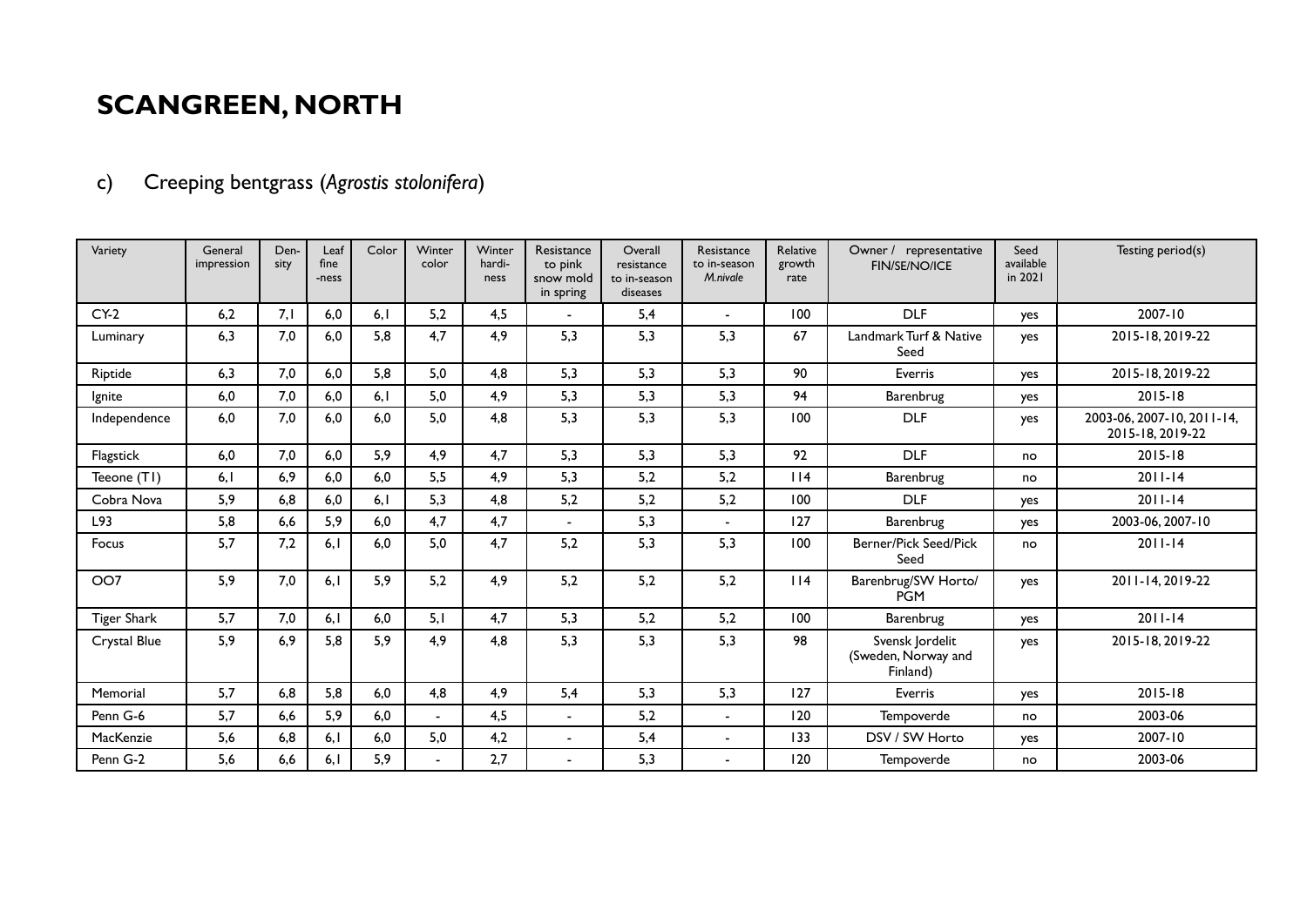#### c) Creeping bentgrass (continued)

| Variety                    | General<br>impression | Den-<br>sity             | Leaf<br>fine<br>-ness    | Color  | Winter<br>color | Winter<br>hardi-<br>ness | Resistance<br>to pink<br>snow mold<br>in spring | Overall<br>resistance<br>to in-season<br>diseases | Resistance<br>to in-season<br>M.nivale | Relative<br>growth<br>rate | Owner / representative<br><b>FIN/SE/NO/ICE</b>     | Seed<br>available<br>in 2021 | Testing period(s) |
|----------------------------|-----------------------|--------------------------|--------------------------|--------|-----------------|--------------------------|-------------------------------------------------|---------------------------------------------------|----------------------------------------|----------------------------|----------------------------------------------------|------------------------------|-------------------|
| <b>Declaration</b>         | 5,4                   | 6,6                      | 5,9                      | 6,1    | 5,0             | 4,3                      | $\blacksquare$                                  | 5,4                                               | $\blacksquare$                         | 100                        | Barenbrug                                          | yes                          | 2007-10           |
| Pure<br><b>Distinction</b> | 4,2                   | $\ast$                   | $\ast$                   | $\ast$ | $\ast$          | 3,2                      | $\ast$                                          | $*$                                               | $\ast$                                 | $\ast$                     | Svensk Jordelit<br>(Sweden, Norway and<br>Finland) | yes                          | 2015-18           |
|                            |                       |                          |                          |        |                 |                          |                                                 |                                                   |                                        |                            |                                                    |                              |                   |
| <b>New varieties</b>       |                       |                          |                          |        |                 |                          |                                                 |                                                   |                                        |                            |                                                    |                              |                   |
| Matchplay                  | 6,7                   | $\overline{\phantom{0}}$ | $\sim$                   | 5,8    | 4,8             | 4.9                      | $\blacksquare$                                  | 5,3                                               | 5,3                                    | $\overline{\phantom{0}}$   | Landmark Seeds                                     |                              | 2019-22           |
| Ardent                     | 6,6                   | $\overline{\phantom{0}}$ | $\sim$                   | 6,6    | 5,5             | 4,9                      | $\blacksquare$                                  | 5,3                                               | 5,3                                    |                            | Scandinavian Seeds                                 |                              | 2019-22           |
| Valderrama                 | 6,3                   | $\sim$                   | $\sim$                   | 5,9    | 5,1             | 4,9                      | $\blacksquare$                                  | 5,3                                               | 5,3                                    |                            | Semillas Fito                                      |                              | 2019-22           |
| DC I                       | 6,2                   | $\sim$                   | $\sim$                   | 5,8    | 4,6             | 4,8                      | $\blacksquare$                                  | 5,3                                               | 5,3                                    | $\,$                       | <b>ICL/Everris</b>                                 |                              | 2019-22           |
| 777 Tripleseven            | 6,2                   | $\sim$                   | $\overline{\phantom{a}}$ | 5,9    | 4,6             | 4,8                      | $\blacksquare$                                  | 5,3                                               | 5,3                                    |                            | <b>DLF</b>                                         |                              | 2019-22           |
| Macdonald                  | 6,1                   | $\sim$                   | $\sim$                   | 5,8    | 4,6             | 4,8                      | $\blacksquare$                                  | 5,3                                               | 5,3                                    |                            | <b>DLF</b>                                         |                              | 2019-22           |
| Penntrio                   | 6,1                   | $\sim$                   | $\overline{\phantom{a}}$ | 5,8    | 4,6             | 4,8                      | $\blacksquare$                                  | 5,2                                               | 5,2                                    | $\blacksquare$             | Tempo Verde                                        |                              | 2019-22           |
| Tour Pro                   | 6,1                   | $\sim$                   | $\sim$                   | 5,8    | 4,6             | 4,8                      | $\blacksquare$                                  | 5,3                                               | 5,3                                    |                            | Semillas Fito                                      |                              | 2019-22           |
| L-93 XD                    | 6,0                   |                          | $\blacksquare$           | 5,8    | 4,9             | 4,9                      | ٠                                               | 5,3                                               | 5,3                                    |                            | Barenbrug                                          |                              | 2019-22           |

\* Could not be evaluated due to abiotic winter damage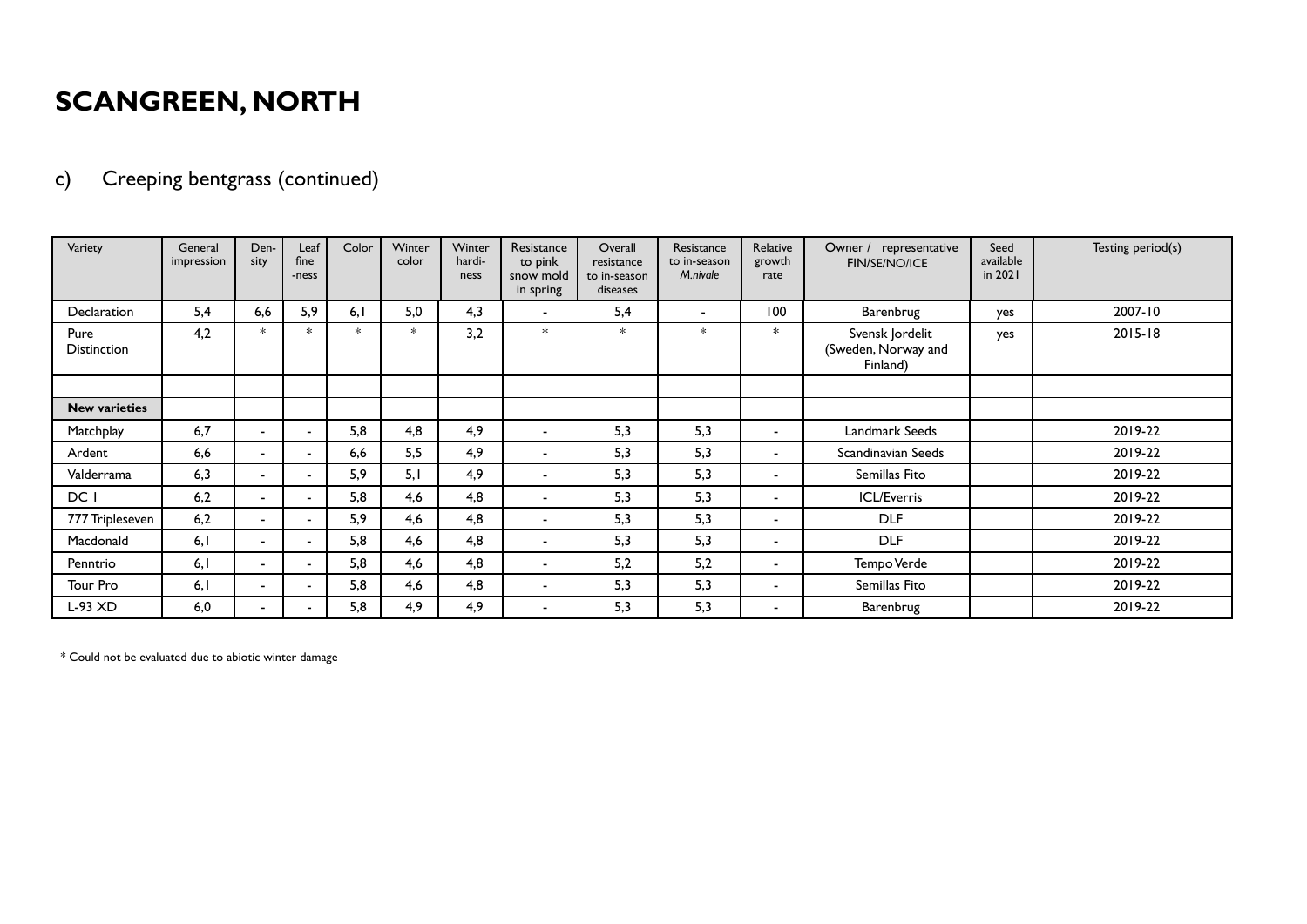#### d) Chewings fescue (*Festuca rubra* ssp. *commutata*)

| Variety          | General<br>impression | Den-<br>sity | Leaf<br>fine<br>-ness    | Color | Winter<br>color | Winter<br>hardi-<br>ness | Overall<br>resistance<br>to in-season<br>diseases | Resistance<br>to in-season<br>M.nivale | Relative<br>growth<br>rate | Owner / representative<br><b>FIN/SE/NO/ICE</b> | Seed<br>available<br>in 2021 | Testing period(s)                     |
|------------------|-----------------------|--------------|--------------------------|-------|-----------------|--------------------------|---------------------------------------------------|----------------------------------------|----------------------------|------------------------------------------------|------------------------------|---------------------------------------|
| Caldris          | 6,5                   | 6.6          | 7.2                      | 5,9   | 5,3             | 5,8                      | 6,5                                               | 6,5                                    | 100                        | <b>DLF</b>                                     | yes                          | $2011 - 14$                           |
| <b>Barlineus</b> | 6,5                   | 6,7          | $\blacksquare$           | 6,2   | 5,0             | 5,4                      | 6,4                                               | 6,4                                    | 105                        | Barenbrug                                      | yes                          | 2011-14, 2019-22                      |
| Valetta          | 6,4                   | 6,5          | 6,9                      | 6,9   | 4,7             | 5,9                      | 6,6                                               | 6,6                                    | 91                         | <b>DLF</b>                                     | no                           | $2011 - 14$                           |
| Lykke            | 6,4                   | 6,4          | 6,9                      | 6,3   | 5,0             | 6,6                      | 6,5                                               | 6,5                                    | $\mathbf{H}$               | Graminor                                       | no                           | 2011-14, 2019-22                      |
| Bargreen II      | 6,3                   | 6,6          | 7,0                      | 6,2   | 4,6             | 5,7                      | 6,4                                               | 6,4                                    | 100                        | Barenbrug                                      | yes                          | $2011 - 14$                           |
| Musica           | 6,3                   | 6,5          | 7,0                      | 6,2   | 5,3             | 5,8                      | 6,5                                               | 6,5                                    | 100                        | Barenbrug                                      | yes                          | 2007-10, 2011-14, 2015-18,<br>2019-22 |
| Humboldt         | 6,3                   | 6.4          | 7,0                      | 6.9   | 6,2             | 6,1                      | 6,5                                               | 6,5                                    | 91                         | <b>DLF</b>                                     | yes                          | 2015-18                               |
| LøRc0010         | 6,3                   | 6,4          | 6.9                      | 6,3   | 4,4             | 5,7                      | 6,6                                               | 6,6                                    | 91                         | Graminor                                       | no                           | $2011 - 14$                           |
| Greensleeves     | 6,3                   | 6,3          | 7,0                      | 6,2   | 5,4             | 5,6                      | 6,5                                               | $\blacksquare$                         | 78                         | <b>DLF</b>                                     | yes                          | 2007-10                               |
| Barchip          | 6,2                   | 6,5          | 7,0                      | 7,3   | 6,2             | 5,9                      | 6,5                                               | 6,5                                    | 106                        | Barenbrug                                      | yes                          | 2015-18                               |
| Lystig           | 6,2                   | 6,4          | 7.0                      | 6,2   | 5,0             | 6,7                      | 6,6                                               | 6,6                                    | 95                         | Graminor                                       | no                           | 2011-14, 2019-22                      |
| Wagner I         | 6,2                   | 6.4          | 7,0                      | 7,3   | 5,5             | 5,7                      | 6,4                                               | 6,5                                    | 104                        | <b>DLF</b>                                     | yes                          | 2015-18                               |
| <b>Nikky</b>     | 6,1                   | 6,5          | 7,1                      | 7,1   | 4,4             | 5,7                      | 6,5                                               | 6,5                                    | 82                         | <b>DLF</b>                                     | yes                          | $2011 - 14$                           |
| Bargreen         | 6,1                   | 6,0          | $\overline{\phantom{0}}$ | 5,4   | $\overline{a}$  | 5,8                      | 6,5                                               | $\blacksquare$                         | 86                         | Barenbrug                                      | yes                          | 2003-06                               |
| Linda            | 5,8                   | 5.9          | 7,0                      | 6,1   | 4,8             | 5,8                      | 6,5                                               | $\blacksquare$                         | 78                         | Graminor                                       | yes                          | 2007-10                               |
| Aureline         | 5,7                   | 6,5          | 7,0                      | 6,2   | 6,4             | 5,4                      | 6,6                                               | 6,5                                    | 94                         | Barenbrug                                      | no                           | 2015-18                               |
| Calliope         | 5,4                   | 6,0          |                          | 5,4   | $\blacksquare$  | 4,7                      | 6,5                                               | $\blacksquare$                         | 78                         | <b>DLF</b>                                     | yes                          | 2003-06                               |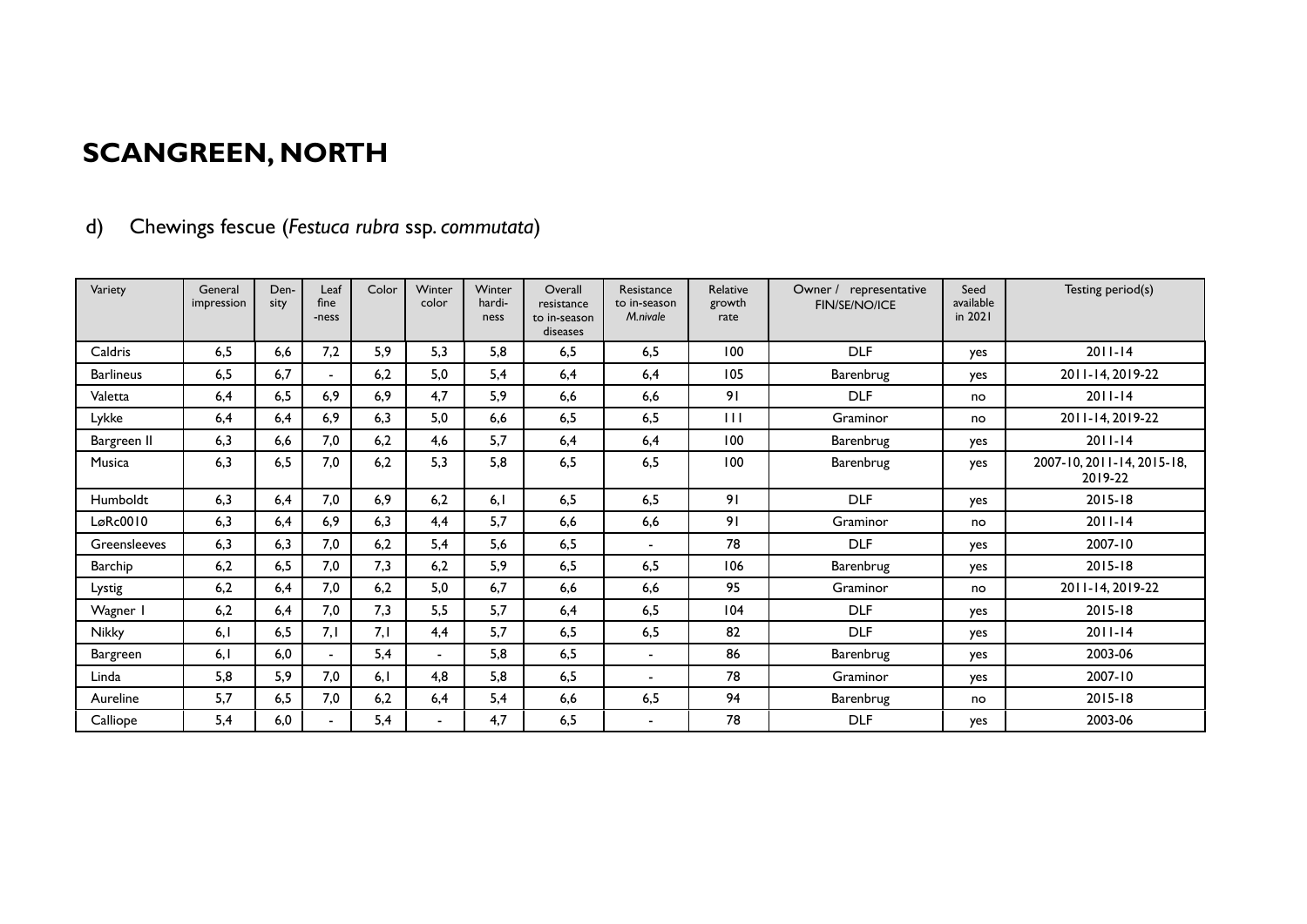#### d) Chewings fescue (continued)

| Variety              | General<br>impression | Den-<br>sity | Leaf<br>fine<br>-ness | Color | Winter<br>color | Winter<br>hardi-<br>ness | Overall<br>resistance<br>to in-season<br>diseases | Resistance<br>to in-season<br>M.nivale | Relative<br>growth<br>rate | Owner / representative<br><b>FIN/SE/NO/ICE</b> | Seed<br>available<br>in 2021 | Testing period(s) |
|----------------------|-----------------------|--------------|-----------------------|-------|-----------------|--------------------------|---------------------------------------------------|----------------------------------------|----------------------------|------------------------------------------------|------------------------------|-------------------|
| SW Cygnus            | 5,3                   | 5,5          | -                     | 5,8   | $\sim$          | 5,8                      | 6,5                                               | ۰.                                     | 86                         | Lantmännen Ek. För                             | no                           | 2003-06           |
| <b>Bellaire</b>      | 4,9                   | 5.9          |                       | 6,8   | $\blacksquare$  | 3,5                      | 6,4                                               |                                        | 69                         | <b>DLF</b>                                     | yes                          | 2003-06           |
|                      |                       |              |                       |       |                 |                          |                                                   |                                        |                            |                                                |                              |                   |
| <b>New varieties</b> |                       |              |                       |       |                 |                          |                                                   |                                        |                            |                                                |                              |                   |
| Euro Carina          | 6,5                   | 6,3          |                       | 6,2   | 5,1             | 8,1                      | 6,5                                               |                                        | 93                         | <b>DSV</b>                                     |                              | 2019-22           |
| Orionette            | 6,4                   | 6,6          |                       | 6,2   | 5,8             | 8,5                      | 6,6                                               | 6,5                                    | 120                        | <b>DLF</b>                                     |                              | 2019-22           |
| Gima                 | 6,4                   | 6,3          |                       | 6,2   | 5,4             | 4,3                      | 6,4                                               | 6,4                                    | 102                        | <b>DLF</b>                                     |                              | 2019-22           |
| Torona               | 6,3                   | 6,4          |                       | 6,2   | 5,5             | 8,6                      | 6,5                                               | 6,5                                    | 130                        | <b>DLF</b>                                     |                              | 2019-22           |
| Firan                | 6,3                   | 6,1          |                       | 6,3   | 5,6             | 8,1                      | 6,6                                               | 6,5                                    | 130                        | <b>DLF</b>                                     |                              | 2019-22           |
| PPG FRC 113          | 6,2                   | 6.1          |                       | 6,8   | 5,1             | 7,0                      | 6,6                                               | 6,5                                    | 91                         | <b>Mountain View Seeds</b>                     |                              | 2019-22           |
| Radar                | 6,2                   | 6.1          |                       | 6,8   | 5,1             | 4,4                      | 6,6                                               | 6,5                                    | 98                         | <b>Mountain View Seeds</b>                     |                              | 2019-22           |
| Kalle                | 5,9                   | 6,4          |                       | 6,0   | 6,1             | 8,7                      | 6,5                                               | 6,5                                    | 89                         | Scandinavian Seeds                             |                              | 2019-22           |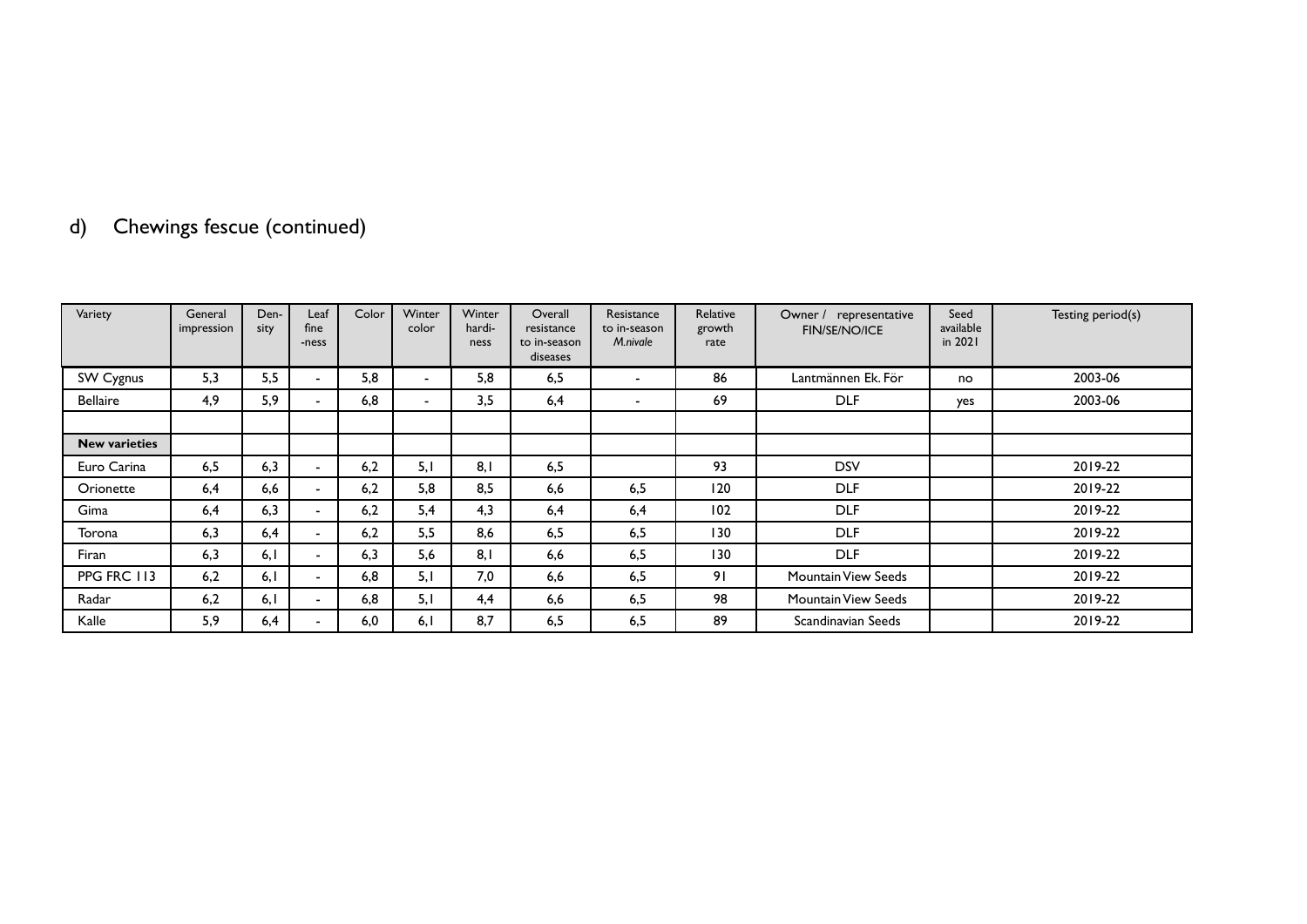#### e) Slender creeping red fescue (*Festuca rubra* ssp. *litoralis (trichophylla*))

| Variety              | General<br>impression | Den-<br>sity | Leaf<br>fine<br>-ness    | Color | Winter<br>color | Winter<br>hardi-<br>ness | Overall<br>resistance<br>to in-season<br>diseases | Resistance<br>to in-season<br>M.nivale | Relative<br>growth<br>rate | Owner / representative<br><b>FIN/SE/NO/ICE</b> | Seed<br>available<br>in 2021 | Testing period(s)                              |
|----------------------|-----------------------|--------------|--------------------------|-------|-----------------|--------------------------|---------------------------------------------------|----------------------------------------|----------------------------|------------------------------------------------|------------------------------|------------------------------------------------|
| Nigella              | 6,2                   | 6.1          | 6,9                      | 5,7   | 5.2             | 5.3                      | 6,9                                               | 6.9                                    | 100                        | <b>DLF</b>                                     | yes                          | $2011 - 14$                                    |
| Baroyal              | 6,1                   | 5,8          |                          | 5,7   |                 | 5,7                      | 7,0                                               |                                        | 113                        | Barenbrug                                      | yes                          | 2003-06                                        |
| Cezanne              | 6,0                   | 6,0          | 7,0                      | 5,5   | 5,0             | 5,3                      | 7,0                                               | 7,0                                    | 100                        | <b>DLF</b>                                     | yes                          | 2003-06, 2007-10, 2011-14,<br>2015-18, 2019-22 |
| Viktorka             | 5,9                   | 6,0          | 7,0                      | 5,6   | 4,8             | 5,0                      | 6,9                                               | $\sim$                                 | 100                        | Barenbrug                                      | yes                          | 2007-10                                        |
| <b>Beudin</b>        | 5,8                   | 5,9          | 7,2                      | 5,3   | 5,0             | 5,1                      | 6,9                                               | 6,9                                    | 102                        | <b>DLF</b>                                     | yes                          | $2011 - 14$                                    |
| Mirador              | 5,8                   | 5,9          | 7,0                      | 5,6   | 5,0             | 5,0                      | 7,0                                               | 7,0                                    | 115                        | Germinal                                       | yes                          | $2015 - 18$                                    |
| Finesto              | 5,8                   | 5.9          | 7,0                      | 5,3   | 4,9             | 5,2                      | 7,0                                               | $\blacksquare$                         | 115                        | <b>DSV</b>                                     | yes                          | 2007-10, 2019-22                               |
| Borluna              | 5,6                   | 6,0          | 7,0                      | 5,7   | 5,3             | 5,2                      | 7,0                                               | 7,0                                    | 108                        | Saatzucht Steinach / Germinal                  | yes                          | 2015-18                                        |
| Aporina              | 5,6                   | 6,0          | 7,0                      | 5,6   | 5,0             | 4,9                      | 6,9                                               | 6,9                                    | 114                        | <b>DLF</b>                                     | yes                          | 2015-18                                        |
| Joppa                | 5,6                   | 5,4          | 6,8                      | 5,4   | 4,6             | 5,5                      | 6,9                                               | 6,9                                    | 107                        | Scandinavian Seed                              | yes                          | $2011 - 14$                                    |
| Barcrown             | 5,0                   | 5,6          |                          | 5,6   |                 | 4,7                      | 7,0                                               |                                        | 88                         | Barenbrug                                      | yes                          | 2003-06                                        |
|                      |                       |              |                          |       |                 |                          |                                                   |                                        |                            |                                                |                              |                                                |
| <b>New varieties</b> |                       |              |                          |       |                 |                          |                                                   |                                        |                            |                                                |                              |                                                |
| <b>Barswilcan</b>    | 6,2                   | 6,3          | $\overline{\phantom{0}}$ | 5,4   | 4,7             | 5,3                      | 7,0                                               | 7,0                                    | 110                        | Barenbrug                                      |                              | 2019-22                                        |
| Cezanne              | 6,0                   | 6,0          |                          | 5,5   | 5,0             | 5,3                      | 7,0                                               | 7,0                                    | 100                        | <b>DLF</b>                                     |                              | 2019-22                                        |
| Charlotte            | 6,0                   | 6,0          | $\overline{a}$           | 5,4   | 4,8             | 5,3                      | 7,0                                               | 6,9                                    | 87                         | <b>DSV</b>                                     |                              | 2019-22                                        |
| DLF FRT-4537         | 5,8                   | 6,2          | $\blacksquare$           | 5,4   | 5,0             | 5,3                      | 7,0                                               | 7,0                                    | 85                         | <b>DLF</b>                                     |                              | 2019-22                                        |
| Absolom              | 5,8                   | 6,2          | $\overline{a}$           | 5,2   | 5,0             | 5,3                      | 7,0                                               | 7,0                                    | 103                        | <b>DLF</b>                                     |                              | 2019-22                                        |
| Finesto              | 5,8                   | 5,9          | $\overline{a}$           | 5,3   | 4,9             | 5,2                      | 7,0                                               | 7,0                                    | 115                        | <b>DSV</b>                                     |                              | 2019-22                                        |
| Sybille              | 5,8                   | 6,3          | $\overline{\phantom{0}}$ | 5,3   | 4,7             | 5,3                      | 7,0                                               | 7,0                                    | 100                        | <b>DLF</b>                                     |                              | 2019-22                                        |
| PPG FRT 101          | 5,6                   | 6,1          | $\blacksquare$           | 5,4   | 4,0             | 5,2                      | 7,0                                               | 7,0                                    | 118                        | Mountain View Seeds                            |                              | 2019-22                                        |
| <b>DLF FRT-4575</b>  | 5,5                   | 6,3          | $\blacksquare$           | 5,3   | 5,0             | 5,3                      | 7,0                                               | 6,9                                    | 115                        | <b>DLF</b>                                     |                              | 2019-22                                        |
| <b>DLF FRR-6039</b>  | 5,3                   | 6,0          |                          | 5,4   | 4,4             | 4,4                      | 7,0                                               | 7,0                                    | 2                          | <b>DLF</b>                                     |                              | 2019-22                                        |
| <b>DLF FRT-4582</b>  | 5,0                   | 6,0          |                          | 5,3   | 5,0             | 5,3                      | 7,0                                               | 7,0                                    | 105                        | <b>DLF</b>                                     |                              | 2019-22                                        |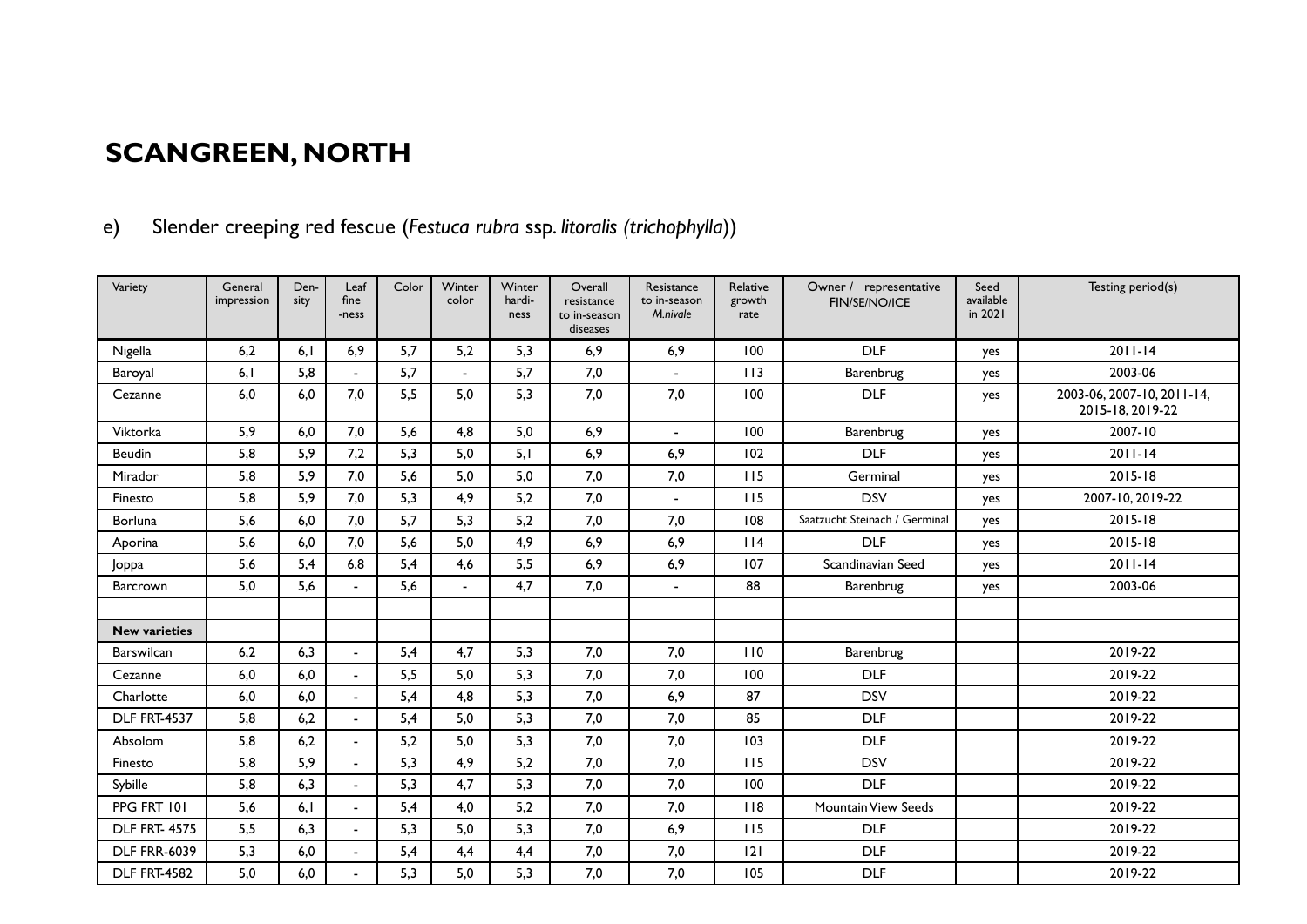#### f) Perennial ryegrass (*Lolium perenne*)

| Variety    | General<br>impression | Den-<br>sity | Leat<br>fine<br>-ness | Color | Winter<br>color | Winter<br>hardi-<br>ness | Overall<br>resistance<br>to in-season<br>diseases | Resistance<br>to in-season<br>M.nivale | Relative<br>growth<br>rate | Owner /<br>representative<br><b>FIN/SE/NO/ICE</b> | Seed<br>available<br>in 2021 | Testing period(s)            |
|------------|-----------------------|--------------|-----------------------|-------|-----------------|--------------------------|---------------------------------------------------|----------------------------------------|----------------------------|---------------------------------------------------|------------------------------|------------------------------|
| Columbine  | 5,9                   | 4,9          | 5.0                   | 5.3   | 5.0             | 4.6                      | 6,0                                               | 6,0                                    | 100                        | <b>DLF</b>                                        | yes                          | $2011 - 14$                  |
| Bargold    | 5,4                   | 5,0          | 5.0                   | 5,3   | 5.0             | 4.1                      | 6,0                                               | 6,0                                    | 103                        | Barenbrug                                         | yes                          | $2011 - 14$                  |
| Clementine | 5,1                   | 5. I         | 4.7                   | 5.2   | 5.0             | 3,1                      | 6,0                                               | 6,0                                    | 94                         | <b>DLF</b>                                        | yes                          | 2015-18                      |
| Chardin    | 5,0                   | 5,0          | 5.0                   | 5.0   | 5.0             | 3.5                      | 6,0                                               | 6,0                                    | 100                        | <b>DLF</b>                                        | yes                          | 2007-10, 2011-14,<br>2015-18 |
| Rinovo     | 4,8                   | 5,1          | 4.7                   | 5.9   | 5.0             | 3.2                      | 6,0                                               | 6,0                                    | 91                         | Semillas Fito                                     | yes                          | 2015-18                      |
| Monroe     | 4,6                   | 4,7          | 5,0                   | 5,4   | 5,4             | 3,7                      | 6,0                                               | $\overline{\phantom{a}}$               | 122                        | <b>DLF</b>                                        | yes                          | 2007-10                      |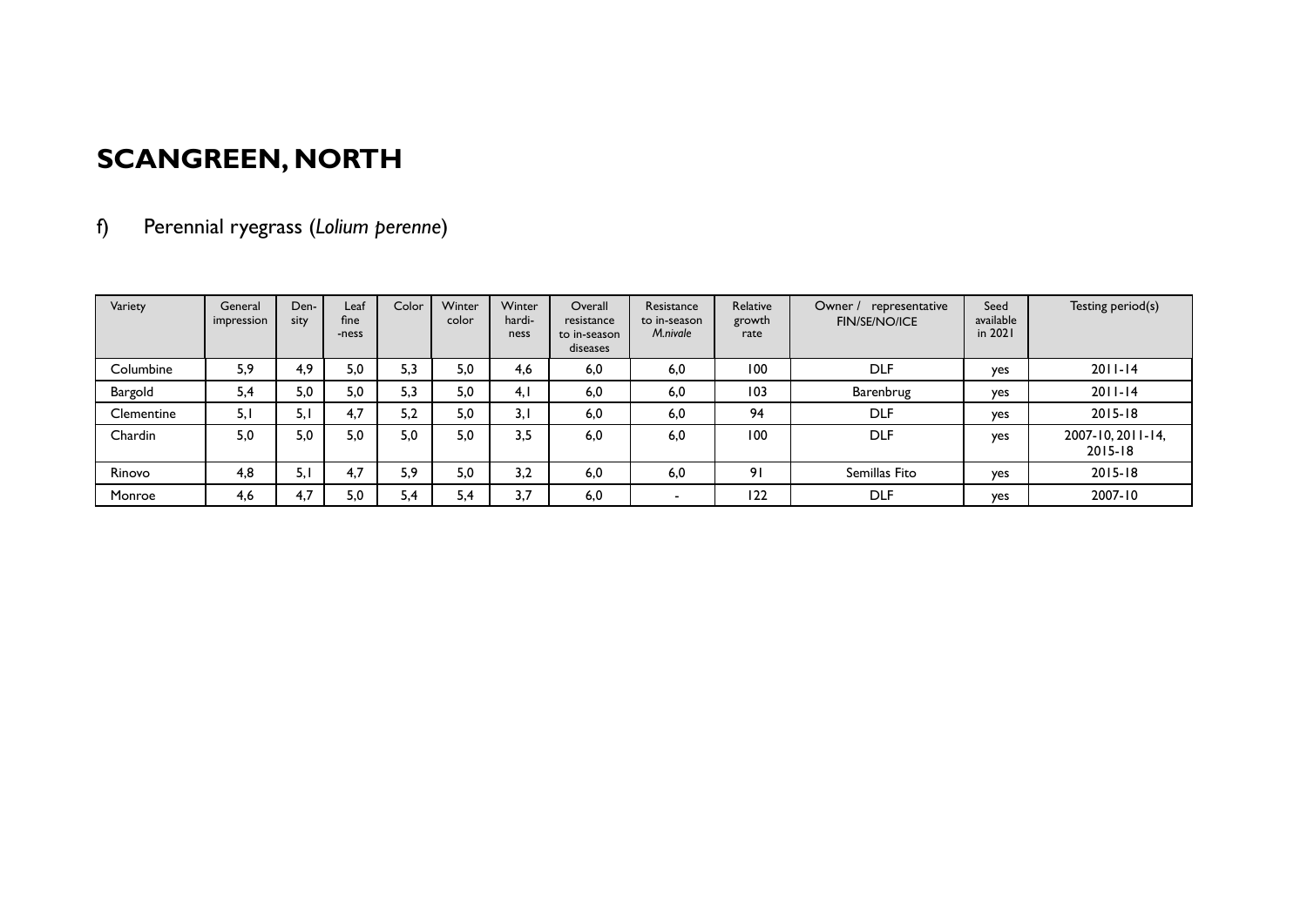#### g) Rough bluegrass (*Poa trivialis*) and prostrate bluegrass (*Poa supina*)

| Variety                   | General<br>impression | Den-<br>sity | Leaf<br>fine<br>-ness | Color | Winter<br>color | Winter<br>hardi-<br>ness | Overall<br>resistance<br>to in-season<br>diseases | Resistance<br>to in-season<br>M.nivale | Relative<br>growth<br>rate | Owner / representative<br><b>FIN/SE/NO/ICE</b> | Seed<br>available<br>in 2021 | Testing period(s) |
|---------------------------|-----------------------|--------------|-----------------------|-------|-----------------|--------------------------|---------------------------------------------------|----------------------------------------|----------------------------|------------------------------------------------|------------------------------|-------------------|
| Supranova<br>(Poa sup)    | 6,7                   | 6,8          | 3.4                   | 3,3   | 3.0             | 5.5                      | 6,4                                               | 6,4                                    | 95                         | Eurogreen                                      | yes                          | $2011 - 14$       |
| Dark Horse<br>(Poa triv.) | 4,8                   | 6,2          | 5,5                   | 6.0   | 3.0             | 3.7                      | 6,0                                               | 6,0                                    | 105                        | Berner / Scandinavian Seed                     | yes                          | 2011-14, 2015-18  |
| Sabrena  <br>(Poa triv.)  | 4,8                   | 6,0          | 5,5                   | 6.0   | 3.0             | 3.8                      | 6,0                                               | 6,0                                    | 102                        | <b>DLF</b>                                     | yes                          | 2015-18           |
| Winterway<br>(Poa triv.)  | 4,7                   | 6.1          | 5,5                   | 6.0   | 3.0             | 3.9                      | 6.0                                               | 6,0                                    | 107                        | Semillas Fito                                  | yes                          | 2015-18           |
| Race Horse<br>(Poa triv.) | 4.6                   | 6,0          | 5.5                   | 6.0   | 3.0             | 4.0                      | 6.0                                               | 6.0                                    | 75                         | Scandinavian Seed                              | yes                          | 2007-10           |
| Qasar<br>(Poa triv.)      | 4,5                   | 6,0          | 5,5                   | 6.0   | 3.0             | 3.9                      | 6,0                                               | 6,0                                    | 100                        | SW Horto / SW Horto/<br><b>PGM</b>             | yes                          | 2007-10, 2015-18  |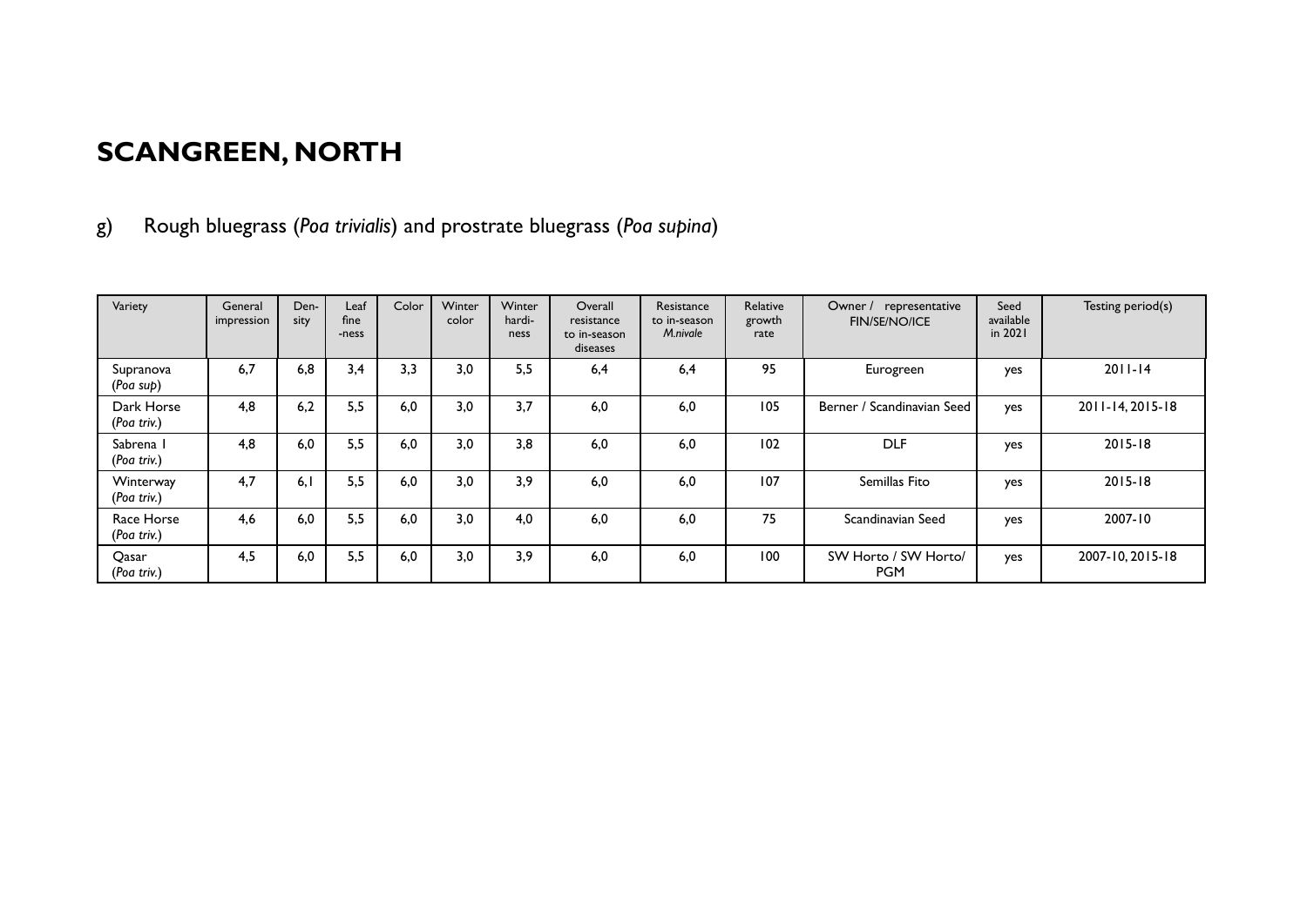### **SEED OWNER / REPRESENTATIVE**

| <b>Company</b>                | <b>Address</b>                                              | <b>Contact person</b>    | <b>Telephone</b>     | E-mail                          |
|-------------------------------|-------------------------------------------------------------|--------------------------|----------------------|---------------------------------|
| Barenbrug Holland BV          | Stationsstraat 40, 6515 AB Nijmegen, Netherlands            | Olaf Bos                 | +31 24 348 81 52     | obos@barenbrug.nl               |
|                               |                                                             |                          |                      |                                 |
| Berner Oy                     | Hitsaajankatu 24, 00811 Helsinki, Finland                   | Janne Pulkkinen          | + 358 505 942 169    | janne.pulkkinen@berner.fi       |
|                               |                                                             |                          |                      |                                 |
|                               |                                                             |                          |                      |                                 |
| <b>DLF</b>                    | Ny Østergade 9, DK-4000 Roskilde, Denmark                   | Nanna Larsen             | +45 72 33 04 15      | nfl@dlf.com                     |
| <b>DSV</b>                    | Weissenburger Strasse 5, D-59557 Lippstadt, Germany         |                          | +48 664 920 434      | jerzy.krzyzak@dsv-seeds.com     |
|                               |                                                             | Jerzy Krzyzak            |                      |                                 |
| Deutsche Saatveredelung AG    |                                                             | Ole Sams Falkenberg      | +45 4045 9704        | ole.sams.falkenberg@dsv-froe.dk |
|                               |                                                             |                          |                      |                                 |
| Eurogreen                     | Betzdorfer Str. 25-29, 57520 Rosenheim, Germany             | Harald Nonn              | +49 2741 281856      | Harald.Nonn@eurogreen.de        |
|                               |                                                             |                          |                      |                                 |
| Everris International         | P.O.Box 40, NL-4190 CA Geldermalsen, Netherlands            | Simon Taylor             | +31 418 655 700      | simon.taylor@everris.com        |
|                               |                                                             |                          |                      |                                 |
| <b>Germinal Seeds</b>         | Camp Road, Witham, St. Hughs, Lincoln, LN6 9QJ, UK          | <b>Richard Brown</b>     | +44 (0) 1522 868714  | richard.brown@germinal.com      |
|                               |                                                             |                          |                      |                                 |
| Graminor                      | Hommelstadvegen 60, NO-2322 Ridabu, Norway                  | Stig Rune L. Herbrandsen | +47 414 72 186       | stig.herbrandsen@graminor.no    |
|                               |                                                             |                          |                      |                                 |
| Landmark Turf and Native Seed | 4908 S. Hayford Rd., Spokane, WA 99224, USA                 | John Patton              | +1 (912)660-7292     | jpatton@turfandnativeseed.com   |
|                               |                                                             |                          |                      |                                 |
| Lantmännen Ek. För            | Att: Annika Nilsson, von Troils väg 1, 205-03 Malmö, Sweden | Annika Nilsson           | $+4677$ $111$ $1222$ | annika.x.nilsson@lantmannen.com |
|                               |                                                             |                          |                      |                                 |
| <b>Mountain View Seeds</b>    | 8955 Sunnyview Rd NE, Salem, OR 97305, USA                  | <b>Brett Freeborn</b>    | +1 503 588 7333      | brett@mtviewseeds.com           |
|                               |                                                             |                          |                      |                                 |
| <b>PGM</b>                    | Postboks 390, NO-1411 Kolbotn, Norway                       | Thomas Nicolaysen        | + 47 95 05 15 76     | thomas@pgm.no                   |
|                               |                                                             |                          |                      |                                 |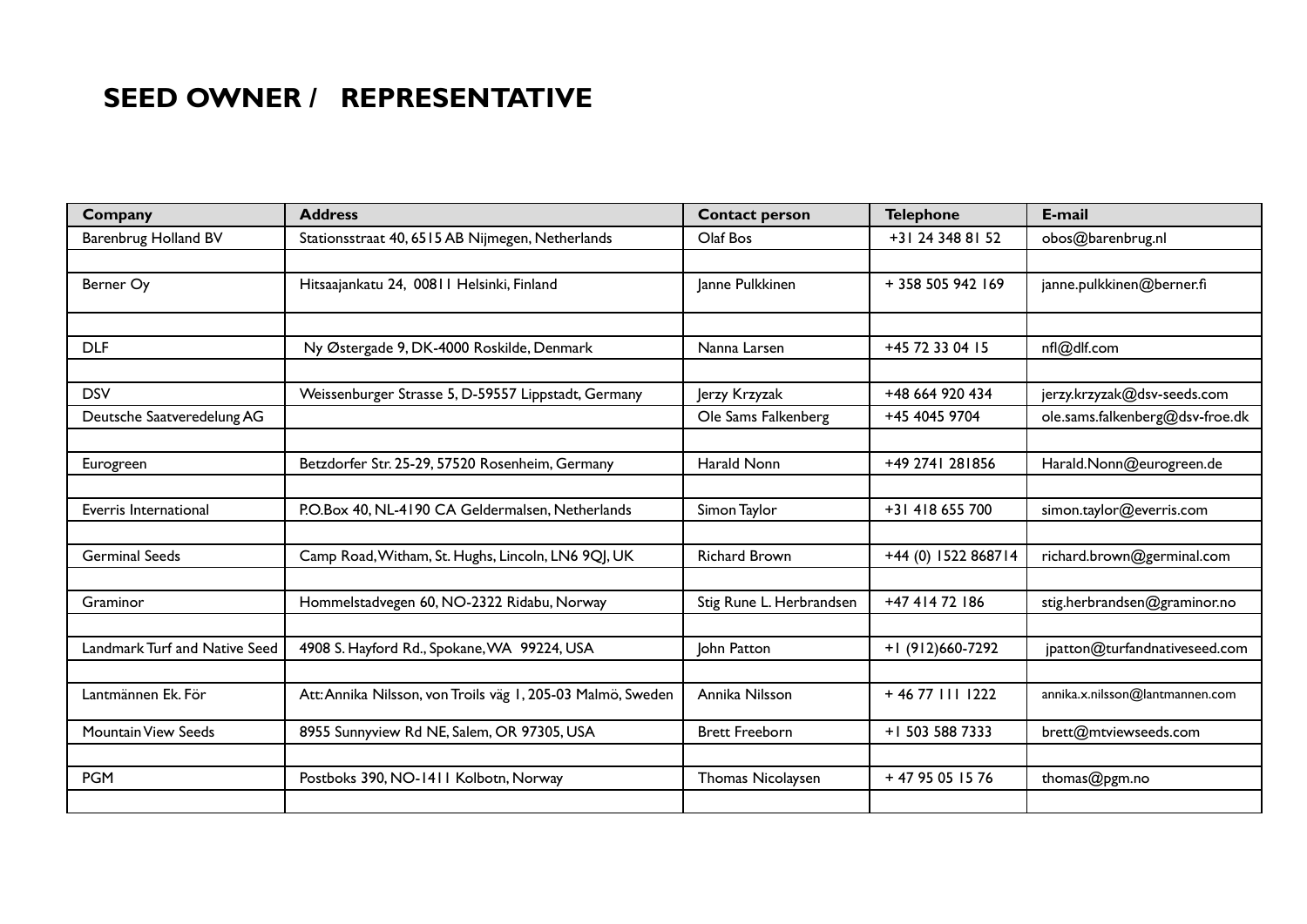| <b>DLF Pick Seed</b> | Greenfield Rd., ON K9V 4R2, Canada                | Leah Brilman           | +1 705-878-9240   | lbrilman@dlfna.com             |
|----------------------|---------------------------------------------------|------------------------|-------------------|--------------------------------|
|                      |                                                   |                        |                   |                                |
| Saatzucht Steinach   | Wittelsbacherstraße 15, D-94377 Steinach, Germany | <b>Gabiele Thurner</b> | +49 94 28 94 19-0 | Gabriele.Thurner@saatzucht.de  |
|                      |                                                   |                        |                   |                                |
| Scandinavian Seed    | P.O. Box 840, SE-531 18 Lidköping, Sweden         | Sven Olof Bernhoff     | +46 705920791     | sob@skanefro.se                |
|                      |                                                   |                        |                   |                                |
| Semillas Fito S.A.U. | Selva de Mar 111, 08019 Barcelona, Spain          | Josep Cirera           | +34 606398861     | jcirera@semillasfito.com       |
|                      |                                                   |                        |                   |                                |
| <b>SGN Group</b>     | Juurakkokuja 4, 01510 Vantaa, Finland             | Ilkka Väre             | +358 40 583 4746  | ilkka.vare@sgn.fi              |
|                      |                                                   |                        |                   |                                |
| Svensk Jordelit AB   | Argongatan 22, SE-431 53 Mölndal, Sweden          | Thomas Johansson       | +46 31 761 43 71  | thomas@jordelit.se             |
|                      |                                                   |                        |                   |                                |
| <b>SW Horto</b>      | Herrestadsvägen 24, SE- 276 50 Hammenhög; Sweden  | Bengt Hansson          | +46 41 4443711    | bengt.hansson@weibullshorto.se |
|                      |                                                   |                        |                   |                                |
| Tempoverde srl.      | Via Gregoria 3, 10022, Carmagnola TO, Italy       | Agostino Gaude         | +390 119 711 123  | ag@tempoverde.it               |